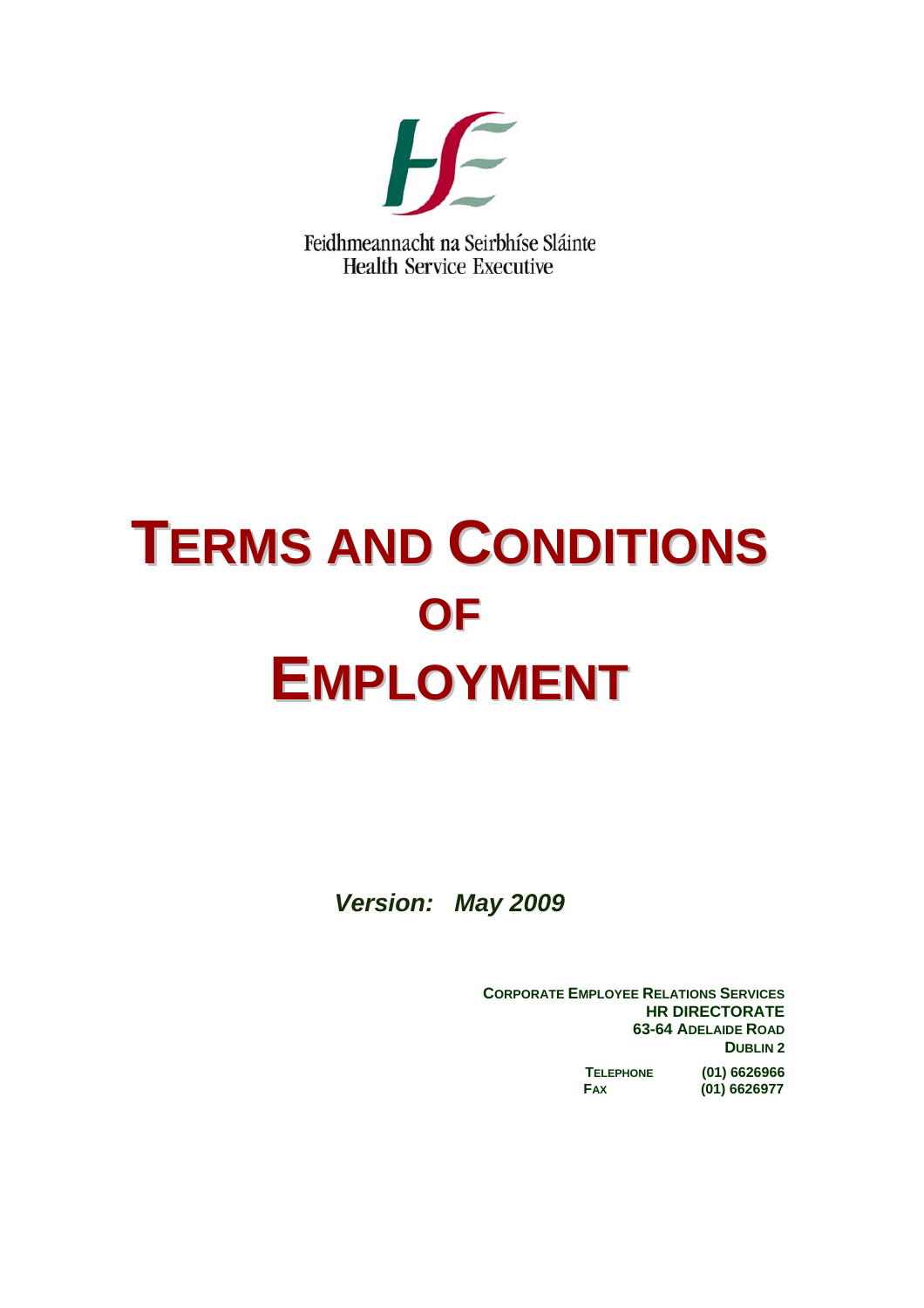## **Table of Contents**

| Employee Absent from Work prior to a Public Holiday11         |  |
|---------------------------------------------------------------|--|
|                                                               |  |
|                                                               |  |
|                                                               |  |
|                                                               |  |
|                                                               |  |
|                                                               |  |
|                                                               |  |
|                                                               |  |
|                                                               |  |
|                                                               |  |
|                                                               |  |
|                                                               |  |
|                                                               |  |
|                                                               |  |
|                                                               |  |
|                                                               |  |
|                                                               |  |
|                                                               |  |
| Employee's entitlements following expiry of payment under the |  |
|                                                               |  |
|                                                               |  |
|                                                               |  |
|                                                               |  |
|                                                               |  |
|                                                               |  |
|                                                               |  |
|                                                               |  |
|                                                               |  |
|                                                               |  |
|                                                               |  |
|                                                               |  |
|                                                               |  |
|                                                               |  |
|                                                               |  |
|                                                               |  |
|                                                               |  |
| Postponement of Leave Due to Hospitalisation of Child21       |  |
|                                                               |  |
|                                                               |  |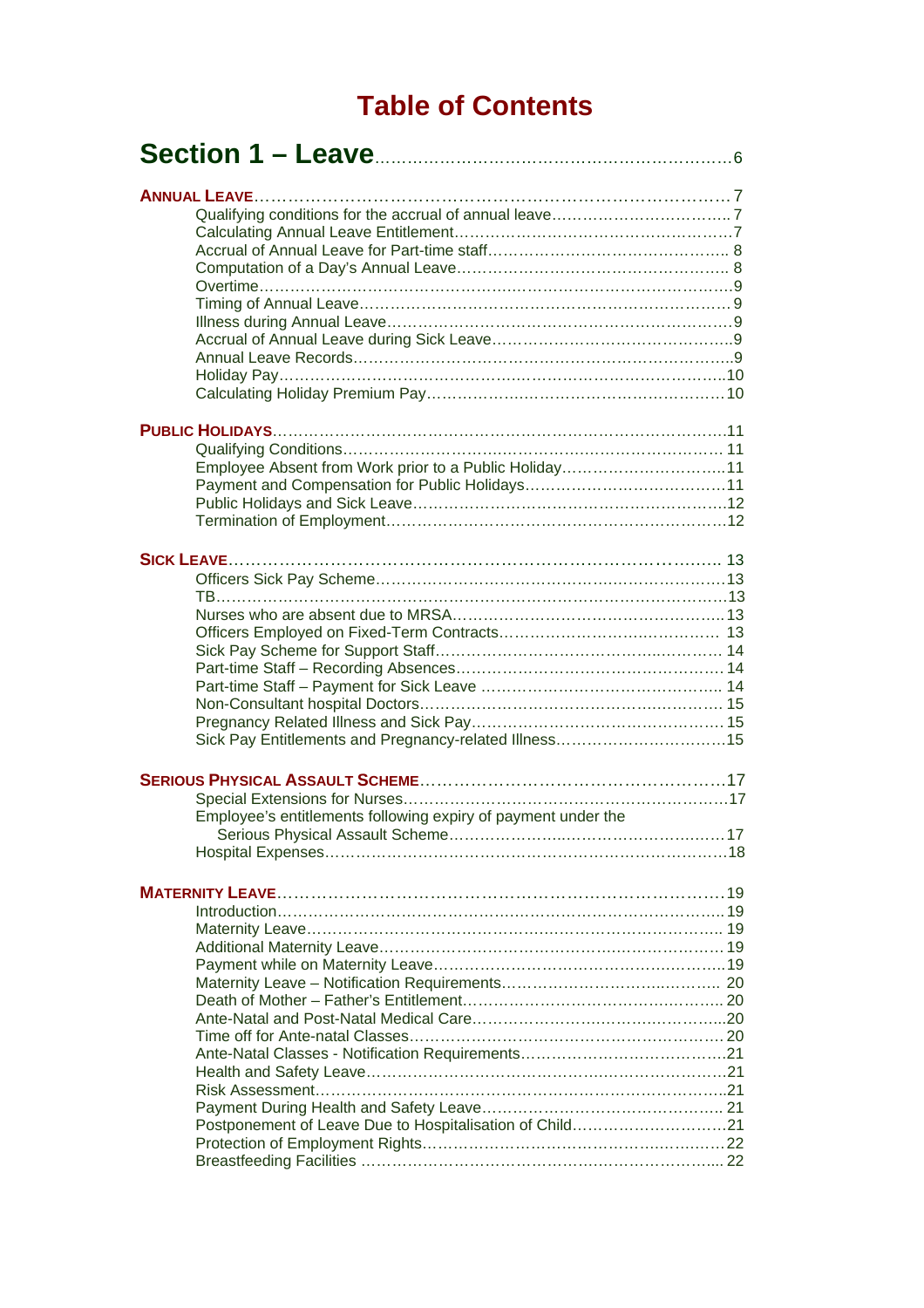| Postponement of Adoptive Leave or Additional Adoptive Leave |  |
|-------------------------------------------------------------|--|
|                                                             |  |
|                                                             |  |
|                                                             |  |
|                                                             |  |
|                                                             |  |
|                                                             |  |
|                                                             |  |
|                                                             |  |
|                                                             |  |
|                                                             |  |
|                                                             |  |
|                                                             |  |
|                                                             |  |
|                                                             |  |
|                                                             |  |
|                                                             |  |
|                                                             |  |
|                                                             |  |
|                                                             |  |
|                                                             |  |
|                                                             |  |
|                                                             |  |
|                                                             |  |
|                                                             |  |
|                                                             |  |
|                                                             |  |
| Return to Work                                              |  |
|                                                             |  |
|                                                             |  |
|                                                             |  |
|                                                             |  |
|                                                             |  |
|                                                             |  |
|                                                             |  |
|                                                             |  |
|                                                             |  |
|                                                             |  |
|                                                             |  |
|                                                             |  |
|                                                             |  |
|                                                             |  |
|                                                             |  |
|                                                             |  |
|                                                             |  |
|                                                             |  |
| LEAVE FOR DEPLOYMENT WITH THE RAPID RESPONSE CORPS39        |  |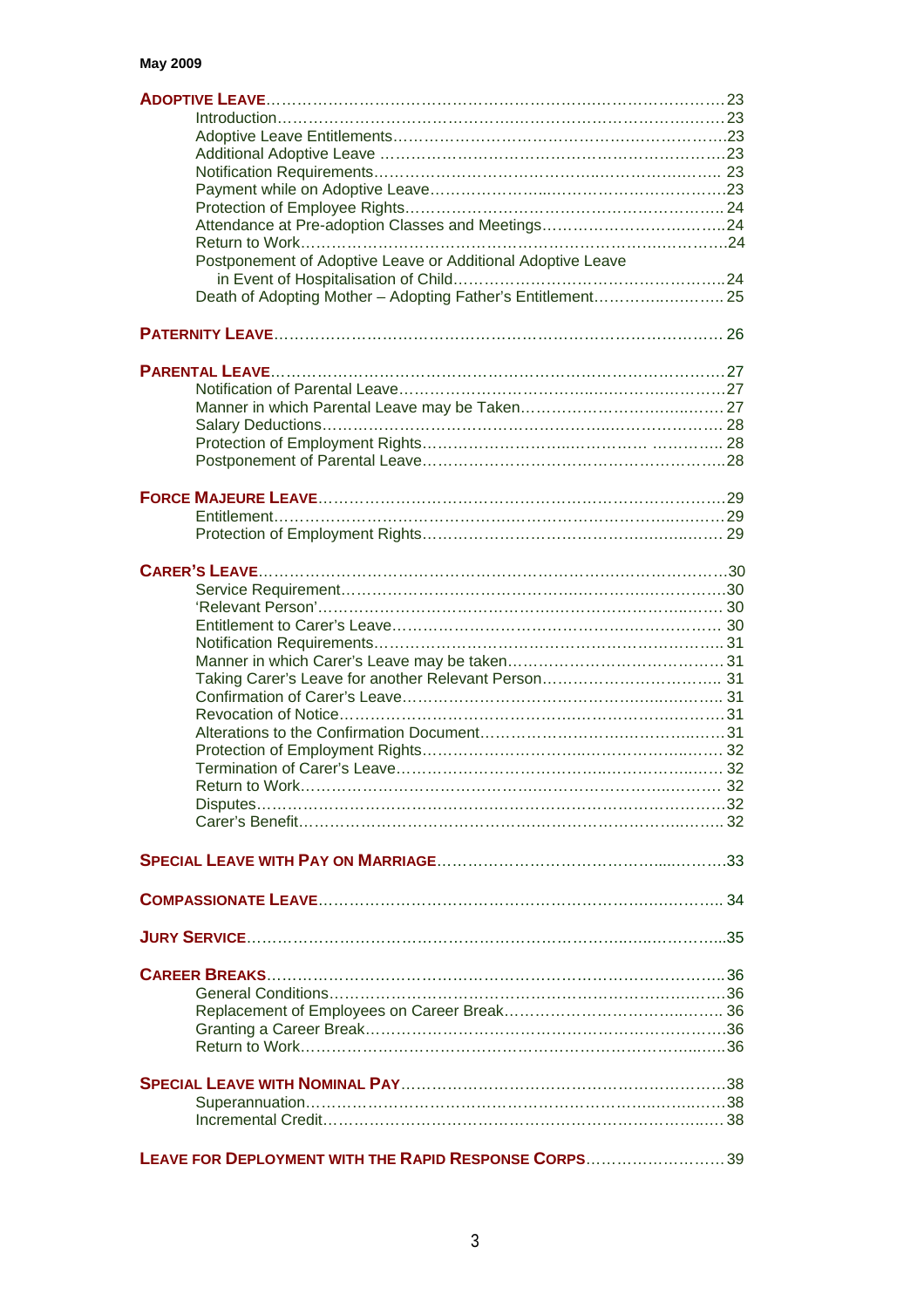### **Section 2 – Atypical Working Arrangements.** <sup>44</sup>

### **Section 3 - After Hours Attendance**……………………46 **OVERTIME**………………………………………………………………………………………47 General Principle Governing Overtime Arrangements………………………….. 47 Overtime for Part-time Employees………………………………………………… 47 Overtime Rates……………………………………………………………………….47 **ON-CALL/ STANDBY ALLOWANCE AND CALL-OUT PAYMENTS**………………………. 50 On-call Stand-by Payment………………………………………………...……….. 50 NCHDs……………………………………………………………………………….. 50 Theatre Nurse………………………………………………………………..……….50 IT Employees………………………………………………………………………… 51 Physiotherapists………………………………………………………….………….. 51 Radiographers…………………………………………………………….…………. 51 Medical Laboratory Scientists……………………………………………………… 52 Up to 5 calls per week………………………………………………………………. 52 Ambulance…………………………………………………………………………… 52 **PLANNED ESSENTIAL SERVICES**………………………………………………….……….. 53 Public Health Nurse…………………………………………………………………. 53 **'SLEEP-OVER**'………………………………………………………………………………… 54 Definition of Sleepover / Sleep in …………………………………………………. 54 Payment System…………………….………………………………………………. 54 **UNSOCIAL HOURS**……………………………………………………………………………. 55 Saturday Work……………………………………………………………………….. 55 Sunday Work………………………………………………………………………… 55 Public Holiday………………………………………………………………….…….. 55 Night Duty……………………………………………………………………………. 55 Shift Work…………………………………………………………………………….. 56 Twilight Hours /Evening Hours……………………………………..……………… 56

Payment System…………………………………………………………………….. 56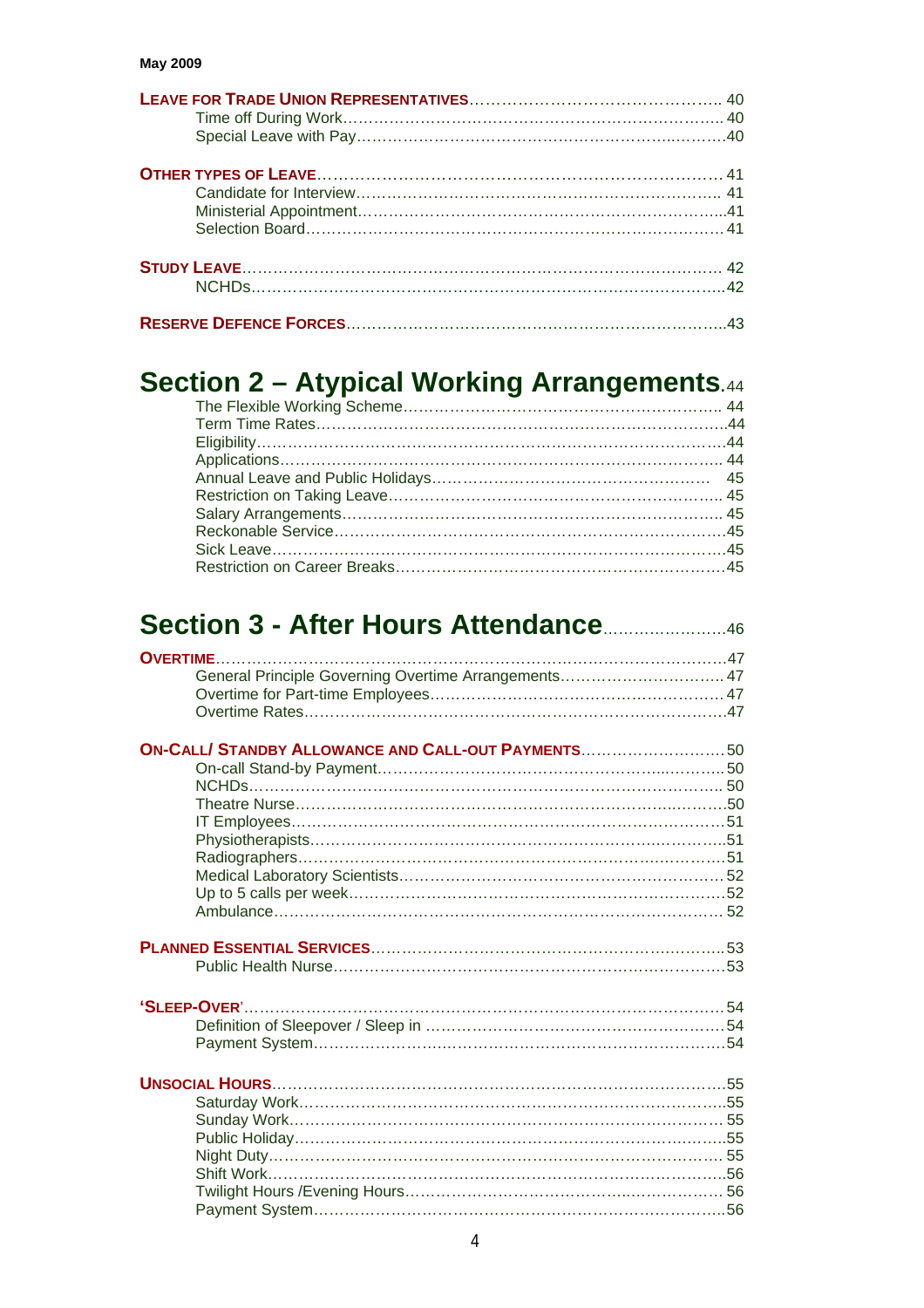### **Section 5 - Incremental Credit and Starting Pay on Promotion**<br>59

| Assistant House Parents (Intellectual Disability Services)  62 | 59 |
|----------------------------------------------------------------|----|
|                                                                | 65 |
|                                                                |    |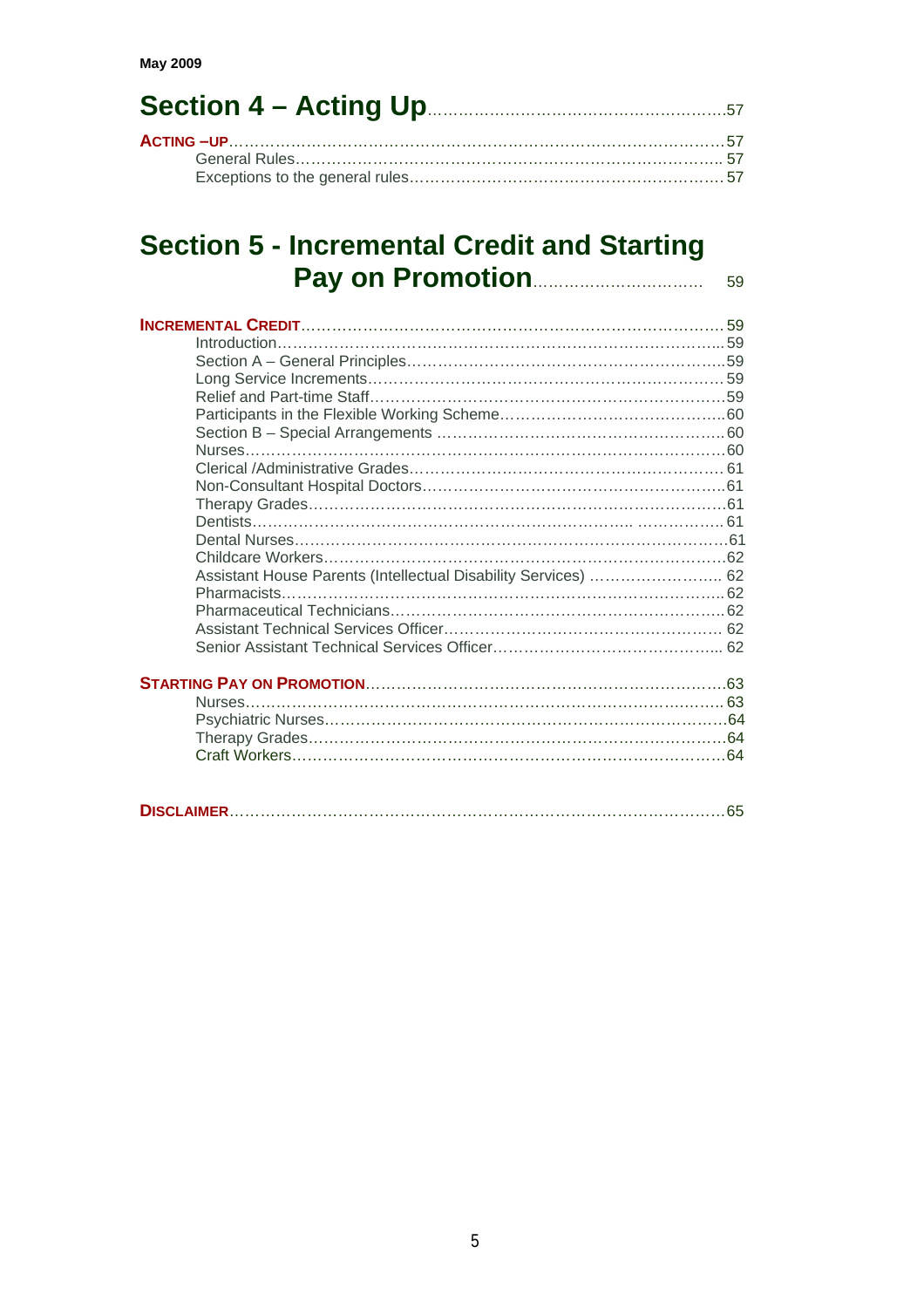# **SECTION 1 - LEAVE**

This chapter sets out the leave arrangements and payments for such leave which apply in the Health Service Executive. Some leave types may not apply to all employee categories. The section of the document covers the following:

- **Annual leave**
- **•** Public Holidays
- **Sick leave**
- Serious Physical Assault Scheme
- Maternity Leave including Health & Safety Leave
- Adoptive Leave
- Paternity leave
- **Paternal Leave**
- **Force Majeure Leave**
- **Caren's leave**
- **Special Leave with Pay on Marriage**
- **Compassionate Leave**
- **Career Breaks**
- **Special Leave with Nominal Pay**
- **EXECT:** Leave for Deployment with the Rapid Response Corps
- Leave for Trade Union Representatives
- **•** Other Types of Leave
- **Study Leave**
- **Reserve Defence Forces**

Please note that in general all absences should be recorded in hours.

A day is normally defined as one-fifth of the standard weekly working hours of the whole time equivalent.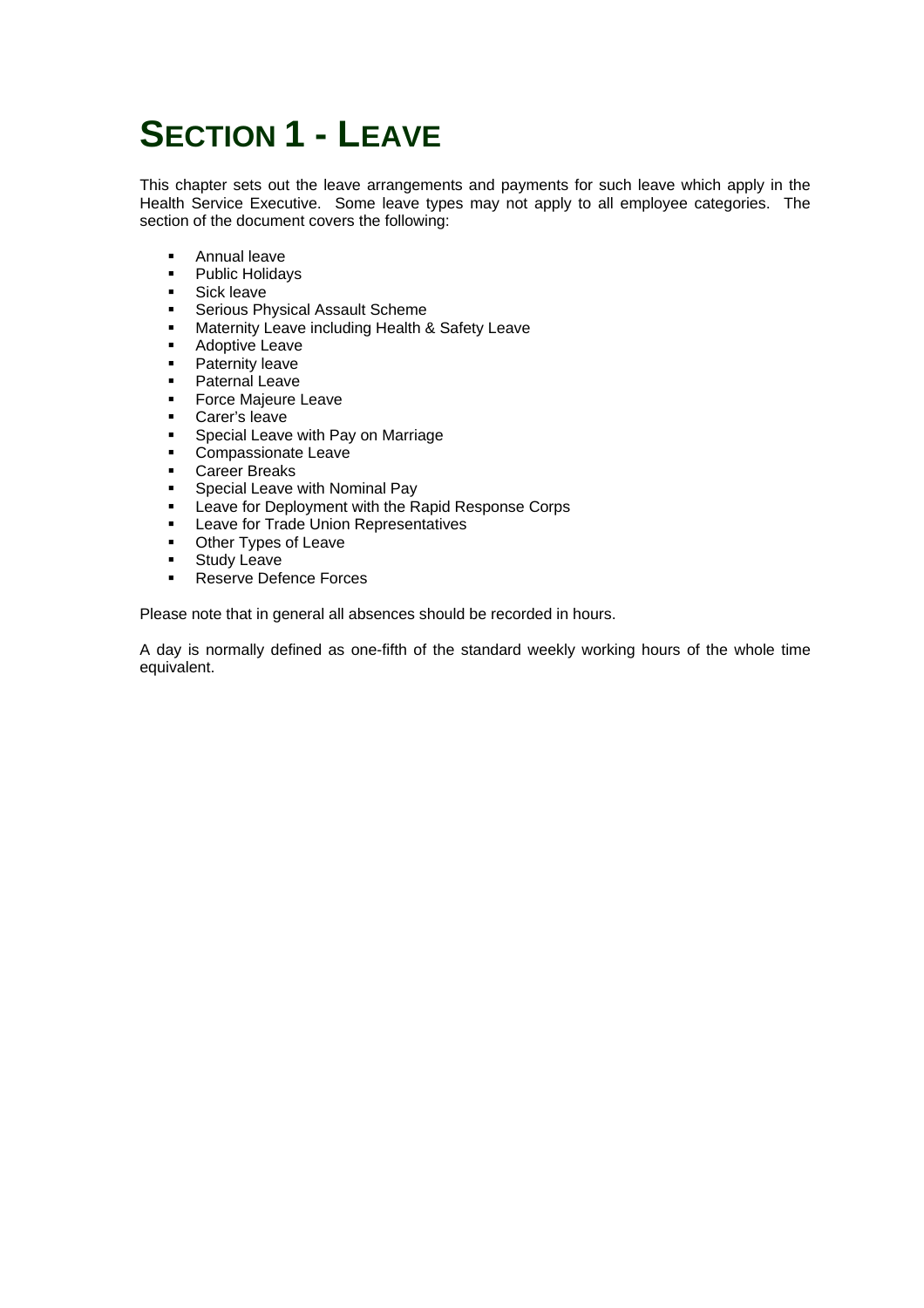### **Annual Leave**

The Organisation of Working Time Act, 1997 sets out statutory entitlements for employees in respect of annual leave and public holidays. All health service employees are covered by the Act. In the case of agency workers, the party who pays the wages is deemed to be the employer for the purposes of the Act and is responsible for providing the annual leave and public holiday entitlements.

### **Qualifying Conditions for the Accrual of Annual Leave**

There is no qualifying period or hourly threshold for entitlement to annual leave. This means that all employees, regardless of the number of hours they work a week, start to accrue an entitlement to annual leave from the commencement date of their employment.

Entitlement to annual leave is based on the number of hours worked in the leave year. The Act defines 'working time' as any time an employee is:

- At his or her place of work or at his or her employer's disposal, and
- Carrying on or performing the activities or duties of his or her work.

When calculating an employee's annual leave entitlement, employers should include time spent on maternity leave, additional maternity leave, adoptive leave, additional adoptive leave, parental leave, the first 13 weeks of carer's leave, and annual leave and public holidays taken during the calculation period.

### **Calculating Annual Leave Entitlement**

The Act sets out three mechanisms for earning a statutory entitlement to annual leave. Employees are entitled to whichever one of the following is the greater:

Employees who work at least 1,365 hours in the leave year are entitled to the full statutory leave entitlement of four working weeks (unless it is a leave year in which s/he changes employment).

If an employee does not work at least 1,365 hours in the leave year, s/he is entitled to one-third of a working week per calendar month that s/he works at least 117 hours.

If an employee works less than 117 hours, s/he is entitled to 8% of the hours worked in the leave year, subject to a maximum of four working weeks. (This is the mechanism normally used for calculating the annual leave entitlement for part-time employees).

The 'working week' refers to the number of days or hours that the employee normally works in a week. For example, if an employee works four days a week (and exceeds the 1,365 hours threshold), then his/her holiday entitlement to four weeks' leave is equivalent to 16 days' leave i.e. (4x 4 days). If an employee works five days a week, then his/her entitlement to four weeks' leave is equivalent to 20 days' leave.

### **Note**

The majority of health service employees have annual leave entitlements that are greater than the statutory minimum provided for under the Organisation of Working Time Act.

Where an employee commences employment or terminates his/her employment during the leave year, annual leave entitlement is calculated on a pro rata basis.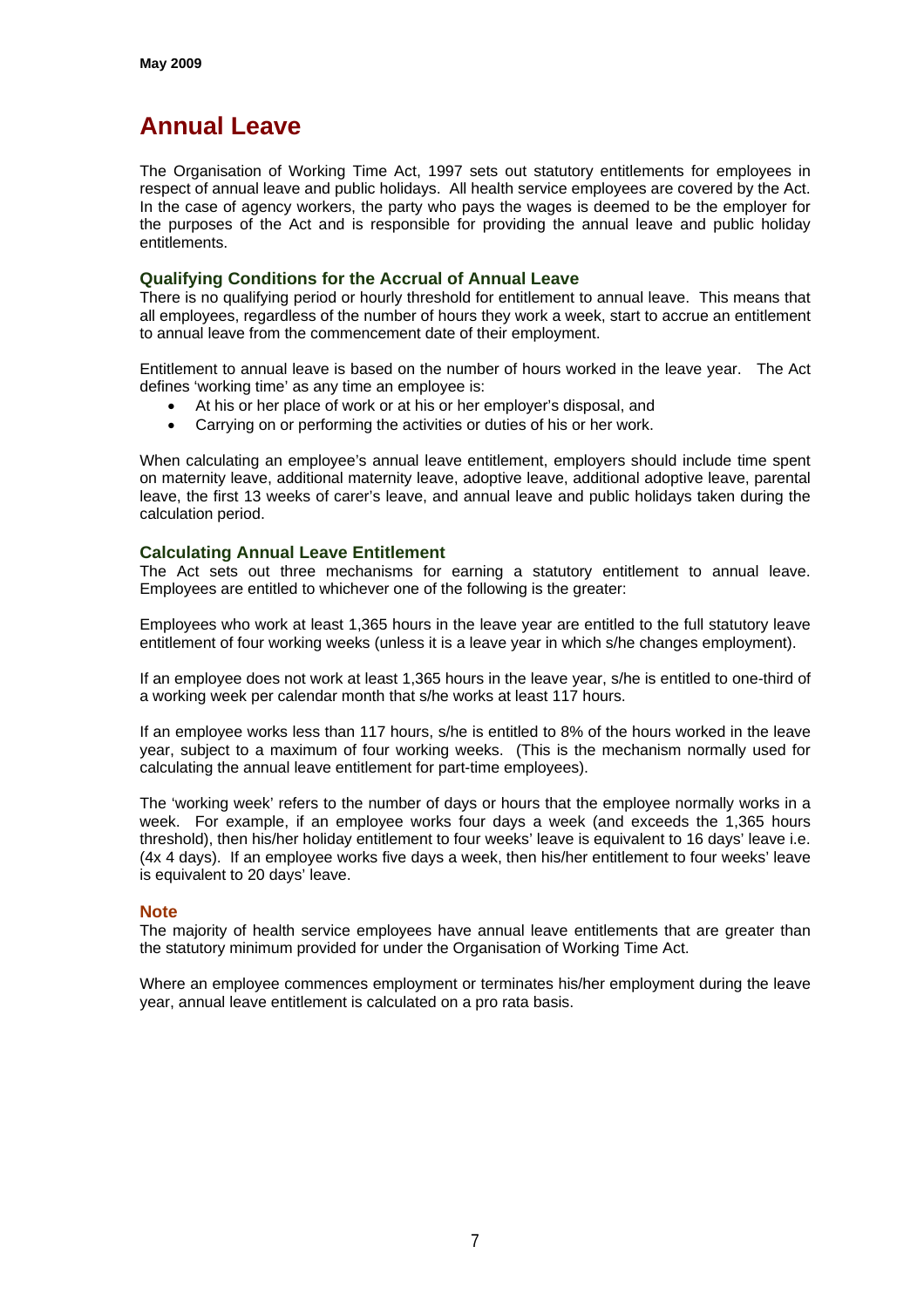### **Accrual of Annual Leave for Part-Time Employees**

Part-time employees accrue an entitlement to annual leave on a pro rata basis to their wholetime-equivalent.

### **Table 1**

Formula for calculating pro-rata Annual Leave Entitlements of part-time employees who work fixed working hours e.g. participants in the Flexible Working Scheme

| <b>Example:</b> Employee who works 20 hours per week where WTE works 35 hours per week and receives 24<br>days annual leave per annum |   |                                        |
|---------------------------------------------------------------------------------------------------------------------------------------|---|----------------------------------------|
| <b>Hours worked by Part-Time Employee</b><br><b>Hours worked by WTE</b>                                                               | X | <b>Annual Leave</b><br>of WTE in hours |
| 20<br>Annual leave hours per annum                                                                                                    | X | 24 (AL days) $x$ 7 (daily hours)=168   |
| 0.57<br>$= 96$                                                                                                                        | X | 168                                    |
| $\Rightarrow$ Employee is eligible for 96 hours annual leave per annum                                                                |   |                                        |

### **Table 2**

Formula for calculating pro-rata Annual Leave Entitlements of part-time employees who work varying hours on an "if and when required" basis

**Example**: Part-time employee who works varying hours on an 'if and when required' basis where Whole Time Equivalent (WTE) works 39 hours per week and receives 24 days annual leave per annum, will receive pro-rata entitlement to the WTE based on a percentage figure which is calculated using the formula below **Number of Annual Leave Days of the WTE Expressed in Hours x 100 Number of standard weekly working hours of the WTE x 52 weeks 187.2 (24 AL days x 7.8 hours (1/5 of standard working week) x 100 2028 (39 (standard WTE weekly working hours) x 52 weeks .092 x 100 = 9.2%** ⇒ **annual leave entitlement of part-time employee is 9.2% of the hours which s/he works.** 

### **Computation of a Day's Annual Leave**

In the case of employees who have varying weekly hours of attendance or who work shifts of varying lengths, annual leave entitlement should be converted into hours. This is calculated by dividing the normal weekly working hours for the grade by 5, and multiplying this figure by the annual leave entitlement for the grade.

*e.g. an employee who works a 39 hour week is entitled to 156 hours per annum, i.e. 20 (days) × 7.8 (hours) = 156 hours.* 

Each time an employee takes annual leave, the number of hours s/he would normally have been rostered to work on the day(s) taken should be aggregated to determine the amount of annual leave taken.

*e.g. an employee who takes annual leave on a day he/she would normally have been rostered to work a 12 hour shift should be deducted 12 hours from his/her annual leave entitlement.*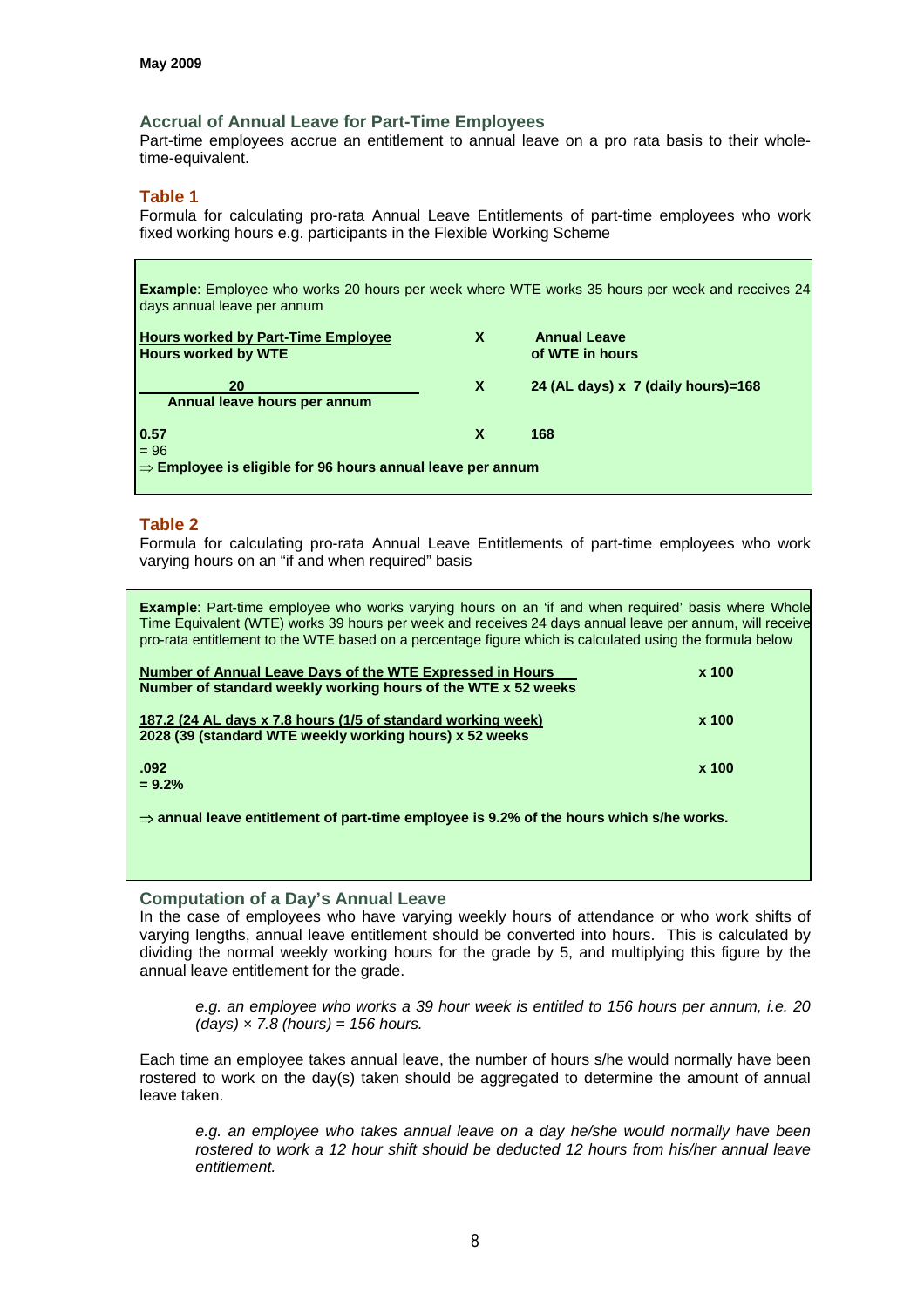#### **Overtime**

Hours worked on an overtime basis and additional hours worked beyond the employees contracted hours should not be reckoned in the calculation of the annual leave entitlement or the payment for annual leave *except* in cases where the employee falls short of the *minimum entitlement* as set out by the Organisation of Working Time Act 1997 (see section)

In situations where part-time employees are required to work beyond their contracted hours on a regular rostered basis over a significant period of time it may be more appropriate to review the employee's contracted hours if this requirement is likely to continue.

### **Timing of Annual Leave**

The onus is on the employer to ensure that employees can avail of their annual leave entitlement in the leave year to which it relates. In exceptional circumstances due to service requirements, annual leave may be carried forward into the first six months of the next annual leave year, provided the employee agrees to defer his/her leave.

It is good practice for line managers to regularly review employees' annual leave records and make every effort to ensure that employees can avail of their outstanding leave in the current leave year. Where an employee cannot take his/her outstanding leave due to service requirements or other exceptional circumstances, s/he may carry this leave forward into the first six months of the following leave year.

The time at which annual leave is taken is at the discretion of the employer, having regard to service requirements and subject to the employee's needs to reconcile work and family responsibilities, and his/her opportunities for rest and recreation.

An employee who has worked eight or more months in a leave year is entitled to an unbroken period of two weeks' leave, which may include one or more public holidays.

### **Illness during Annual Leave**

Where an employee falls ill during annual leave and submits a medical certificate from a registered medical practitioner, the period covered by the certificate is regarded as sick leave and annual leave entitlement is restored.

### **Accrual of Annual Leave during Sick Leave**

While the Organisation of Working Time Act does not provide for the accrual of annual leave during sick leave, the most usual arrangement in the health service is to allow employees to continue to accrue annual leave during periods of paid sick leave (at full and half pay). However, an employee who accrues annual leave during paid sick leave cannot carry forward this leave into the following leave year as the employee has no statutory entitlement to this leave.

However, an employee who accrues annual leave by reason of time worked<sup>[1](#page-8-0)</sup> as defined by the Organisation of Working Time Act 1997 will retain this entitlement and will be entitled to carry forward that annual leave to the following leave year if s/he is unable, for whatever reason, to avail of this annual leave in the current leave year, i.e. this annual leave will not be forfeited by reason of absence on sick leave.

#### **Annual Leave Records**

 $\overline{a}$ 

Annual leave records should be retained for at least three years as evidence that the employer is complying with the legislation.

<span id="page-8-0"></span><sup>1</sup> *This includes time spent on maternity leave, additional maternity leave, adoptive leave, additional adoptive leave, parental leave, the first 13 weeks of carer's leave, and annual leave and public holidays*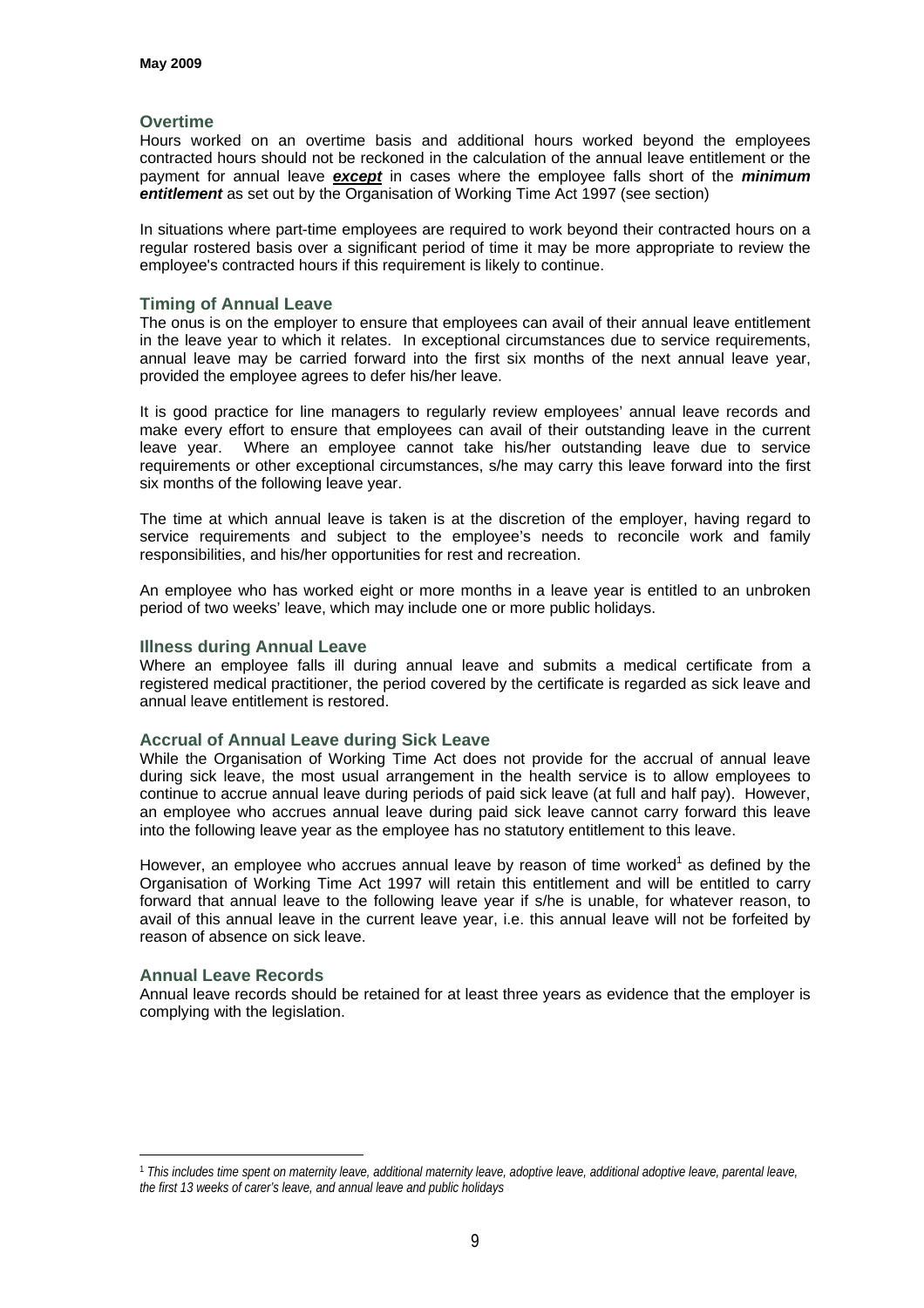### **Holiday Pay**

Payment for annual leave includes any regular bonus or allowance normally paid to the employee but excludes payment for overtime. Premiums currently included are Saturday, Sunday, night duty, twilight hours and public holidays.

### **Note**

The majority of health service employers calculate unsocial hours premium payments for holiday pay purposes for nursing and non-nursing employees in accordance with an arrangement which was agreed by health service employers and unions representing nursing and non-nursing employees, to provide for equity in the calculation of holiday pay. Under this arrangement, premium payments for holiday pay purposes are based on an average of premium earnings (exclusive of overtime), calculated over the 12 month period preceding the annual leave year in which annual leave is being granted. This payment is normally made on a designated date or dates as agreed as agreed at each location.

### c.f. *[Department of Health Circular No. S100/412](http://www.hseea.ie//Circulars/90.11.13.DoH Circular No. S100-412 Calculation of Premium Pay during annual leave.pdf)*

*'I am directed by the Minister for Health to refer to claims on behalf of nursing personnel and non-nursing grades for inclusion of premium payments in pay during annual leave in accordance with the terms of the Holidays (Employees) Act, 1973. The Minister's sanction may be assumed to implementation of these claims, effective from the commencement of the 1975 leave year, on the basis of including with basic pay during annual leave an average of premium payments (exclusive of overtime) earned during normal working hours. The average of premium earning for this purpose (i.e. average of premium earnings in respect of weekend, public holidays and night duty commitment) should be calculated on the 12 month period next preceding the annual leave year during which annual leave is being granted.'*

### **Calculating Holiday Premium Pay**

To calculate holiday premium the total premium pay received by the employee should be divided by the number of contracted hours worked by the employee in a year (this gives the average premium earnings per hour) and multiplied by the number of annual leave days in hours that the employee is entitled to.

For example, a health care assistant who is contracted to work 39 hours per week and has an annual leave entitlement of 23 days would be entitled to the following:

| Total premium earnings:           | €7.500              |
|-----------------------------------|---------------------|
| Total annual contracted hours     | 2,028 (39 x 52)     |
| Annual leave entitlement in hours | 179.4 (23 x 7.8)    |
|                                   |                     |
| $(7,500 / 2,028)$ *179.4<br>$=$   | €663.46 premium pay |

An exception to this arrangement is Non Consultant Hospital Doctors who have their annual leave paid on the basis of their average approved rostered overtime as appropriate (please refer to the 2000 NCHD Agreement for further details).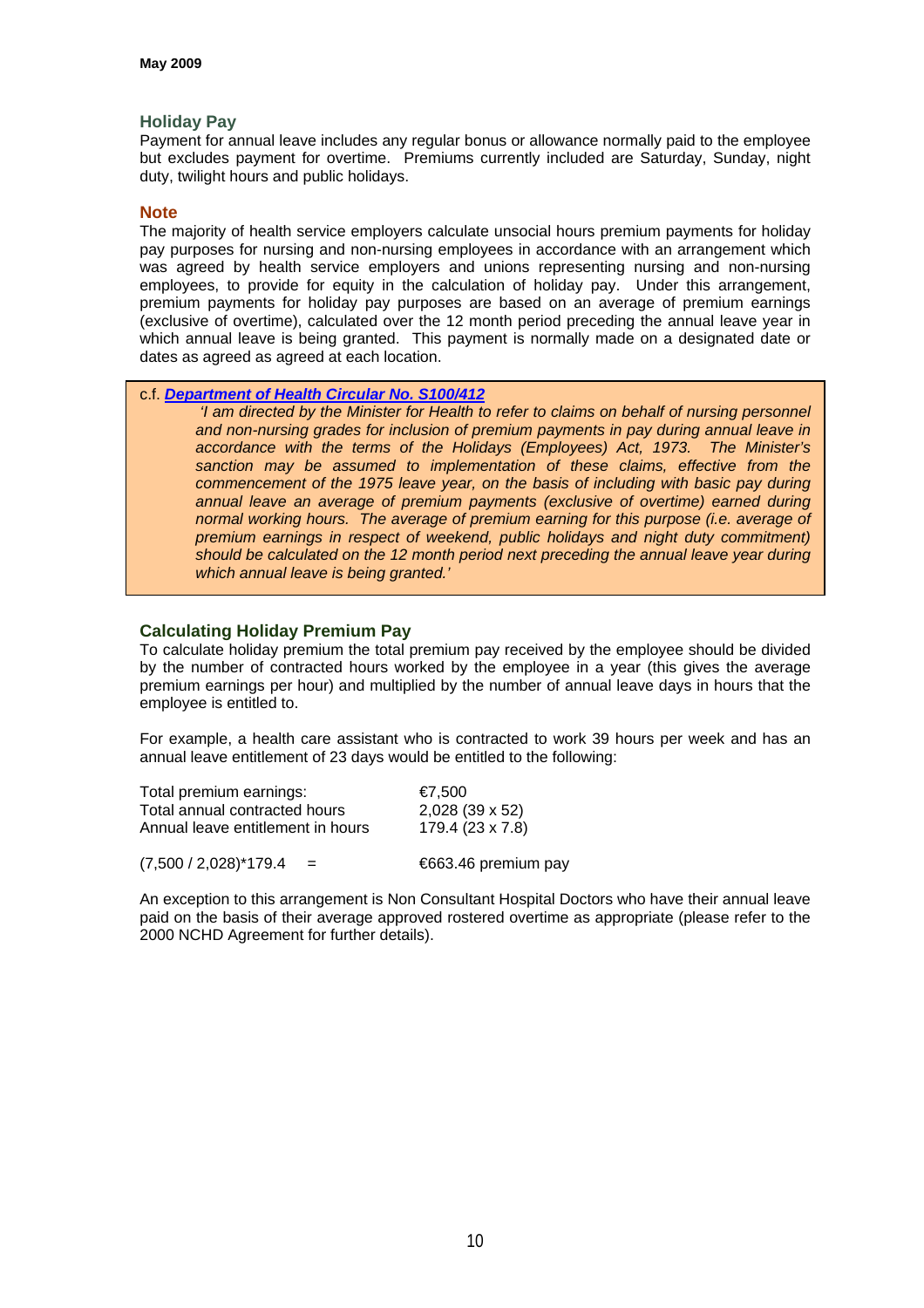### **Public Holidays**

There are nine public holidays provided for in the Organisation of Working Time Act, as follows:

- Christmas Day
- St Stephen's Day
- **St Patrick's Day**
- Easter Monday
- The first Monday in May
- The first Monday in June
- The first Monday in August
- The last Monday in October
- The first of January

In respect of each public holiday, an employee's entitlement is as follows:

- a paid day off on the public holiday; or
- a paid day off within a month; or
- an extra day's annual leave; or
- an extra day's pay

*as the employer may decide.* 

Health service employees who work a '5 over 7' roster usually receive nine additional days annual leave in lieu of their liability to work on public holidays.

### **Qualifying Conditions**

All permanent and temporary employees who work on a full-time basis have an immediate entitlement to public holiday benefits. Employees who work on a casual/part-time basis must have worked at least 40 hours during the 5-week period ending on the day before the public holiday to qualify for the public holiday.

### **Employee Absent from Work Prior to a Public Holiday**

An employee is not entitled to a public holiday if s/he is absent from work immediately before the public holiday for one of the following reasons:

- Absence in excess of 52 consecutive weeks by reason of an occupational injury
- Absence in excess of 26 consecutive weeks by reason of an illness or injury (not occupational)
- Absences in excess of 13 consecutive weeks caused by a reason not including injury or illness.
- Absence by reason of a strike
- Absences due to carer's leave (after the first 13 weeks of the leave has elapsed)
- Absences due to health and safety leave under the Maternity Protection Act 1994 and 2004 i.e. an employee **will not** accrue an extra day in lieu of the public holiday to be taken at the end of the health and safety leave period.

### **Payment and Compensation for Public Holidays**

Payment for public holidays is governed by the Organisation of Working Time (Determination of Pay for Holidays) Regulations, 1997. Payment in respect of a public holiday includes any regular bonus or allowance normally paid to the employee but excludes payment for overtime. Additionally many employees in the health service receive premium payments in excess of the statutory requirements.

Public holiday entitlements are implemented in the health service in light of both statutory and contractual provisions as follows:

### *A) Employees who work or who are normally required to work on the day on which the public holiday falls*

An employee who normally works on the day on which the public falls but has the day off by virtue of the fact that it is a public holiday is entitled to his/her normal day's pay.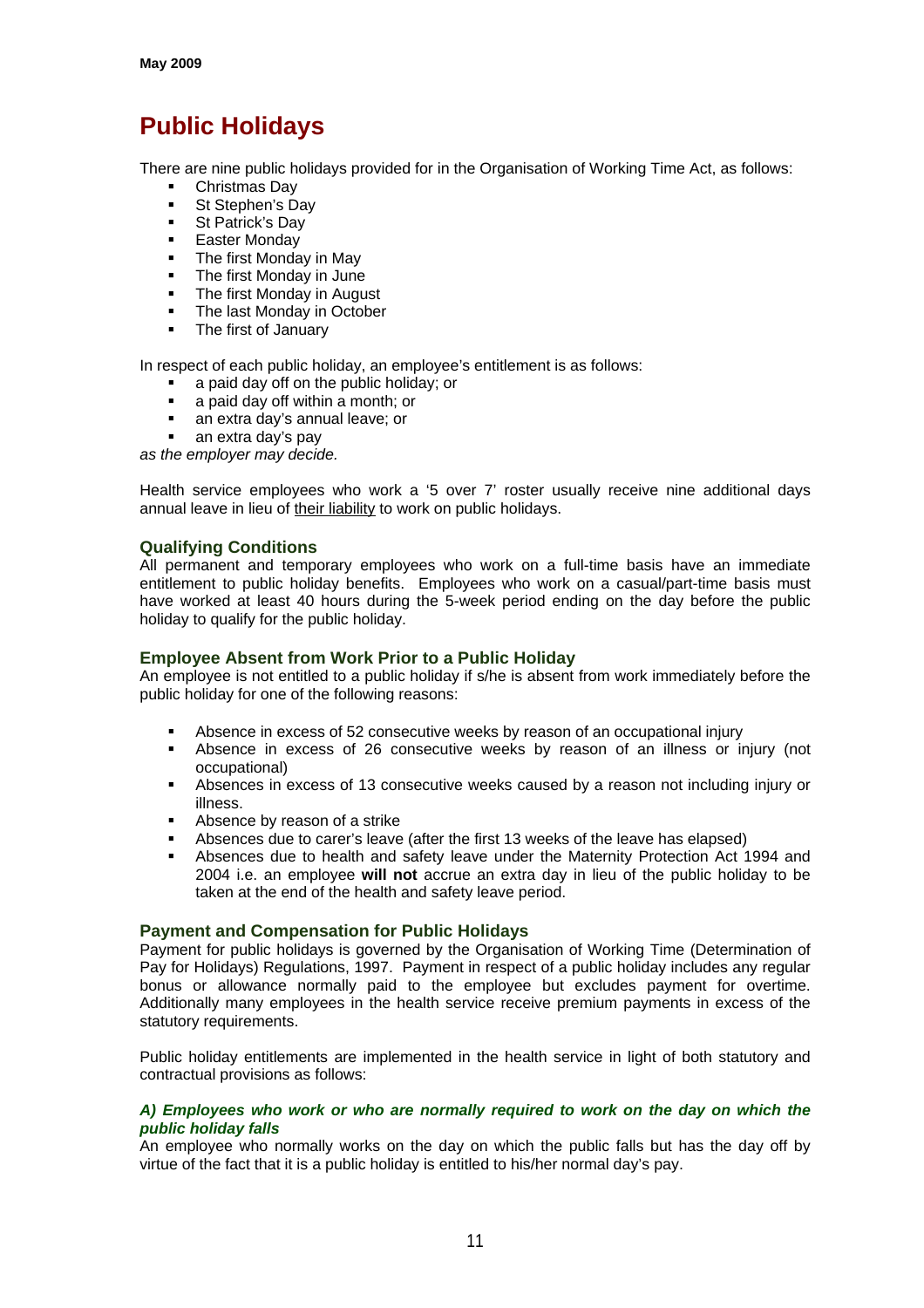An employee who works a '5 over 7' roster and is scheduled to work on the day on which the public holiday falls is entitled to payment for hours worked plus single time extra for each of those hours. S/he is also entitled to an additional day's annual leave<sup>2</sup> or an additional day's pay based on 1/5 of his/her standard working week in respect of his/her statutory entitlement for the public holiday<sup>[3](#page-11-1)</sup>.

An employee who works a '5 over 7' roster and whose scheduled day off is the day on which the public holiday falls is entitled to an additional day's leave based on 1/5 of his/her standard working week in respect of his/her statutory entitlement to a public holiday.

### *B) Employees not normally required to work on the day on which the public holiday falls*

An employee who is not normally required to work on the day on which the public holiday falls, (e.g. part-time employees who are only rostered to work on particular days), is entitled one-fifth of his/her normal weekly pay. (Such employees must however have worked 40 hours in the 5 weeks ending on the day before the public holiday to qualify for this entitlement.)

### *C) Job-Sharers – Monday to Friday*

Job-sharers who work Monday to Friday and do not work or are not normally required to work on the day on which the public holiday falls, the appropriate rate in respect of the public holiday is the sum that is equal to one-tenth of the sum that is paid in respect of the last 2 weeks of normal working hours worked by the employee before that public holiday.

### **Public Holidays and Sick Leave**

Where an employee is scheduled to work but absent due to illness or injury on a day on which the public holiday falls, the day in question should be recorded as a public holiday and the payment for the public holiday**\*** should not be offset against the employee's total sick pay entitlement.

Health service employees who have a liability to work on public holidays (e.g. nurses who work a '5 over 7' roster) but who are ill on the day continue to receive an additional nine days' annual leave in lieu of this liability.

### **Note**

 $\overline{a}$ 

- An employee who is absent on statutory maternity, additional maternity leave, adoptive leave, additional adoptive leave or parental leave continues to accrue an entitlement to public holidays.
- Payment is the number of hours the employee would have worked had the day not been a public holiday.
- In the health service public holiday work is normally defined as any roster which commences between midnight on the eve of the public holiday and midnight on the public holiday.
- Payment in respect of a public holiday includes any regular bonus or allowance normally paid to the employee but excludes payment for overtime.

### **Termination of Employment**

Where the employment terminates during the week ending on the day before a public holiday and the employee has worked during the 4 weeks preceding that week, the employee is entitled to be paid in respect of that holiday.

e.g. if Christmas Day (25<sup>th</sup> December) falls on a Friday and the employee terminated his/her employment on the previous Friday (18<sup>th</sup> December), or any time within that period, then s/he would still be entitled to payment for the public holiday provided s/he also worked during the four weeks preceding the week commencing the 18<sup>th</sup> December.

<span id="page-11-0"></span><sup>2</sup> Employees who work a '5 over 7' roster normally receive an additional nine days' annual leave in lieu of their liability to be rostered on public holidays.

<span id="page-11-1"></span><sup>&</sup>lt;sup>3</sup> As an exception to the above in some locations the public holiday entitlement for psychiatric nurses and ambulance personnel reflects their normal working day.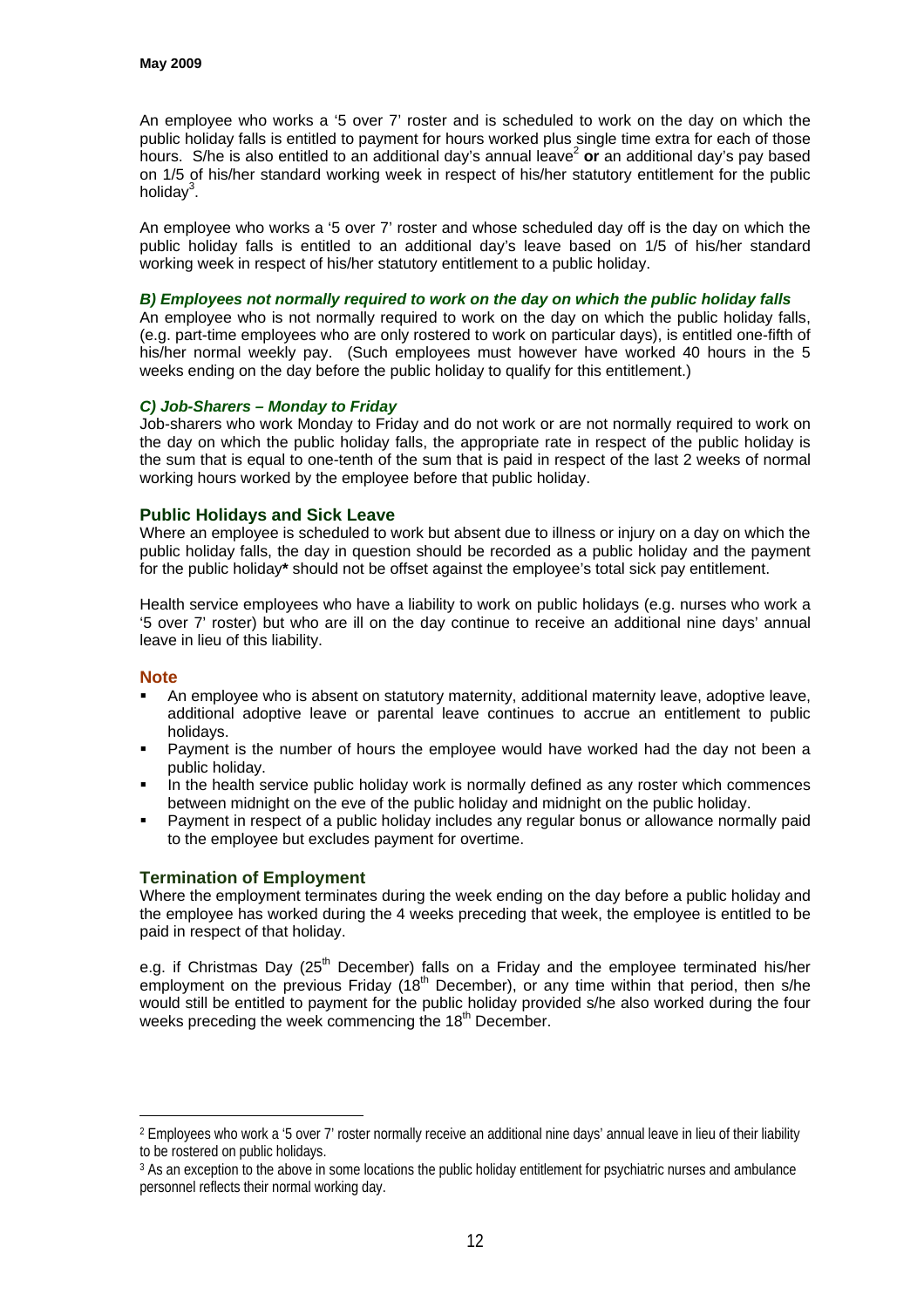### **Sick Leave**

There are two sick pay schemes in the HSE, one for officers and one for support staff. The granting of sick pay is discretionary and subject to compliance with the sick leave procedure.

### **Officers Sick Pay Scheme**

The sick pay scheme which applies to "officer grades" in the HSE is based on the provisions set out in *[Department of Health Circular No.10/71](http://www.hseea.ie//Circulars/71_03_29_DOH_10_Appointment and Conditions of Service of Officers and Servants under HBs1.pdf)*.

Salary during sick leave may be paid to officers in accordance with the following provisions:

- a) except in the case mentioned in sub-paragraph (d) no salary shall be paid to an officer when the sick leave granted to such an officer during any continuous period of four years exceeds in the aggregate 365 days.
- b) Subject to limitation mentioned in sub-paragraph (a), salary may be paid to an officer at the full rate in respect of any days sick leave unless, by reason of such payment the period of sick leave during which such officer has been paid full salary would exceed 183 days during the twelve months ending on such day.
- c) Subject to the limitation mentioned in sub-paragraph (a) salary may be paid at half the full rate after salary has ceased by reason of the provision in sub-paragraph (b) to be paid at the full rate.
- d) If before the payment of salary ceases by reason of the provision in sub-paragraph (a) the Minister so consents, salary may be paid to a pensionable officer with not less than five years service not withstanding the said sub-paragraph (a) at either half the full rate or at a rate estimated to be the rate of pension to which such officer would be entitled on retirement, whichever of such rates shall be the lesser.
- e) For the purposes of these provisions, every day occurring within a continuous period of sick leave shall be reckoned as part of such period**\***.

### **The sick pay provisions under Circular 10/71 may be extended in the following circumstances:**

### **TB**

Where an officer is suffering from tuberculosis (TB) and is undergoing treatment, sick leave may be extended to allow the payment of salary at three quarters the full rate to the officer for the second six months of his / her illness and at half the full rate during the third six months of illness.

### **Nurses who are absent due to MRSA**

Nurses who are required to remain absent from work due to MRSA (based on infection control advice) may be granted sick pay as follows:

- Full pay for the first six months of absence
- Three quarters of full pay for the second six months
- Half of full pay for the third six months

### c.f. *[HSE-EA letter dated 30](http://www.hseea.ie/subNav.aspx?pid=circulars§ion=nursing&year=2006)th November 2006*

### **Officers Employed on Fixed-term Contracts**

Officers employed on fixed-term contracts are entitled to the same sick pay as permanent employees on a pro-rata basis; e.g. where a permanent officer is entitled to six months full pay and six months half pay in a four year period, an officer employed on a fixed-term one year contract would be entitled to one quarter of this entitlement.

Undergraduate nursing/midwifery students undertaking the continuous thirty six week internship may be granted up to 8 weeks' sick pay during their internship subject to compliance with the sick leave procedure. To meet the mandatory requirement of registration outstanding clinical hours must be completed. For further details please refer to *[HSE HR Circular 28/2008](http://www.hseea.ie//Circulars/08.11.19.HSE HR Circular 28-2008 - Nursing Internship.pdf).*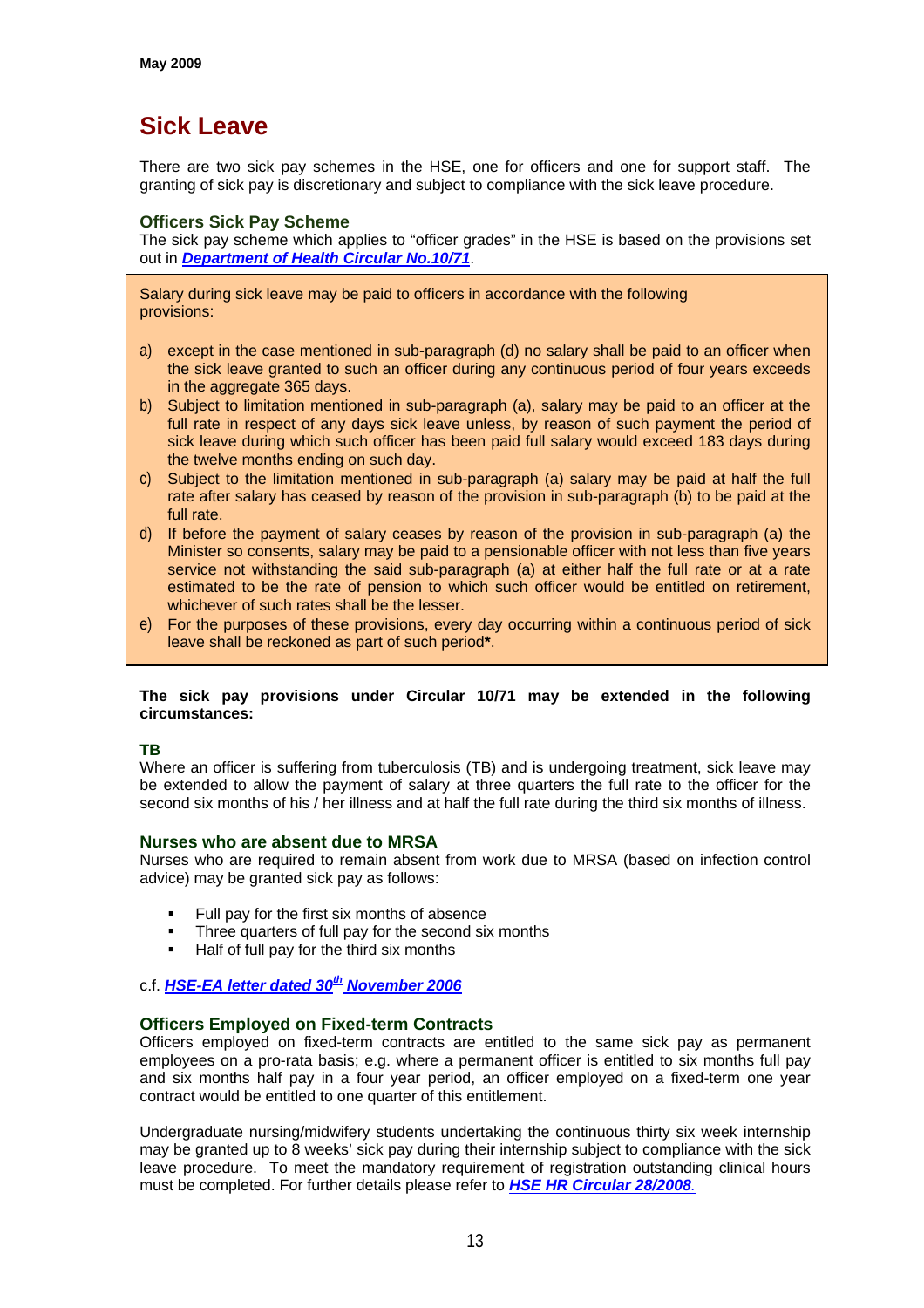### **Sick Pay Scheme for Support Staff**

Support staff may be granted up to a maximum of 12 weeks' full pay in any period of 12 months, commencing on the first day of illness. All sick leave should be recorded in hours (where conditions are at variance with the above, the employee will retain same on a "personal to holder" basis). Accordingly an employee will cease to be entitled to sick pay when s/he exceeds the maximum threshold of 12 weeks (which equals [4](#page-13-0)68 hours).<sup>4</sup>

Seven days uncertified sick pay in a year may be allowed as part of normal sick pay.

The following provisions were agreed as part of the PCW Productivity/Flexibility Agreement for Support Staff Grade (1998):

• Where an employee has established an excellent attendance record over a number of years but becomes incapacitated as a result of a serious illness or injury, the employee's record may be reviewed on an individual basis. Consideration may be given, where appropriate, to extending sick pay in such cases up to a maximum of six months' full pay in a year. The granting of such extra sick leave must be based on the merits of the particular case and generally will be extended to an individual on one occasion only.

### **Note**

In all cases social welfare benefits to which the employee is entitled will be deduced from sick pay. Employees are required to make the necessary claims for social welfare benefit to the Department of Social and Family Affairs within the required time limits and to comply with whatever requirements are laid down by that Department as a condition of claiming benefit.

### **Part-time Employees – Recording of Absences**

Absences for part time employees are calculated as a percentage of their contracted hours referenced to a calendar week of the whole-time equivalent, i.e. they have a pro rata entitlement to the whole time equivalent:

#### *Example 1*

*An employee is contracted to work 16 hours per week. If s/he is absent on the day s/he was scheduled to attend for a four-hour roster, this equates to 25% of his/her working week. This period of sick leave should therefore be recorded as 25% of a calendar week.* 

#### *Example 2*

*An employee is contracted to work 24 hours per week, worked as two shifts of 12 hours each. If s/he is absent on the two days s/he was scheduled to attend, this equates to 100% of his/her working week. This period of sick leave should therefore be recorded as 100% of a calendar week.* 

### *Example 3*

 $\overline{a}$ 

*An employee is contracted to work 30 hours per week, worked as two shifts of 12 hours each and one shift of 6 hours. If s/he is absent on the day that s/he was scheduled to work six hours, this equates to 20% of his/her working week. This period of sick leave should therefore be recorded as 20% of a calendar week.* 

### **Part-time Employees – Payment for Sick Leave**

Part-time employees are granted sick pay pro rata to the equivalent full-time grade. The rate of sick pay which may be granted is the normal basic wage on a pro rata basis, less social welfare deductions, subject to an overall limit of 100% of their basic pay.

<span id="page-13-0"></span><sup>4</sup> This provision is contained in the change and modernisation agenda outlined Recognising and Respecting the Role Agreement for support staff issued in December 2003.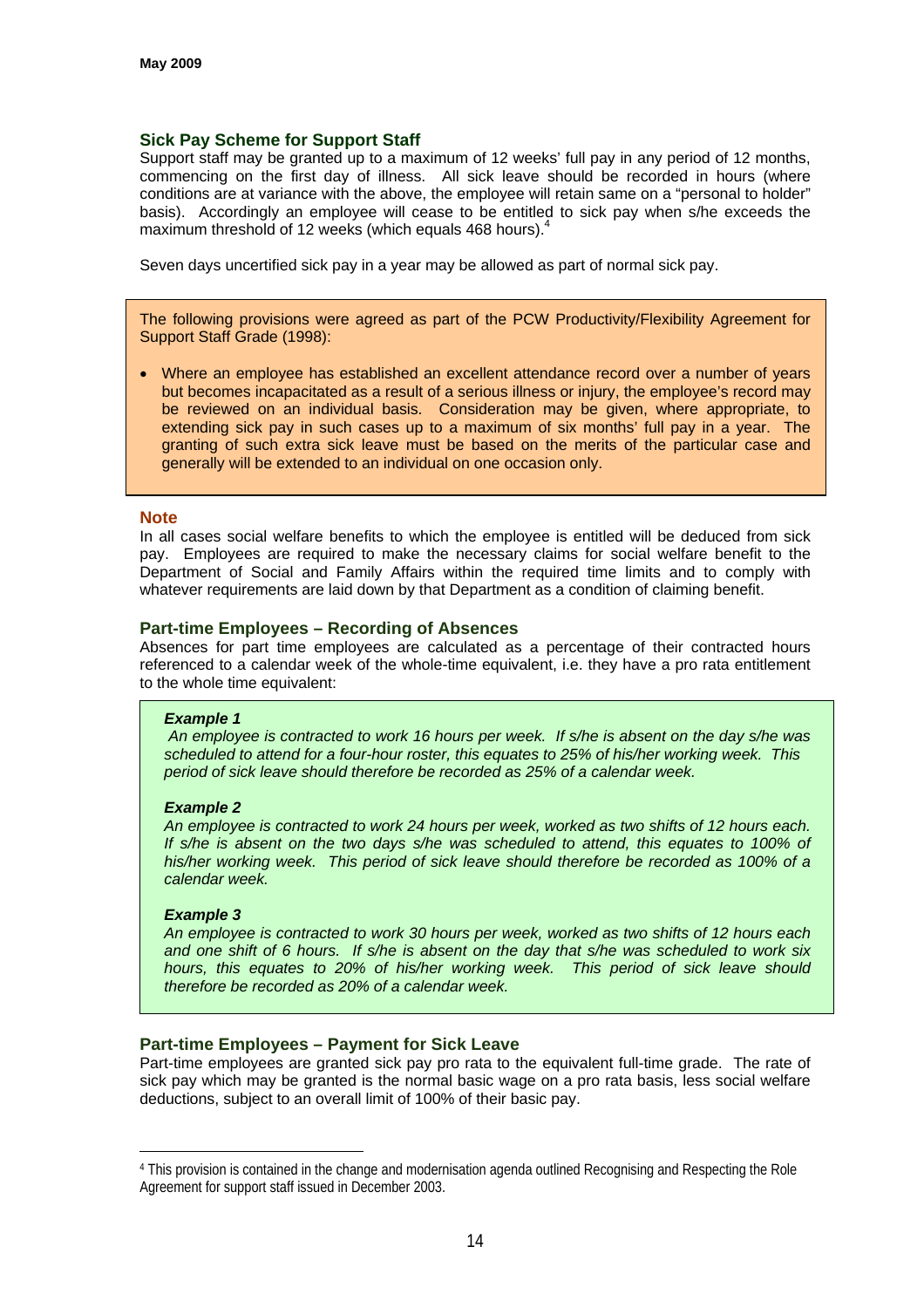### **Non-Consultant Hospital Doctors**

- To qualify for sick pay, NCHDs must have completed six months' service in the public health service.
- During the first twelve months of service, NCHDs may be granted up to 6 weeks' basic pay.
- During the second and third years of service, NCHDs may be granted up to 12 weeks' basic pay.
- On completion of three years' service, NCHDs may be granted sick pay in accordance with the sick pay provisions covering other officer grades.

### **Pregnancy-related Illness and Sick Pay**

The normal rules governing sick leave and the granting of sick pay apply in the case of employees who are certified as medically unfit to attend work due to pregnancy-related illness. However, entitlement to **sick pay at half pay (**less any social welfare benefit to which the employee may be entitled on foot of their social welfare contributions) may be extended in certain circumstances as outlined below:

These revised arrangements apply to both officer grades and general support staff. While the sick pay scheme for support staff does not provide for payment at half pay<sup>[5](#page-14-0)</sup>, for the purposes of pregnancy-related illness the extension to sick pay as provided for in *[HSE HR Circular No.](http://www.hseea.ie//Circulars/HSE HR Circular 25-2008 -  Pregnancy related Sick Leave.pdf) [25/2008](http://www.hseea.ie//Circulars/HSE HR Circular 25-2008 -  Pregnancy related Sick Leave.pdf)* will be **at half pay (**less any social welfare benefit to which the employee may be entitled on foot of their social welfare contributions).

### **Sick Pay Entitlements and Pregnancy-related Illness**

### *i) Pregnancy- related illness occurring before maternity leave commences*

*An employee who is medically certified as unfit for work due to pregnancy-related illness prior to the commencement of maternity leave and who has exhausted her entitlement to sick pay in accordance with the normal sick leave rules, will continue to receive sick leave at half pay (less any social welfare benefit to which the employee may be entitled on foot of her social welfare contributions) for the duration of her illness until maternity leave commences.* 

*It is important to note that while the sick pay scheme for support staff does not provide for*  payment at half-pay<sup>[6](#page-14-1)</sup>, support staff who have exhausted their normal sick pay entitlements will *also receive the extension to sick pay but at half pay only.* 

### *ii) Illness occurring after maternity leave*

*If an employee is unfit for work following maternity leave (irrespective of whether or not the illness is related to pregnancy or childbirth) her entitlement to sick leave at half-pay will be extended by the period of absence due to pregnancy-related illness for which she was in receipt of half pay*<sup>[7](#page-14-2)</sup> under normal sick leave rules *i.e. the previous extension to sick pay does not create a further entitlement.* 

### *Examples*

 $\overline{a}$ 

### **Example 1 Officer Grades**

*An employee who is absent from work due to pregnancy-related illness exhausts her entitlement to sick leave at full pay on 31 March. She goes on sick leave at half pay from 1 April to 31 May (a total of 61 calendar days) until she commences maternity leave on 1 June. During maternity leave she receives maternity pay under the maternity pay scheme.³* 

*On return to work after maternity leave, the employee goes on sick leave. Her entitlement to sick leave at half pay is extended by the length of time she was absent due to pregnancy-related illness and in receipt of sick leave at half pay under the normal sick leave rules i.e. a total of 61 calendar days.* 

<span id="page-14-0"></span><sup>5</sup> Support staff may be granted up to a maximum of 12 weeks' full pay in any period of 12 months, commencing on the first day of illness.<br><sup>6</sup> Support atoff move

<span id="page-14-1"></span>Support staff may be granted up to a maximum of 12 weeks' full pay in any period of 12 months, commencing on the first day of illness.<br><sup>7</sup> This extension only applies to a pregnancy-related illness which arose prior to the employee's confinement.

<span id="page-14-2"></span>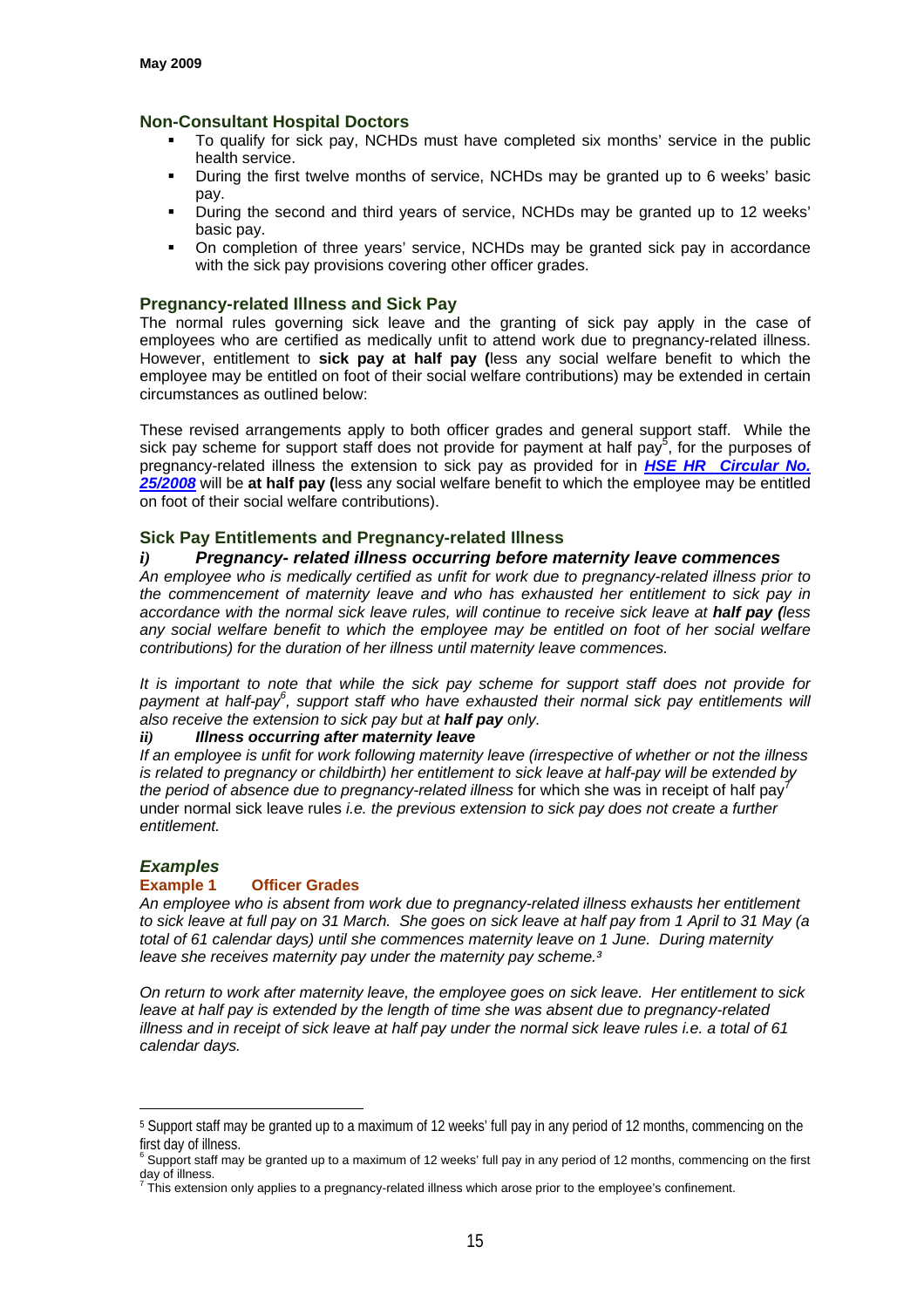### **Example 2 Officer Grades**

*An employee goes on sick leave due to pregnancy-related illness at half-pay from 1 January until 31 March (a total of 90 calendar days). At this stage, under normal sick leave rules, she would be due to go off pay on 1 April. However, she continues to receive sick leave at half-pay for the duration of her pregnancy-related illness until she goes on maternity leave on 1 June. Her sick leave entitlement at half-pay therefore is extended by a total of 61 calendar days.* 

*Following maternity leave, the employee goes on sick leave. Her entitlement to sick leave at halfpay is extended by the length of time for which she received sick leave at half pay in accordance with the normal sick leave rules i.e. a total of 90 calendar days (at half pay) is restored to her sick leave entitlement in respect of the period from 1 January to 31 March.* 

### **Example 3 General Support Staff**

*An employee goes on sick leave due to pregnancy-related illness on 1st January. From 1st January to 19th February the employee receives sick leave at full pay in accordance with the sick pay scheme for general support staff. At this stage, under normal sick leave rules, the employee would be due to go off pay. However, as her sick leave is pregnancy-related, the employee remains on sick leave but at half-pay from 20th February until she goes on maternity leave on 1st April.* 

*Following maternity leave, the employee goes on sick leave. If she has exhausted her sick pay entitlements under the normal sick leave rules, she is entitled to have the period of pregnancyrelated absence for which she was in receipt of normal sick pay restored to her (i.e. the period from 1st January to 19th February) at the rate of half pay.*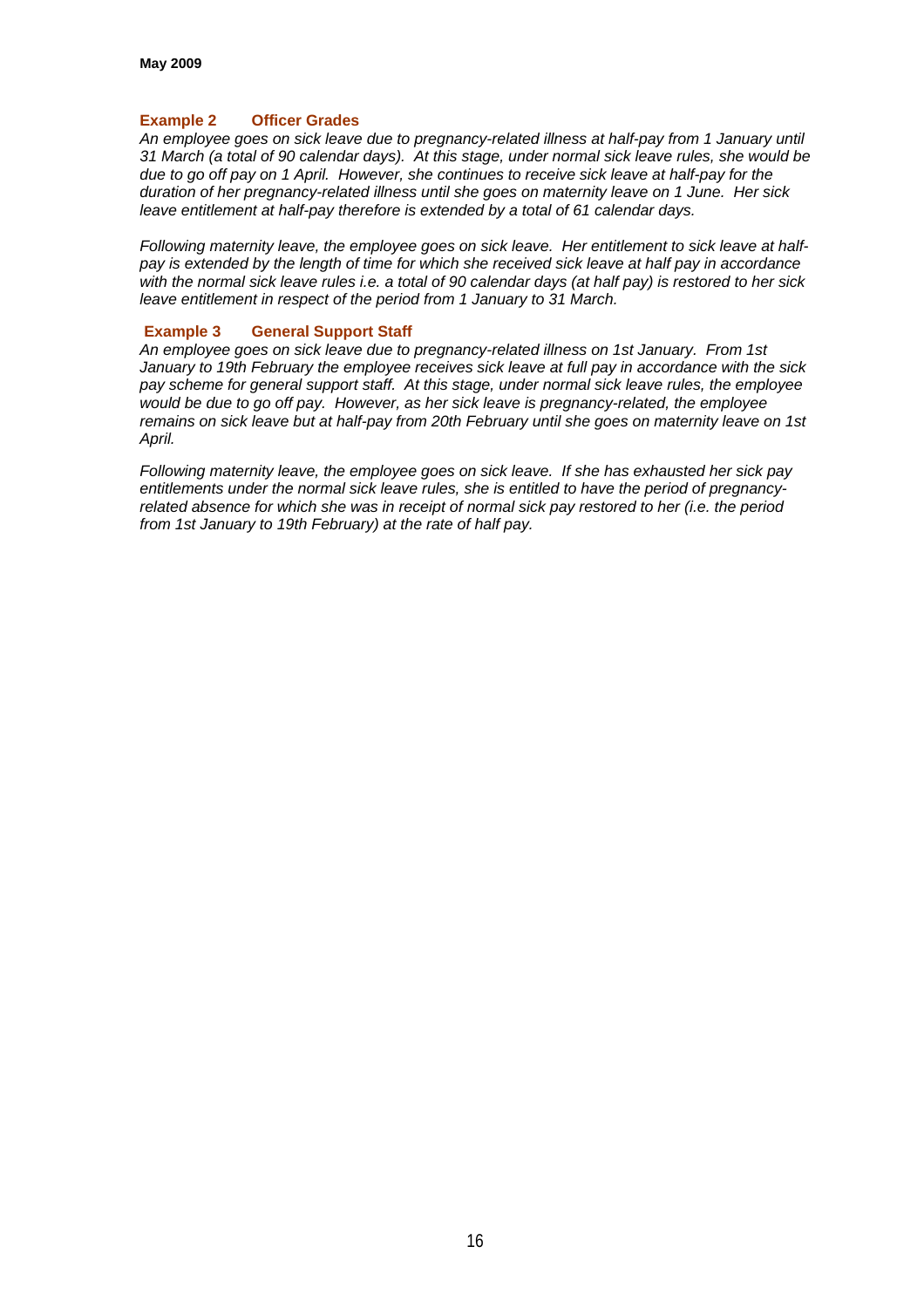### *Serious Physical Assault Scheme*

All employees who are absent from work as a result of a serious physical assault by a patient/client incurred in the course of their duties are covered by the Serious Physical Assault Scheme. Payment is conditional on the assault occurring in the actual discharge of the employee's duties and without his/her own default.

The scheme provides as follows:

- a) Full pay based on the earnings an employee would have earned if still at work and working the hospital/community approved roster.
- b) Such full pay which would include basic pay, allowances and premium earnings may be paid for a period of up to: **6 months** for officer grades

**3 months** for general support staff.

- c) Payment made under (b) above shall be reduced by the amount of social welfare benefit to which the employee is entitled arising from absence due to the injury.
- (d) Salary paid to an employee in the circumstances outlined above will not affect an employee's entitlement under the sick pay scheme.

### **Special Extensions for Nurses**

In the case of nurses the following special extensions to the above scheme apply:

### *First Special Extension*

A medical assessment to review the employee's progress should be carried out no later than six (6) weeks into the period of absence. If it is unlikely that the employee will be fit to return to work within the six-month period covered by the scheme or immediately thereafter, but there remains a reasonable expectation that the employee will return to work, a First Special Extension may be granted up to a maximum period of **three months**.

### *Second Special Extension*

A medical assessment to review the employee's progress should be carried out no later than six (6) weeks into the first special extension. If it is unlikely that the employee will be fit to return to work during the three-month period covered by the First Special Extension or immediately thereafter, but there still remains a reasonable expectation that the employee will return to work, a further final extension may be granted. The second special extension provides for **basic pay only** and is for a maximum period of **three months**.

Refer to the *Revised Serious Physical Assault Scheme for Nurses (2001)* for further details on the operation of the scheme.

### **Employee's Entitlements following Expiry of Payment under the Serious Physical Assault Scheme**

### **Officer Grades**

Following expiry of an employee's entitlement to six months' pay under the Serious Physical Assault Scheme, an employee may be granted sick pay in accordance with the provisions of the normal sick pay scheme for officer grades. If the employee eventually exhausts their entitlement to full pay under the normal sick pay scheme and is still unfit to resume work, consideration may be given at that stage to applying the 5/6ths injury grant, subject to the provisions of the relevant superannuation scheme.

### **General Support Grades**

Following expiry of an employee's entitlement to three months' pay under the Serious Physical Assault Scheme, an employee may be granted sick pay in accordance with the provisions of the normal sick pay scheme for general support staff. If the employee eventually exhausts their entitlement to payment under the normal sick pay scheme and is still unfit to resume work, consideration may be given at that stage to applying the 5/6ths injury grant, subject to the provisions of the relevant superannuation scheme.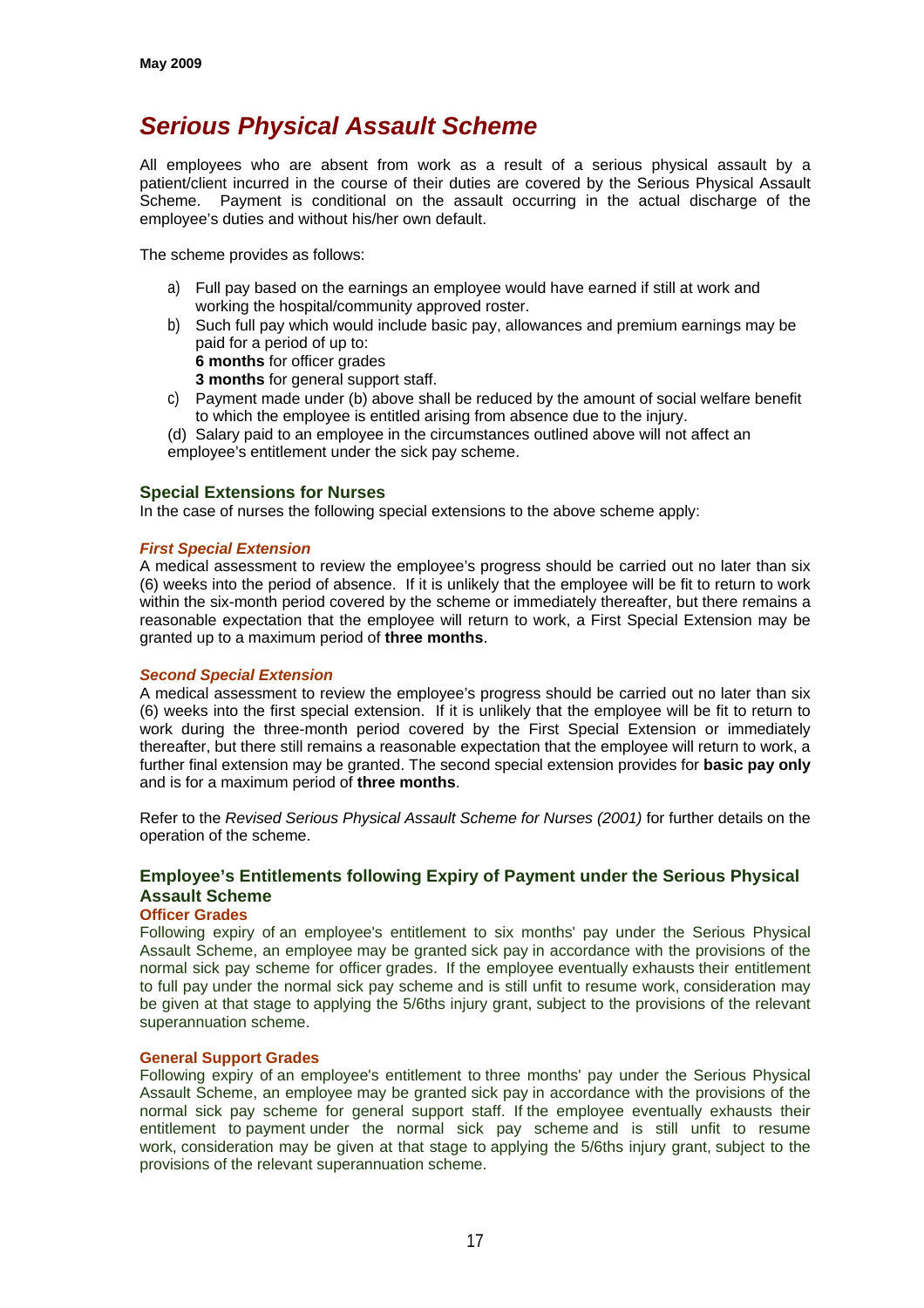### **Note**

In the case of all employees, payment of the injury grant should be conditional on the employee *undergoing medical reviews at appropriate intervals to determine their capability to resume work and to identify appropriate measures to facilitate the employee's return to work.* 

### **Hospital Expenses**

Expenses incurred in respect of hospital /medical charges will be recouped as follows:

- (a) A refund of expenditure incurred in respect of treatment provided by the Irish Public Health Service.
- (b) General Practitioner Casualty and Consultant visits
- (c) Prescription charges

Employees are obliged to claim under medical insurance schemes where appropriate (e.g. V.H.I. Refund of Drug Schemes, etc) and any payments made in respect of hospital/medical expenses will be solely in respect of excess expenditure by the individual. Payments made under this scheme do not confer any admission of liability on the part of the employer.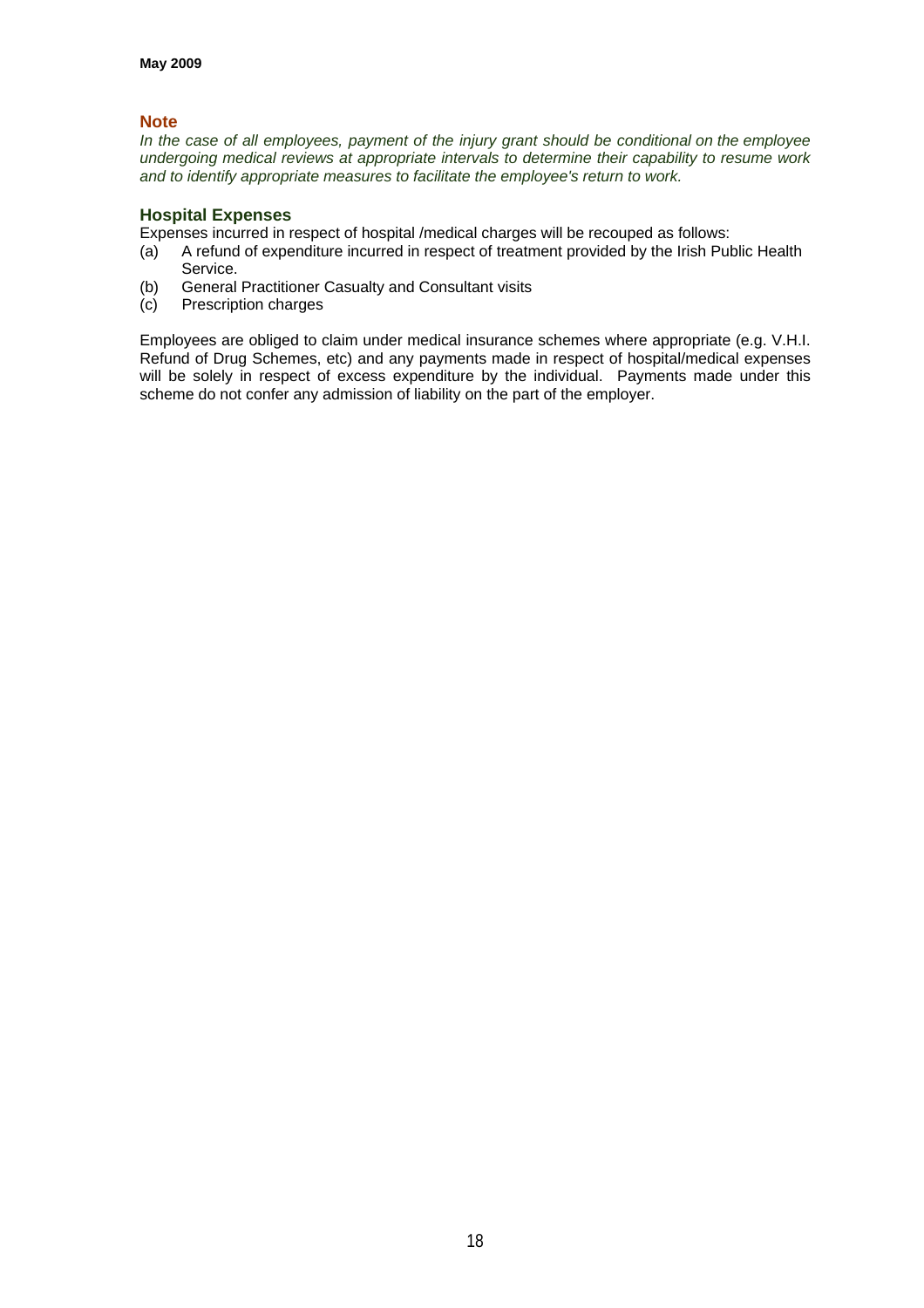### *Maternity Leave*

### **Introduction**

The Maternity Protection Act 1994 and 2004 provides protection for all pregnant employees, employees who have recently given birth or who are breastfeeding. There are no service qualifications.

### **Maternity Leave**

Employees are entitled to 26 weeks maternity leave (paid), subject to compliance with the statutory notification requirements.

A pregnant employee can begin and end her maternity leave on any day she selects but must:

- take a minimum of two weeks leave before the end of the expected week of confinement
- take 4 weeks leave after the end of the expected week of confinement.

### **Additional Maternity Leave**

An employee is entitled to take 16 weeks' (unpaid) additional maternity leave immediately after the end of ordinary maternity leave.

### **Payment while on Maternity Leave**

While the maternity protection legislation does not protect the employee's entitlement to remuneration during maternity leave, the health service operates a maternity pay scheme as follows:

All employees on maternity leave are entitled to their basic pay plus normal fixed allowances less any maternity benefit to which they may be entitled on foot of their social welfare contributions. This does not include additional amounts due to nightwork, overtime, shiftwork, working unsociable hours, standby or on-call allowances.

Part-time employees with regular weekly hours of attendance are entitled to their normal basic pay (exclusive of unsocial hours premium payments, overtime, on-call/standby allowances).

Part-time employees with varying weekly hours of attendance ("if and when required") are entitled to their average weekly pay, (exclusive of unsocial hours premium payments, overtime, oncall/standby allowances), calculated over the previous 13 weeks.

### *Fixed-term Contracts*

Employees on fixed term contracts are covered by the Maternity Protection Act for the duration of their contract and are entitled to receive maternity pay. However should the fixed term contract expire before the end of the maternity leave the employee's contract of employment will have come to an end and the employee will no longer be covered by the maternity protection legislation or be eligible for maternity pay.

The exception to this rule are NCHDs who are entitled to receive maternity pay from their employer for the full 26-week period, even if their contract expires prior to the end of their maternity leave.

### *Undergraduate Nursing/Midwifery Students Undertaking the Continuous Thirty-six Week Internship* (*[HSE HR Circular No. 28/2008](http://www.hseea.ie//Circulars/08.11.19.HSE HR Circular 28-2008 - Nursing Internship.pdf))*

Students who are pregnant during the course of the paid internship may avail of maternity leave in accordance with the Maternity Protection Acts 1994 and 2004. Students on maternity leave may continue to receive payment up until the date the internship was due to expire.

The student will be entitled to return to complete the internship with pay at the end of the maternity leave and complete the outstanding clinical hours in order to fulfil the mandatory requirements of registration.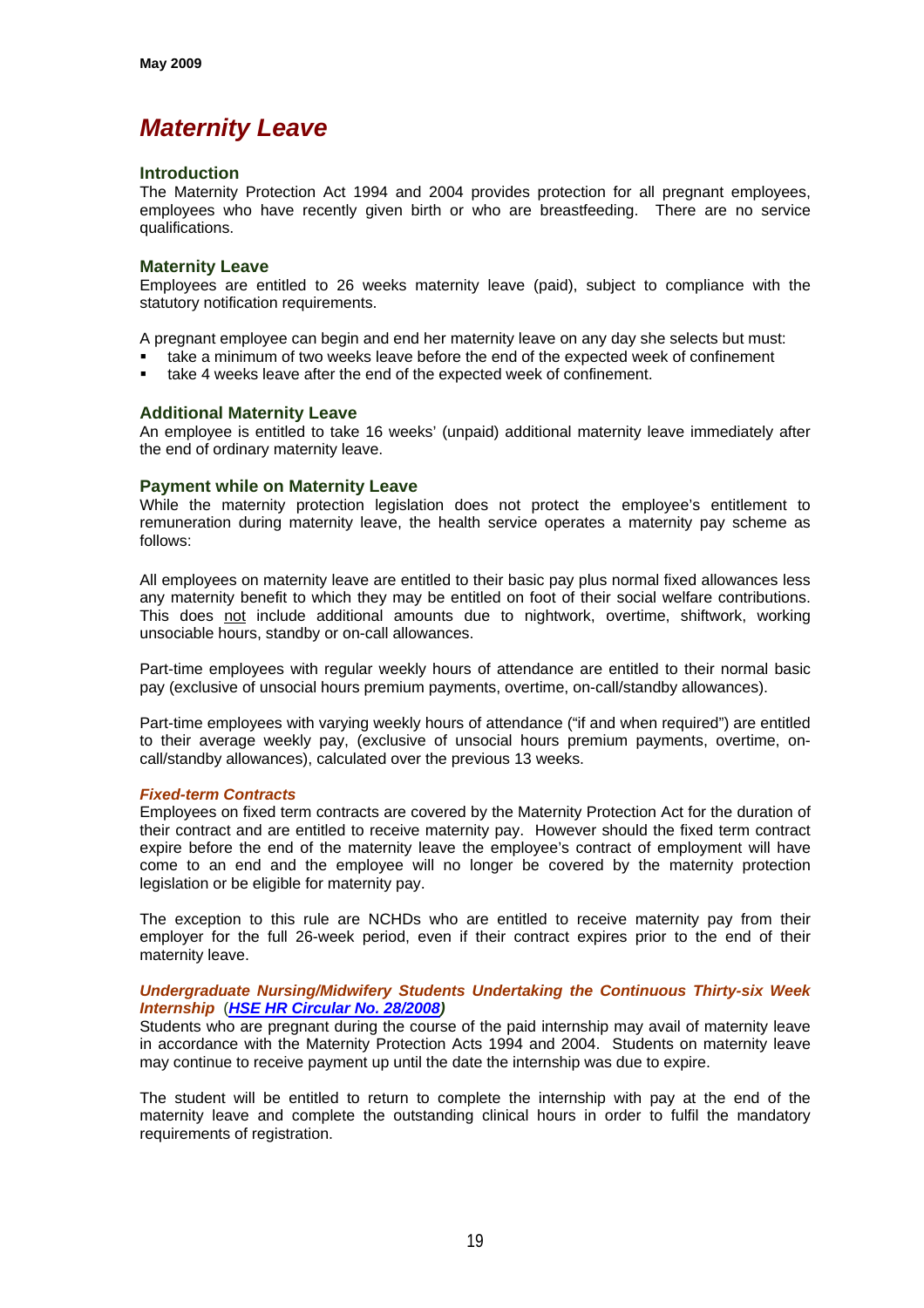### **Department [of Health Circular No. 10/71](http://www.hseea.ie//Circulars/71_03_29_DOH_10_Appointment and Conditions of Service of Officers and Servants under HBs1.pdf).** *In the event of a stillbirth occurring after the 24th week of pregnancy, an employee is still entitled 26 weeks maternity leave.*

### *Late Births*

If the baby's late birth means that an employee has less than four weeks maternity leave remaining after the week in which her baby was born, then she may extend her maternity leave to ensure she has a full four weeks off following the week of the birth.

### *Early Births*

In the event of a pregnant employee's date of confinement occurring more than two weeks before it is expected and if the employee has not already commenced maternity leave, she is entitled to take 26 weeks maternity leave from that point.

### **Maternity Leave – Notification Requirements**

An employee must notify her employer of her intention to take maternity leave at least four weeks before the leave is due to commence.

Application for additional maternity leave should be made either at the time of the initial application or in writing not later than 4 weeks before the end of the maternity leave.

If an employee changes her mind about taking maternity leave she may revoke the notice by sending a further written notice to her employer.

### **Death of Mother – Father's Entitlement**

If a woman who has been delivered of a living child dies at any time before the expiry of the fortieth week following the week of her confinement, the father of the child shall be entitled to paid leave from his employment for a period ending as follows:

- (a) if the mother dies before the expiry of the twenty-fourth week following the week of her confinement, the period ends at the end of that twenty-fourth week, and
- (b) if the mother dies at any time after the expiry of that twenty-fourth week at the end of the fortieth week following the week of her confinement.

Additionally a father who has taken leave as outlined in (a) above shall, if he so wishes be entitled to further unpaid leave from his employment for a maximum period of 16 consecutive weeks.

The leave may be postponed in the event of hospitalisation of the child or terminated in the event of the sickness of the father in line with similar provisions for the mother as outlined.

Leave to which the father is entitled must commence within 7 days of the mother's death.

*c.f. S.I. No 51 of 2006 Maternity Protection Act 1994 (Extension of Periods of Leave) Order 2006* 

### **Ante-Natal and Post-Natal Medical Care**

An employee is entitled to time off work without loss of pay to attend ante-natal and post-natal **medical** visits. Time off includes the time required to travel to and from the appointment. The employee must notify her employer in writing of the date and time of the appointment as soon as is practicable and in any event not later than two weeks before the date of the appointment.

### **Time off for Ante-Natal Classes**

A pregnant employee is entitled to time off work without loss of pay to attend one set of ante-natal classes (except for the last 3 classes). This right to attend only one set of antenatal classes covers all an employee's pregnancies while in employment. If, for any reason, the employee is unable to attend some classes due to circumstances beyond her control including:

- miscarriage
- stillbirth
- premature birth
- illness of the employee

then the employee can carry over her entitlement to paid time off work to attend any untaken classes (excluding the last 3 classes) to her next pregnancy.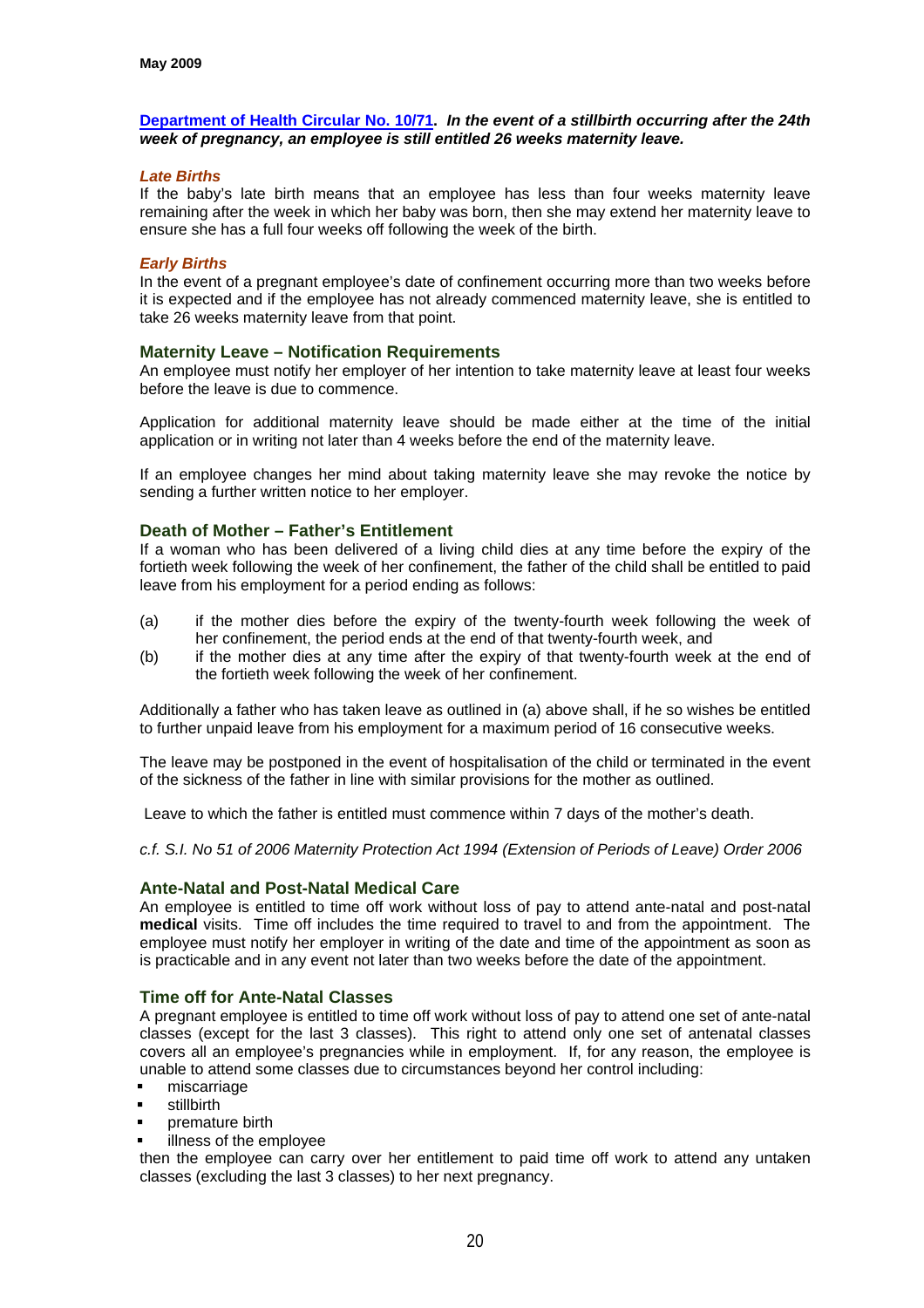Expectant fathers have a once-off entitlement to paid time off work to attend the last two antenatal classes immediately prior to the birth.

### **Ante-Natal Classes – Notification Requirements**

The employee must notify her or his employer in writing of the dates and times of these classes as soon as is practicable and in any event not later than two weeks before the first class. If the employer wishes the employee may be required to provide the appropriate documentation outlining the dates and time of classes.

### **Health and Safety Leave**

Pregnant employees, employees who have recently given birth and employees who are breastfeeding may be entitled to take Health and Safety leave in certain circumstances.

### **Risk Assessment**

The Safety, Health and Welfare at Work (General Application) Regulations 2007 requires employers to assess the workplace for risks to safety or health of any pregnant employees, employees who have recently given birth or who are breastfeeding. If a risk is identified and it is not practicable to take protective or preventative measures, the employee's working conditions or working hours must be temporarily adjusted. If this is not possible, the employee must be given suitable alternative work. If no such work is available, the employee should be granted health and safety leave.

Where an employee has a medical certificate stating that for health and safety reasons she is not required to perform night work during the pregnancy or for 14 weeks afterwards, the employer must remove her from night work by either transferring her to day time duties or, if this is not feasible, granting the employee leave. "Night Work" is defined as work in the period between 11.00 p.m. and 6.00 a.m. the next following day, where (a) the employee works at least three hours (not necessarily consecutive) in that period as a normal course, or (b) where at least 25% of the employee's working time is performed between those times.

### **Payment during Health and Safety Leave**

An employee on health and safety leave is entitled to full basic pay plus any allowance normally paid from the employer for the first 21 calendar days of leave. Pay does not include additional amounts an employee would receive for night-work, shift-work, overtime, working unsociable hours, standby or on-call allowances.

An employee whose health and safety leave extends beyond 21 days may be entitled to health and safety benefit from the Department of Social and Family Affairs, subject to her P.R.S.I. contributions.

### **Postponement of Leave Due to Hospitalisation of Child**

An employee may postpone the period of maternity leave / additional maternity leave (subject to the agreement of her employer) in the event of the hospitalisation of the newborn child. Leave may only be postponed after 14 weeks maternity leave has been taken. These provisions apply to the father of the child, where the father is taking maternity leave in the place of the mother.

The decision to postpone the maternity leave or additional maternity leave is subject to the agreement of the employer. If the employer does agree to postpone the leave, then the employee concerned must return to work on the date agreed between both parties. The remaining leave is postponed and the employee will be entitled to take "resumed leave" not later than seven days after the discharge of the child from hospital. The remaining leave must be taken in one block.

The maximum period of postponement of leave will be 6 months from the return to work date. The employer may require an employee to provide a letter from the hospital in which the child is hospitalised, confirming the hospitalisation. The employer may also require a letter, or other appropriate documentation, from the hospital or the child's GP confirming that the child has been discharged from the hospital in order to allow the employee to commence their postponed leave.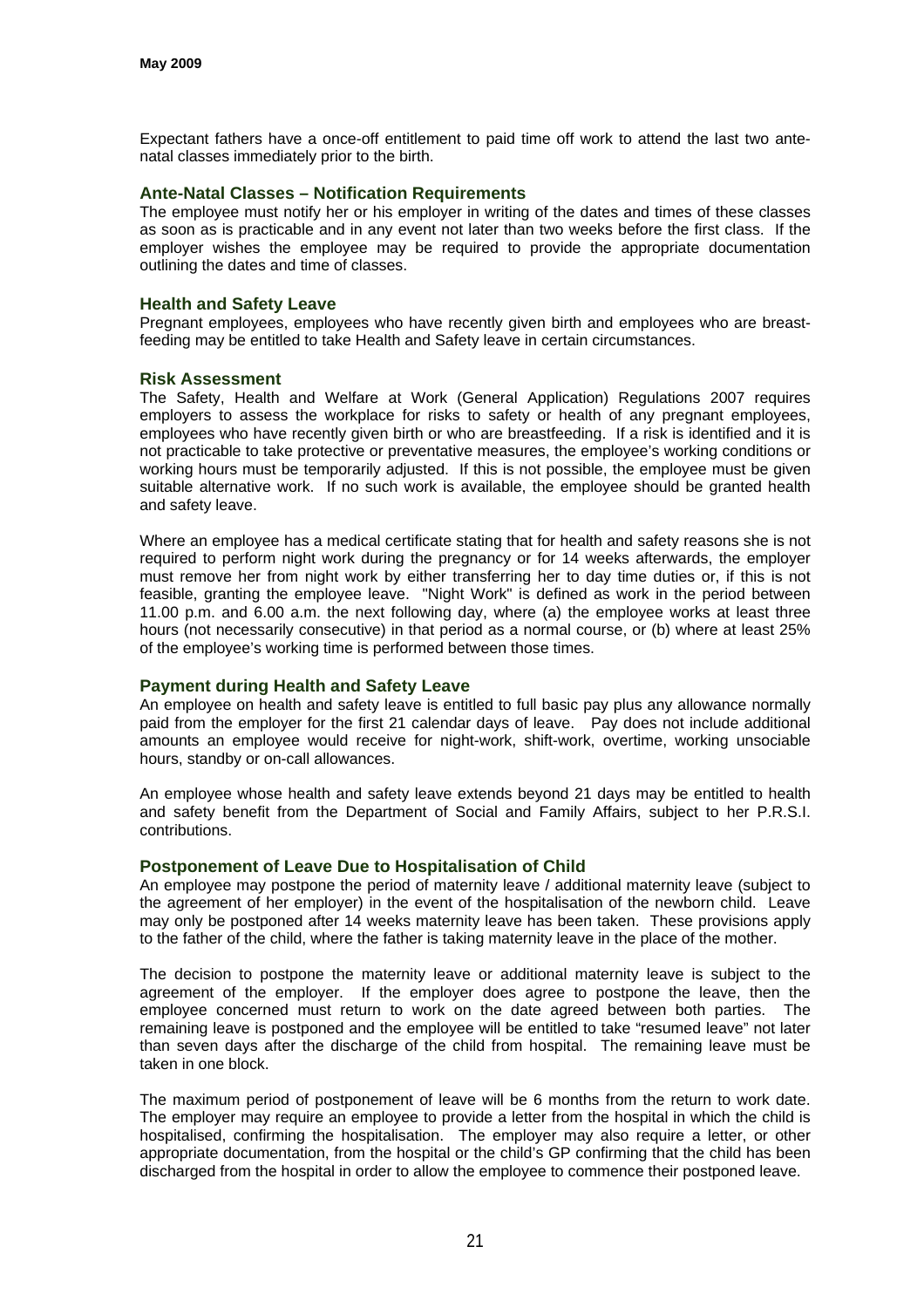### **Protection of Employment Rights**

### *Maternity Leave and Additional Maternity Leave*

During maternity leave and additional maternity leave, an employee is treated as if she was still at work and therefore continues to accrue all rights (except the right to remuneration and superannuation) during this perio[d8.](#page-21-0) This includes the right to annual leave and public holidays, incremental credit, seniority, etc.

### *Health and Safety Leave*

During health and safety leave, an employee is treated as if she was still at work and continues to accrue entitlements based on actual service. However, she has no entitlement to any public holidays that may occur during this period.

### *Sick Leave and Annual Leave*

Absence from work on maternity leave may not be treated as part of any other leave, including sick leave or annual leave, to which an employee is entitled.

### *Public Holidays*

An employee's maternity leave is extended by the number of public holidays which fall during the period of such leave (with the exception of health and safety leave).

### *Probation, training and apprenticeships*

All periods of probation, training and apprenticeship that are interrupted by protective leave are suspended until the end of the leave.

### *Return to Work*

An employee who has been absent on maternity leave is entitled to return to the same job as previously held, under the same contract of employment.

Where it is not reasonably practicable to permit an employee to return to her previous job, she is entitled to 'suitable alternative work' which should not be substantially less favourable in terms of pay, responsibility, etc.

The employee's right to return to work is conditional on giving written notification of intention to return to work.

### **Breastfeeding Facilities**

 $\overline{a}$ 

Breastfeeding mothers who have given birth within the previous 6 months have an entitlement, without loss of pay, to either an adjustment of working hours to allow them to breastfeed their child, or where breastfeeding facilities are provided by the employer the employee is entitled to breastfeeding breaks. These breaks may be taken in the form of:

- One break of 60 minutes
- Two breaks of 30 minutes each
- Three breaks of 20 minutes
- Or in such other manner as agreed between her and her employer

If no breastfeeding facilities exist the employee may reduce her working day by 1-hour and that reduction may comprise of:

- One period of 60 minutes
- Two periods of 30 minutes each
- Three periods of 20 minutes
- Or in such other manner as agreed between her and her employer

<span id="page-21-0"></span><sup>8</sup> When further father's leave is taken where the mother has died, the same conditions apply.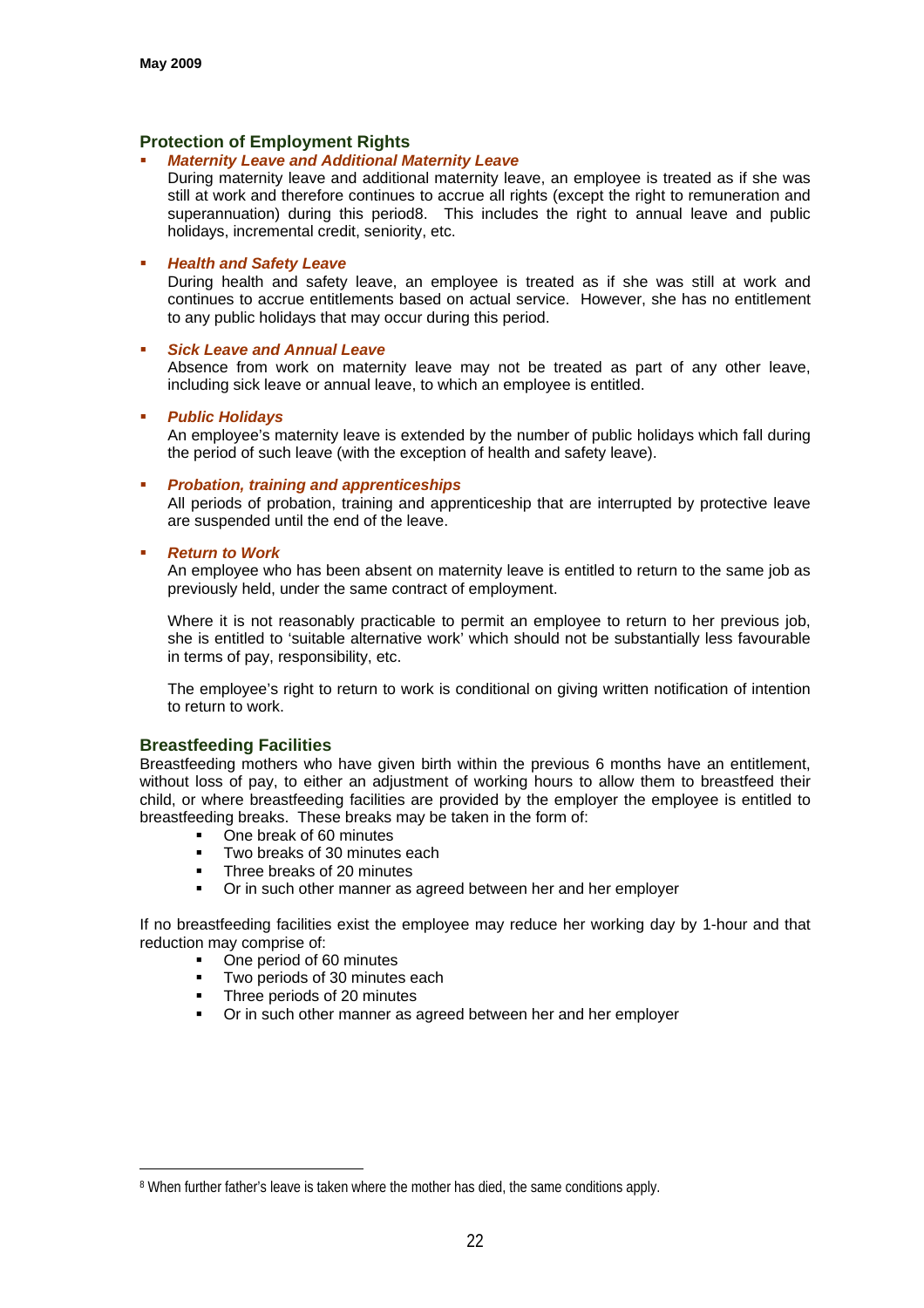### *Adoptive Leave*

### **Introduction**

All employees are covered by the Adoptive Leave Acts 1995 and 2005, which provides a range of entitlements for adopting parents.

Adoptive leave may be granted to the following:

- All adopting mothers under a contract of employment:
- All sole male adopters under a contract of employment;
- All adopting fathers under a contract of employment where the adopting mother has died before or during the period for adoptive leave or additional adoptive leave.

### **Adoptive Leave Entitlements**

An employee is entitled to 24 consecutive weeks' (paid) adoptive leave and 16 consecutive weeks' additional (unpaid) adoptive leave subject to compliance with the notification requirements.

In the case of a foreign adoption, some or all of the 16 weeks' additional adoptive leave may be taken immediately before the date of placement.

The adopting mother / father and employer may agree to terminate unpaid additional adoptive leave in the event of her illness thereby allowing the employee to transfer onto paid sick leave. However, the employee will not be entitled to resume their additional adoptive leave after this period of sick leave.

### **Additional Adoptive Leave**

An employee is entitled to take 16 weeks' (unpaid) additional maternity leave immediately after the end of ordinary maternity leave.

### **Notification Requirements**

An employee must give at least 4 weeks notice, before the expected day of placement of the child, of his / her intention to take adoptive leave. If the day of placement is postponed the leave may be postponed until the new day of placement.

Application for additional adoptive leave should be made not later than 4 weeks before the end of the paid adoptive leave.

### **Payment while on Adoptive Leave**

While the adoptive leave legislation does not protect the employee's entitlement to remuneration, the health service operates an adoptive pay scheme as follows:

All employees on adoptive leave are entitled to their basic pay plus normal fixed allowances less any adoptive benefit to which they may be entitled on foot of their social welfare contributions. This does not include additional amounts due to nightwork, overtime, shiftwork, working unsociable hours, standby or on-call allowances.

Part-time employees with regular weekly hours of attendance are entitled to their normal basic pay (exclusive of unsocial hours premium payments, overtime, on-call/standby allowances).

Part-time employees with varying weekly hours of attendance ("if and when required") are entitled to their average weekly pay, (exclusive of unsocial hours premium payments, overtime, oncall/standby allowances), calculated over the previous 13 weeks.

No payment is made in respect of additional adoptive leave.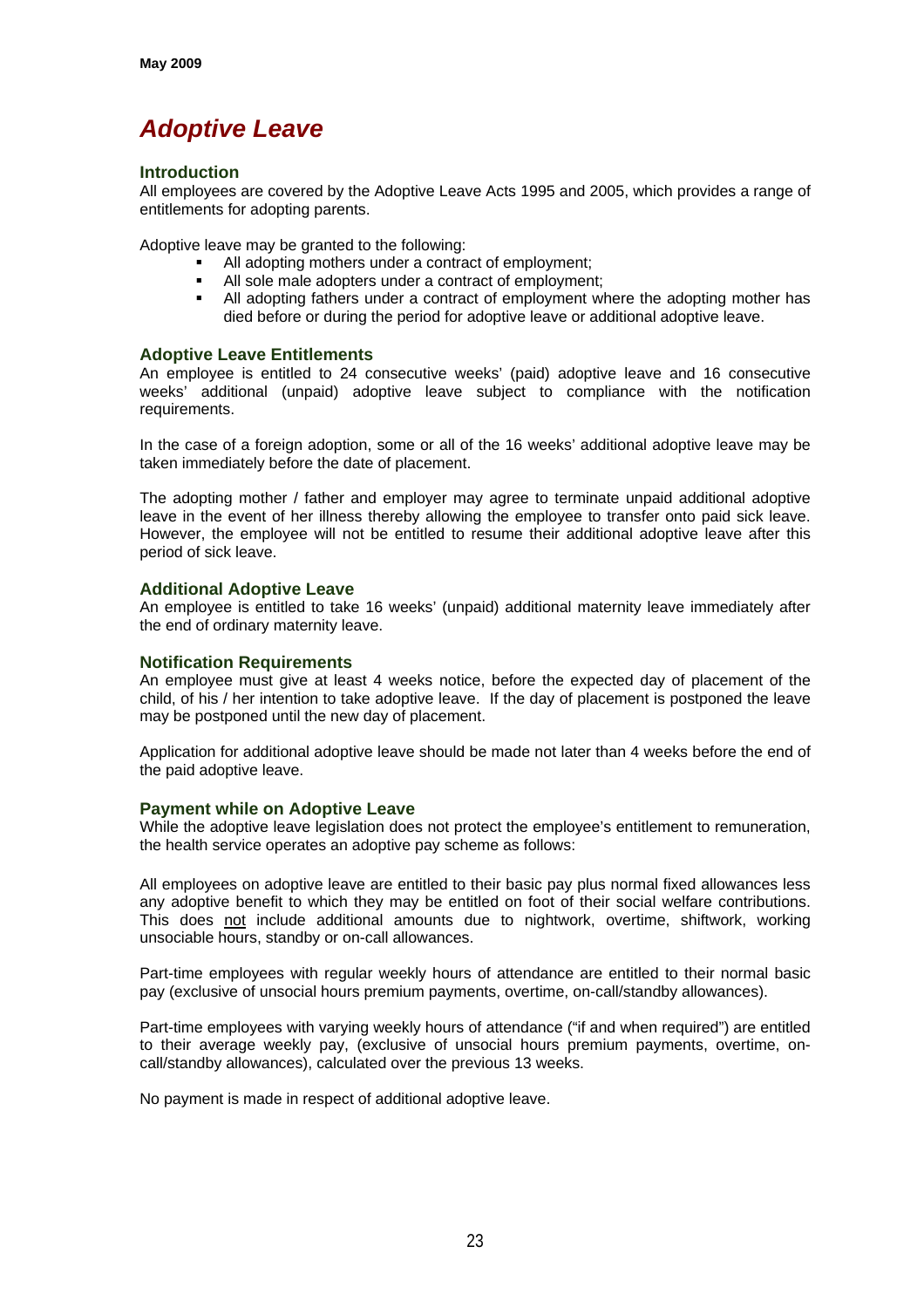### **Protection of Employee Rights**

Absence from work on adoptive leave is both continuous and reckonable.

During the additional adoptive leave, the employee is treated as if she was still at work and therefore continues to accrue all rights (except the right to remuneration and superannuation) during this perio[d9.](#page-23-0) This includes the right to annual leave and public holidays, incremental credit, seniority, etc.

Absence from work on adoptive leave or additional adoptive leave may not be treated as part of sick leave, annual leave or any other leave to which an employee is entitled.

An employee on statutory adoptive leave is entitled to his/her basic rate of pay, less social welfare benefit.

### **Attendance at Pre-adoption Classes and Meetings**

Adopting parents are entitled to time off during work hours without loss of pay to attend preparation classes and pre-adoption meetings with social workers/ Health Service Executive officials required during the adoption proces[s10.](#page-23-1)

### **Return to Work**

 $\overline{a}$ 

An employee who has been absent on maternity leave is entitled to return to the same job as previously held, under the same contract of employment.

Where it is not reasonably practicable to permit an employee to return to her previous job, she is entitled to 'suitable alternative work' which should not be substantially less favourable in terms of pay, responsibility, etc.

The employee's right to return to work is conditional on giving written notification of intention to return to work.

### **Postponement of Adoptive Leave or Additional Adoptive Leave in Event of Hospitalisation of Child**

Under the Act an employee may, if the adopted child is in hospital and the employee is entitled to or is on adoptive leave or additional adoptive leave, apply to the employer to postpone:

- **•** part of the adoptive leave
- part of the adoptive leave not taken and the additional adoptive leave or
- **the additional adoptive leave or part of it not taken.**

The decision to postpone the adoptive leave or additional adoptive leave is subject to the agreement of the employer. If the employer does agree to postpone the leave, then the employee concerned must return to work on the date agreed between both parties. The remaining leave is postponed and the employee will be entitled to take "resumed leave" not later than seven days after the discharge of the child from hospital or such other date as may be agreed between the employee and the employer. The remaining leave must be taken in one block.

The maximum period of postponement of leave will be 6 months from the return to work date. The employer may require an employee to provide a letter from the hospital in which the child is hospitalised, confirming the hospitalisation. The employer may also require a letter, or other appropriate documentation, from the hospital or the child's GP confirming that the child has been discharged from the hospital in order to allow the employee to commence their postponed leave.

If an employee who postpones her/his adoptive leave becomes ill after returning to work and before taking "resumed leave" she/he may be considered to have started her resumed leave

<span id="page-23-0"></span><sup>9</sup> When further father's leave is taken where the mother has died, the same conditions apply.

<span id="page-23-1"></span><sup>&</sup>lt;sup>10</sup> This applies only to pre-adoption classes and meetings within the State.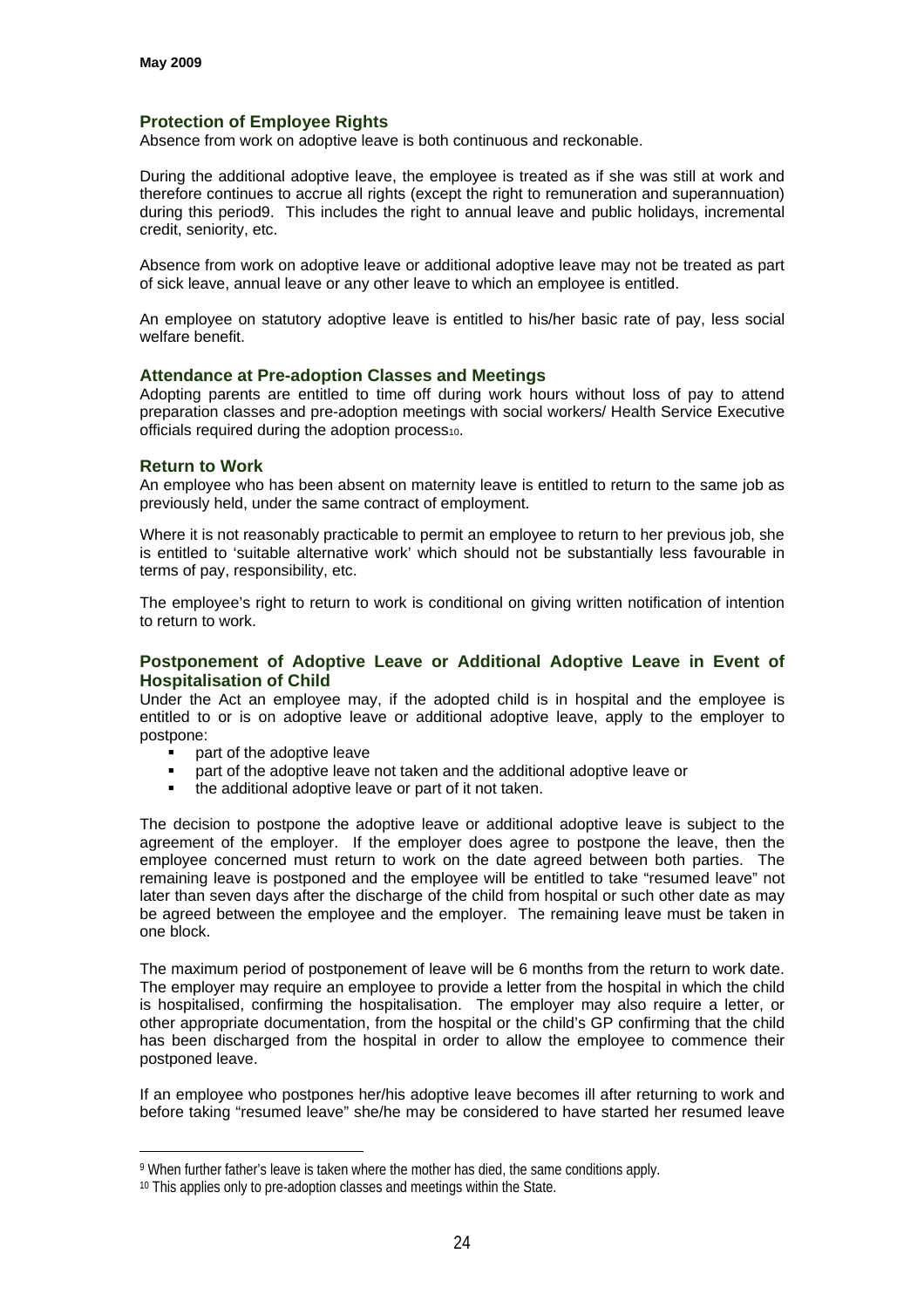on the first day of absence because of illness. Alternatively, she may choose to forfeit her right to resumed leave and have her leave treated in the normal manner under the sick pay scheme.

### **Death of Adopting Mother – Adopting Father's Entitlement**

Adopting fathers (under a contract of employment) where the adopting mother dies before the date of placement are entitled to the 24 weeks of paid adoptive leave.

Where the adopting mother dies on or after the day of placement, adopting fathers are entitled to 24 weeks paid adoptive leave less the period beginning on the day of placement and ending on the date of the mother's death ie: the balance of the leave.

Where the adopting mother dies before the expiration of the 24h week following the date of placement, an adopting father has an overall entitlement to 16 weeks unpaid leave.

If an adopting mother dies on or after the expiration of 24 weeks from the date of placement, the adopting father has an overall entitlement to 16 weeks unpaid leave less the period between the date of that expiration and the date of the mother's death.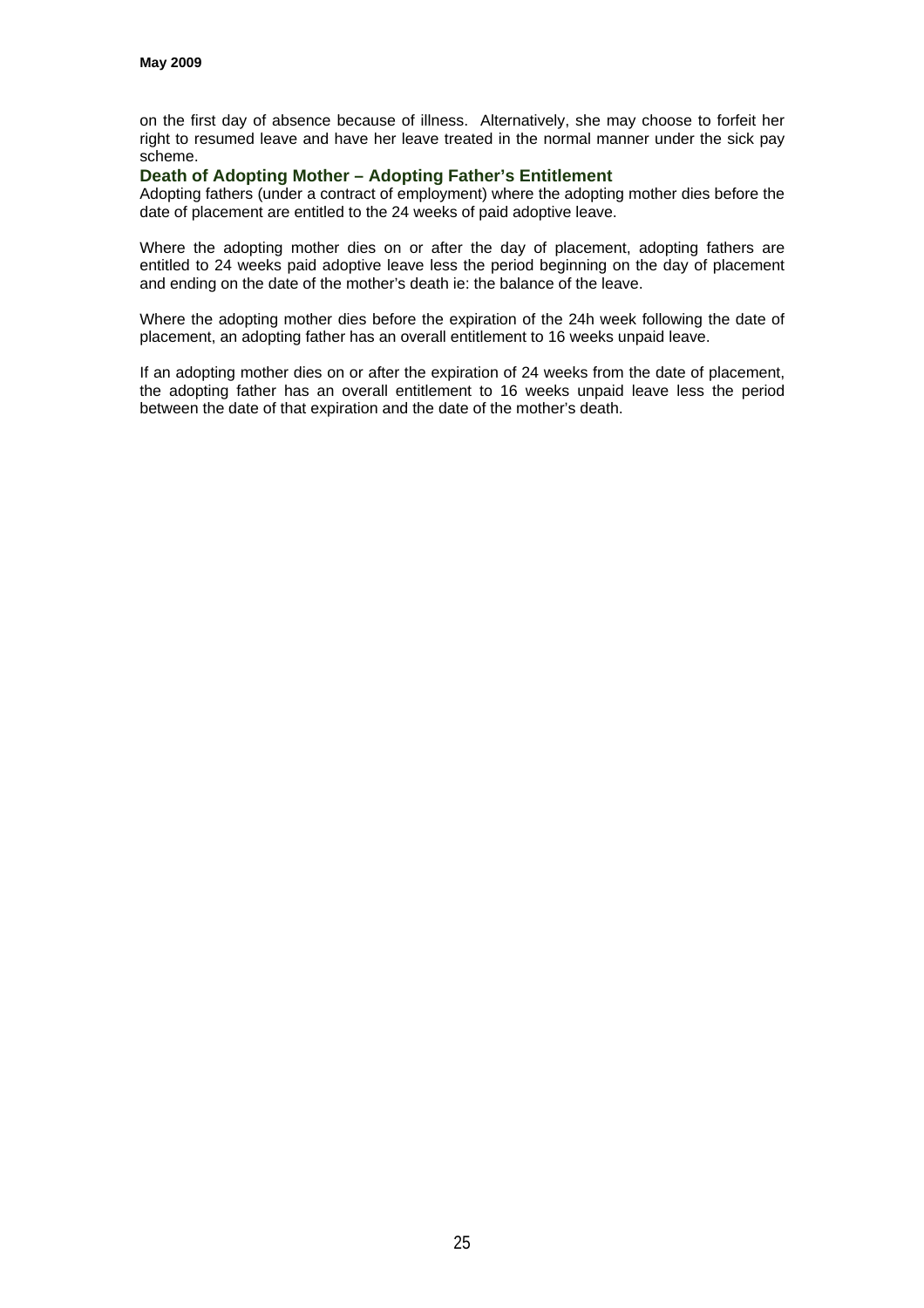### *Paternity Leave*

A male employee is entitled to three days special leave with pay on the birth of his child. This leave may be taken at the time of the birth or up to four weeks after the birth.

Job-sharers and other employees with flexible working arrangements are entitled to paternity leave on a pro rata basis.

In the case of adoption, the leave may be taken on or up to four weeks after the date of placement of the child.

In respect of stillbirths, which occur after the 24th week of pregnancy, fathers are entitled to paternity leave.

In the cases where two or more children are born or two or more children are adopted, the entitlement to paternity leave will be three days for each child, e.g. where twins are born the father is entitled to six days paid leave.

*c.f[. Department of Health & Children Circular No. 153/2000](http://www.hseea.ie//Circulars/00.12.12.DOHC.153.Paternity Leave.pdf)*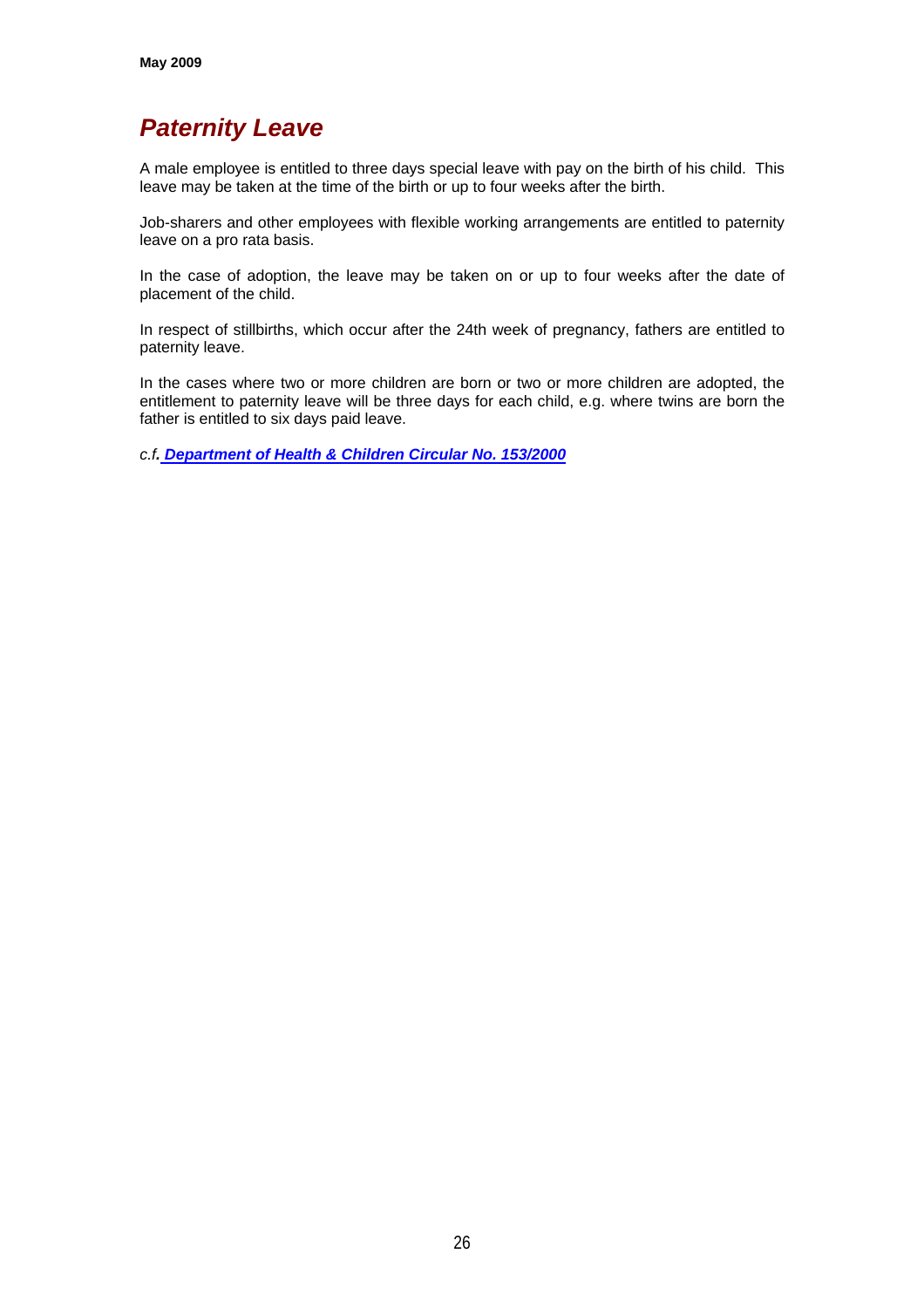### *Parental Leave*

The Parental Leave Act 1998 and 2006 provides an entitlement for men and women to avail of unpaid leave from employment to enable them to take care of young children.

All employees who are the natural or adoptive parents of a child or who are acting in *loco parentis* in respect of a child are entitled to parental leave of 14 weeks to enable them to take care of the child. In the case of multiple births, an employee is entitled to 14 weeks' leave for each child of the multiple birth.

In general, a period of parental leave must end not later than the day on which the child attains the age of **8 years**.

If a child was adopted between the age of six and eight, leave in respect of that child may be taken up to two years after the date of the adoption order.

The maximum age of a child in respect of whom employees may take parental leave is 16 years in the case of a child with a disability. A disability is defined under the Act as *"an enduring physical, sensory, mental health or intellectual impairment of the child such that the level of care that is required for the child is substantially more than the level of care that is generally required for children of the same age who do not have any such impairment".*

Parental leave entitlements may be transferred from one parent to another if both parents are employed by the same employer, subject to the employer's agreement.

Generally the employee must have at least one year's continuous service with the employer before s/he is entitled to taken parental leave. However, where the child is approaching the age threshold and the employee has more than three months' but less than one year's service with the employer, s/he shall be entitled to *pro rata* parental leave. In such a case the employee will be entitled to one week's leave for every month of continuous employment completed with the employer when the leave begins.

### **Notification of Parental Leave**

An employee must give written notice to the employer of his or her intention to take parental leave, not later than six weeks before the employee proposes to commence the leave.

### **Manner in which Parental Leave May be Taken**

Parental leave may consist of the following:

- (a) A continuous period of 14 weeks, or
- (b) An entitlement to take the 14 weeks parental leave in separate blocks of a minimum of 6 weeks, or
- (c) With the agreement of the employer and the employee, a number of periods, each of which comprises:
	- (i) one or more days on which the employee would normally be scheduled to work, or
	- (ii) one or more hours during which the employee would normally be scheduled to work, or
	- (iii) a combination of the above.

### *The total number of hours due to the employee for parental leave purposes is calculated as follows:*

Where an employee takes parental leave in separate blocks or by working reduced hours, parental leave is such that the number of hours which, but for the leave, the employee would be working equals:

the number of hours worked by the employee in a continuous period of 14 weeks before the commencement of leave (as may be determined by the employer and the employee), **or**

if the employee and employer fail to determine a 14 week period, 14 times the average number of hours per week worked by the employee in each of the periods of 14 weeks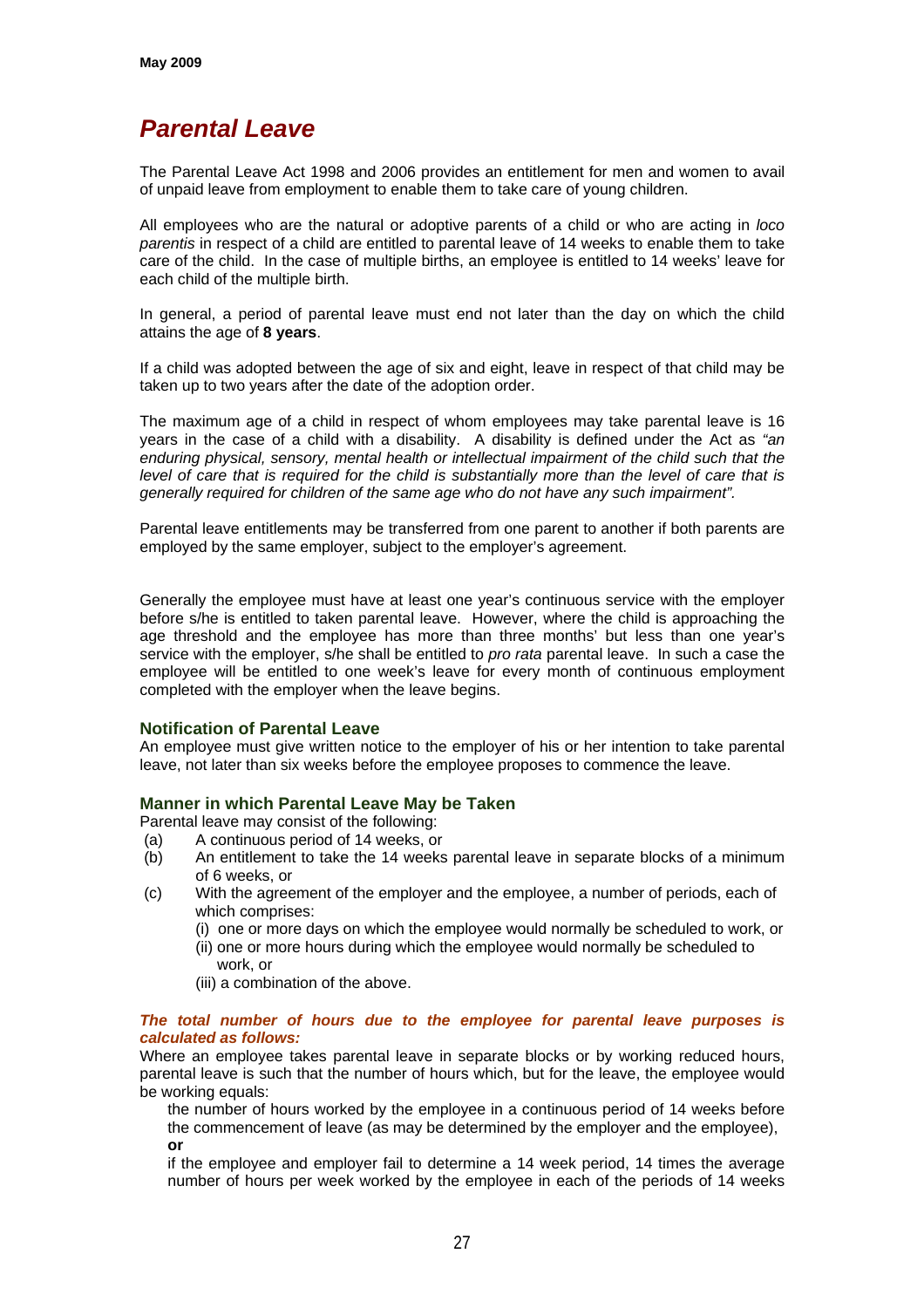ending immediately before the beginning of each week in which s/he takes any of the leave.

In determining a period of 14 weeks, holidays (including public holidays) to which the employee is entitled or days on which s/he is absent from work on sick leave, maternity leave, adoptive leave or *force majeure* leave are excluded, and a corresponding number of days immediately before the commencement of the period of parental leave is included. Time spent on parental leave itself is deemed to be time worked.

Part-time employees are entitled to parental leave on a pro rata basis.

### **Salary Deductions**

- (i) Establish net weekly working hours, i.e. working day less unpaid meal breaks, e.g. 9 to 5 with one hour lunch break = 7 hours. Net weekly working hours =  $35$  hours.
- (ii) Reduce basic salary by number of working hours taken as parental leave
- (iii) The employee continues to receive payment in full for unsocial hours actually worked in the pay period.

### **Protection of Employment Rights**

An employee on parental leave is entitled to be treated as if s/he had not been absent, so that all his/her employment rights, except the right to remuneration and superannuation benefits, will be unaffected during the leave.

Employees retain an entitlement to any public holidays which fall during a period of parental leave. The Act provides that a corresponding number of days *in lieu* of public holidays shall be added to the end of the period of leave.

An employee who falls ill while on parental leave and as a result is unable to care for the child may suspend the parental leave for the duration of the illness. The employee will resume parental leave following the period of sick leave.

Absence from work on parental leave must not be treated as part of any other leave to which the employee is entitled (i.e. annual leave, adoptive leave, maternity leave and *force majeure* leave).

Periods of probation, training or apprenticeship may be suspended during the period of parental leave.

### **Postponement of Parental Leave**

Parental leave may be postponed where the granting of leave for the period requested would create operational difficulties owing to the unavailability of a person to carry out the employee's duties, the nature of those duties or the number of employees who are availing of leave during that period. Postponement of parental leave is subject to the employee being permitted to take the leave not later than 6 months after the date on which s/he had proposed to take leave. The employer must consult with the employee before postponing the leave. Parental leave in respect of a particular child may not be postponed more than *once*.

### **Note**

*An employer cannot postpone parental leave once the confirmation document has been signed by both parties.* 

The employee must receive written notification of the postponement at least 4 weeks before the date on which s/he had intended to commence leave. The notice should also specify the reasons for the postponement and the new date of commencement.

The provision requiring parental leave to be taken before the child exceeds the age limit is waived in the event that postponed parental leave would breach these restrictions.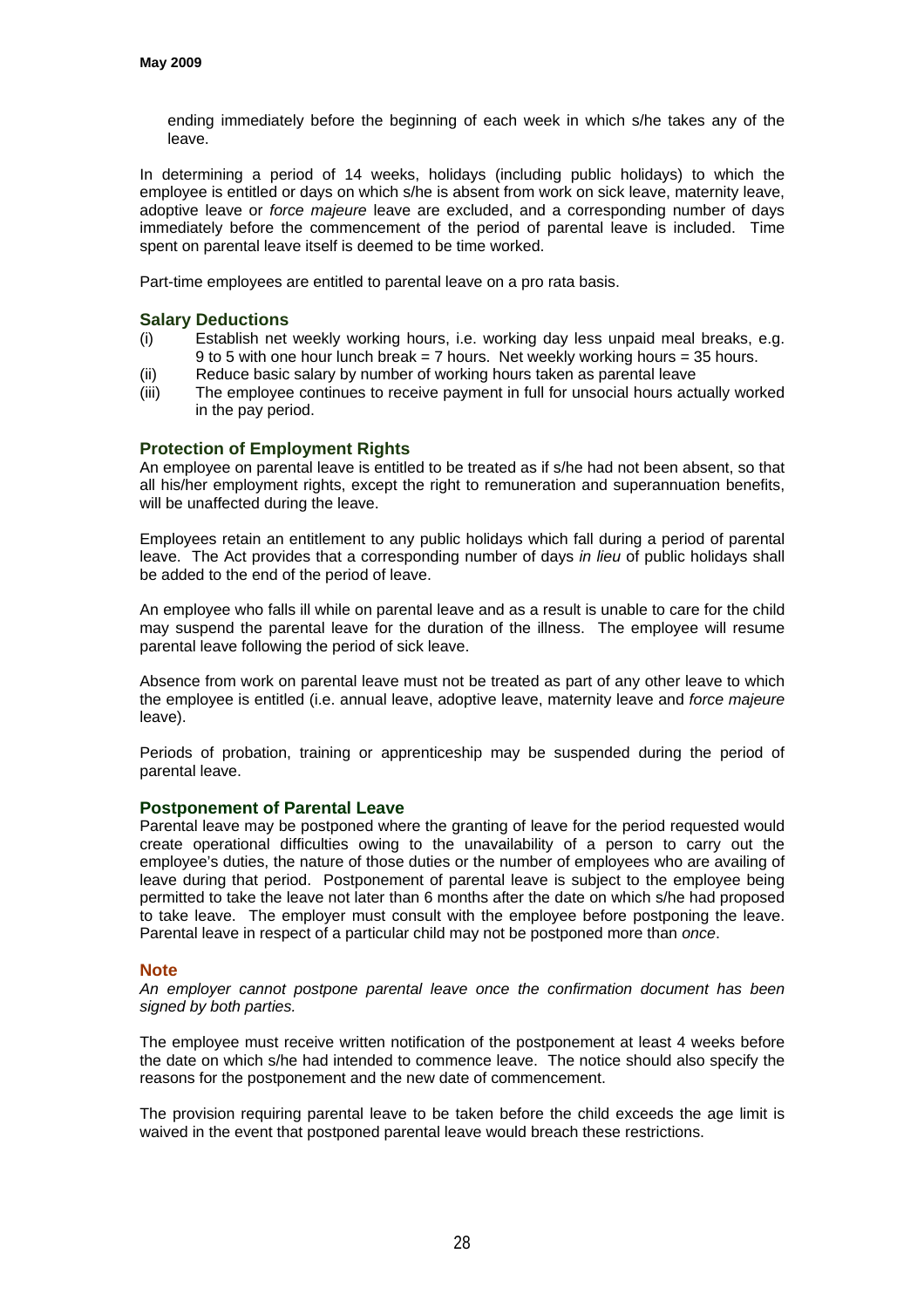### **Force Majeure Leave**

The Parental Leave Act also makes provision for "force majeure" leave, which allows an employee to take immediate time off from work in the event of an unforeseen injury or illness of a close family member where the presence of the employee is indispensable.

### **Entitlement**

The maximum force majeure leave that may be availed of is 3 working days in 12 consecutive months or 5 working days in 36 consecutive months.

Force majeure leave may be granted in respect of the following persons:

a person of whom the employee is the parent or adoptive parent;

the spouse of the employee or a person with whom the employee is living as husband and wife;

a person to whom the employee is in loco parentis;

a brother or sister of the employee; and

a parent or grandparent of the employee.

There is no minimum service requirement for entitlement to force majeure leave.

Force majeure leave may consist of one or more working days.

Where an employee is absent from work for only part of the day, this should still be counted as one day of force majeure leave.

A force majeure leave day is normally based on the length of the day that the employee is rostered to work on the day, e.g. if a person is rostered to work 9 hours on the day that they had to take force majeure leave this would be considered one day's force majeure leave. The same would also apply if the person was rostered to work for four hours on the day.

### **Protection of Employment Rights**

An employee on *force majeure* leave is entitled to be treated as if s/he had not been absent so that all his/her employment rights will be unaffected during the leave. The employee receives the pay which would have applied on that day.

Absence from work on *force majeure* leave must not be treated as part of any other leave to which the employee is entitled (i.e. sick leave, annual leave, adoptive leave, maternity leave and parental leave).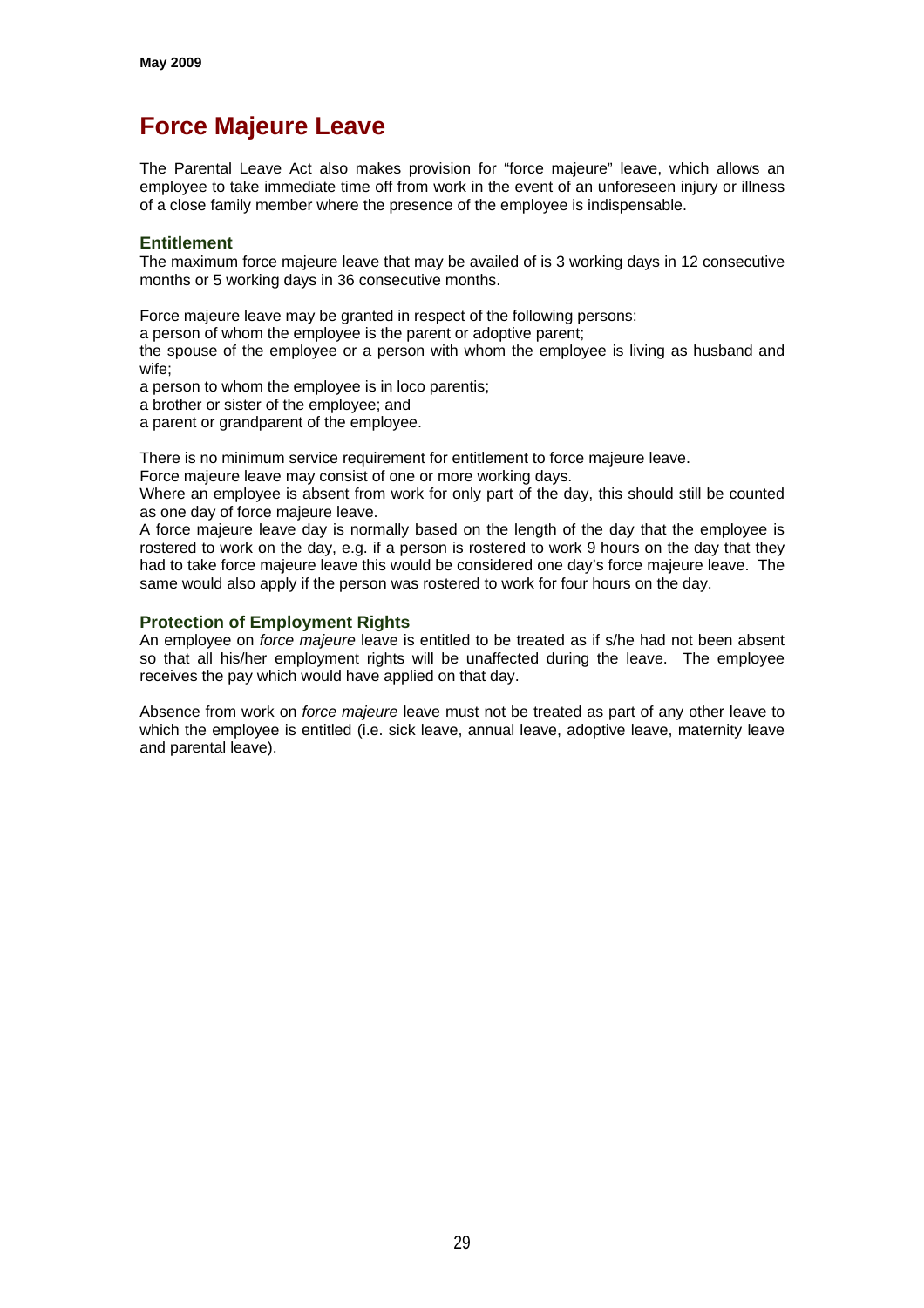### *Carer's Leave*

The Carer's Leave Act 2001 entitles employees to avail of temporary unpaid leave from their employment to enable them to personally provide full-time care and attention for a person who is need of such care, i.e. the relevant person. The period of leave to which an employee is entitled is subject to a maximum of 104 weeks in respect of any one care recipient. An employee may work up to a maximum of 15 hours per week during carer's leave[11](#page-29-0) or may attend an educational or training course or take up voluntary or community work for up to 15 hours per week.

### **Service Requirement**

The Act applies to all employees who have completed at least 12 months' continuous service with the employer from whose employment the leave is taken before the commencement of the leave. There is no hours threshold.

### **'Relevant Person'**

The relevant person is a person who is deemed to be in need of "full-time care and attention" by the Department of Social, Community and Family Affairs. This means that the person being cared for must be so disabled as to require:

- Continuous supervision and frequent assistance throughout the day in connection with his / her normal personal needs, e.g. help to walk and get about, eat, drink, wash, bathe, dress etc.
- Continuous supervision in order to avoid danger to him / herself.

The employee is required to apply to the Department of Social, Community and Family Affairs, which will determine whether s/he is eligible for carer's leave.

### **Entitlement to Carer's Leave**

 $\overline{a}$ 

An employee must fulfil the following criteria before they are eligible to apply for Carer's Leave:

- He / she must have completed at least 12 months continuous service with his / her current employer before the commencement of the leave
- The employee must intend to take the leave for the purpose of personally providing full-time care and attention for a person who is in need of such care for the duration of the leave.
- The person receiving full time care and attention must be objectively assessed and deemed to be in need of full time care by a deciding officer from the Department of Social, Community and Family Affairs.
- Only one employee may be on carer's leave in respect of any one relevant person, at any one time.
- An employee will generally not be permitted to be on Carer's Leave in respect of more than one relevant person at any one time. However, *on one occasion only,* an employee may commence leave in respect of a relevant person, while already on leave in respect of another relevant person, where the *two relevant persons reside together*.

<span id="page-29-0"></span><sup>11</sup> An employee who avails of this provision to work up to 15 hours per week will receive entitlements on a pro rata basis i.e. remuneration, superannuation, annual leave and public holidays (after the first 13 weeks) etc.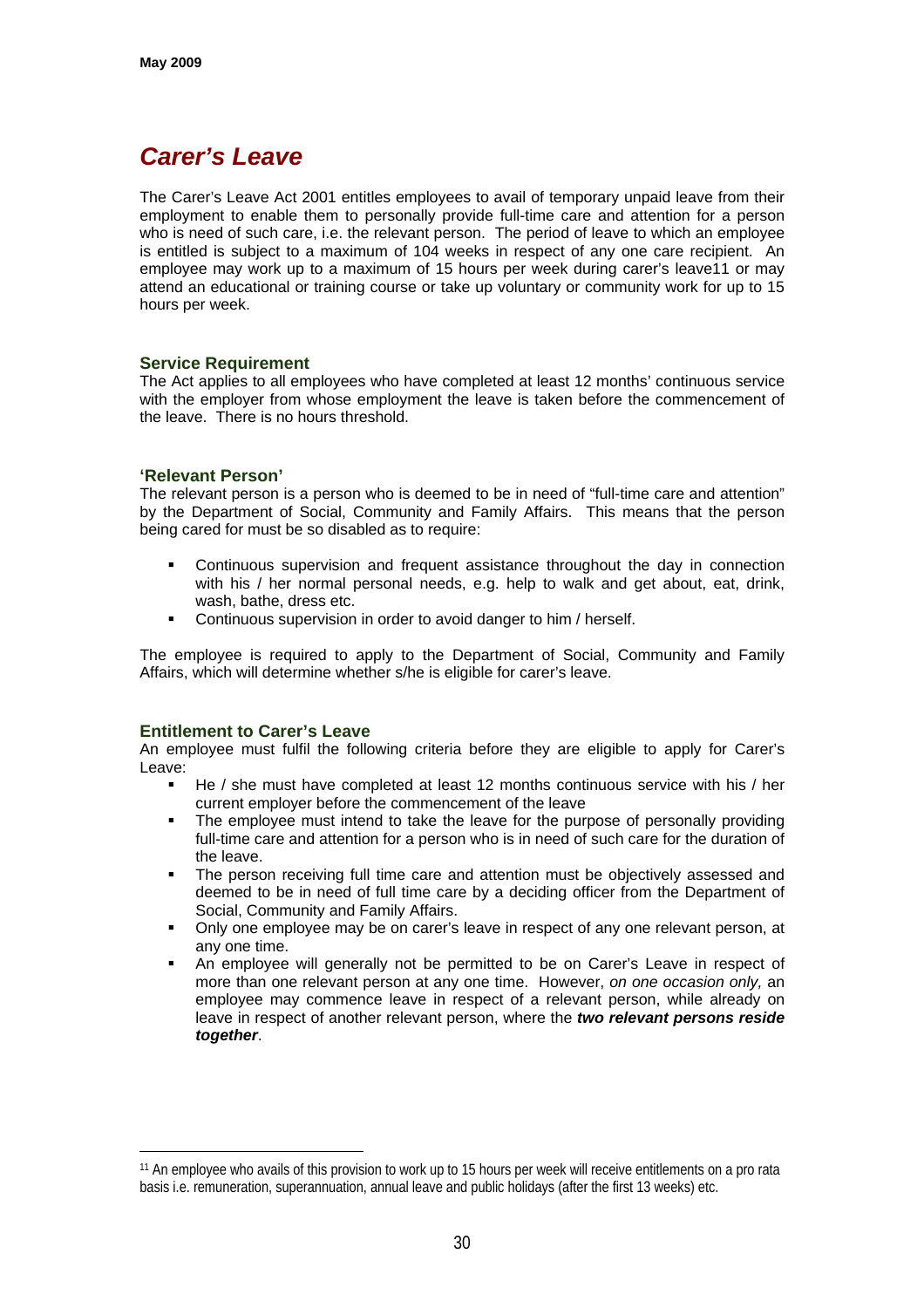### **Notification Requirements**

An employee is required to give at least 6 weeks notice in writing of his / her intention to avail of Carer's Leave, except in emergency circumstances where it is not reasonably practicable to do so.

A statement of notice must contain the following information:

- The date on which the employee intends to commence the leave
- The duration of the leave
- The manner in which the employee proposes to take the leave
- A copy of the decision of the deciding officer (or appeals officer) from the Department of Social, Community and Family Affairs, confirming that the relevant person has been medically certified as being in need of full time care.
- The employee's signature and date.

### **Manner in which Carer's Leave may be Taken**

The Act provides that the leave should be taken in one of the following ways:

- One continuous period of 104 weeks; or
- One of more periods, the total duration of which amounts to not more than 104 weeks.

Where the employee wishes to take Carer's Leave over a number of broken periods the following conditions apply:

- The minimum statutory entitlement that may be taken in one period at the discretion o the *employee* is 13 weeks.
- An employer may refuse, *on reasonable grounds* given to an employee in writing, to permit an employee to take carer's leave for any period of *less than* 13 weeks.
- There must be a gap of at least 6 weeks between periods of carer's leave taken in respect of the same relevant person.
- An employer and employee may agree arrangements for carer's leave on terms more favourable to the employee.
- The Act requires an employee to notify his / her employer of any change of circumstances that affect his / her entitlement to Carer's Leave.

### **Taking Carer's Leave for Another Relevant Person**

An employee who wishes to avail of carer's leave for another relevant person must generally wait for a period of 6 months after the date of termination of the leave in respect of the previous relevant person.

### **Confirmation of Carer's Leave**

A "confirmation document", (which outlines the date on which the leave period will commence and the duration of the leave period) must be prepared and signed by the employer and employee not less than 2 weeks before the leave is due to commence.

### **Revocation of Notice**

An employee who wishes to revoke the notice of his / her intention to take Carer's Leave must do so in writing prior to the date of the confirmation document.

### **Alterations to the Confirmation Document**

An employer and an employee may agree, after the date of the confirmation document, to postpone or curtail the leave, or vary the form in which it will be taken. Where this occurs the confirmation document should be amended to reflect the changes.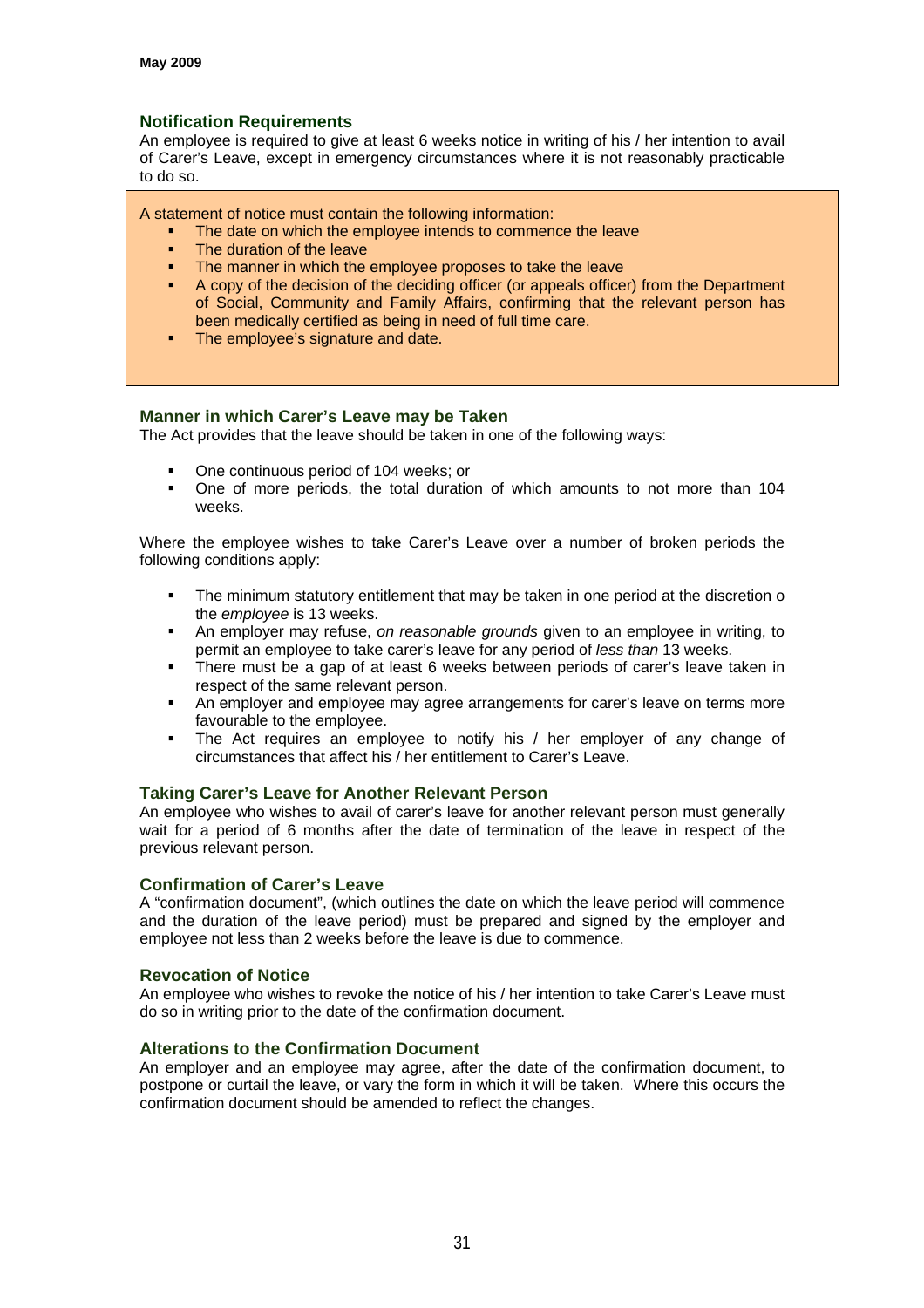### **Protection of Employment Rights**

During an absence on carer's leave, an employee is regarded as still working for all purposes relating to his / her employment, and all of his / her employment rights will be unaffected during the leave, with the following exceptions:

- There is no right to remuneration and superannuation benefits.
- He / she will accrue annual leave and public holiday entitlements for the first 13 weeks of the leave only.
- A period of probation or an apprenticeship may be suspended during carer's leave.
- Periods of carer's leave cannot be treated as any other type of leave, e.g. sick leave, annual leave, adoptive leave, maternity leave, parental leave or *force majeure* leave.

Employers are precluded from penalising an employee for exercising his / her rights under the Act, which includes dismissal of the employee, unfair treatment of the employee (including selection for redundancy), and an unfavourable change in the conditions of employment of the employee.

### **Termination of Carer's Leave**

The Act provides that a period of Carer's Leave shall terminate as follows:

- On the date specified in the confirmation document.
- On a date agreed between the employer and the employee.
- Where the person being cared for ceases to require full-time care and attention, e.g. where their condition improves sufficiently as to no longer render them to be in need of full time care and attention.
- Where an employee no longer satisfies the requirements for the provision of full time care and attention for the purposes of the Act.
- Where a deciding officer makes a decision against an employee.
- Where the relevant person dies during a period of Carer's Leave, the employee will return to work either six weeks after the death or on the date specified on the confirmation document (whichever is earlier).

### **Return to Work**

An employee who is on Carer's Leave must notify his / her employer of his / her intention to return to work *not less than four weeks before the date on which that employee is due to return to work*.

An employee is entitled to return to work at the end of the Carer's Leave to the job that he / she had held immediately prior to the leave, under the same terms and conditions of employment. If it is not reasonably practicable for an employer to allow an employee to return to the job held immediately prior to the leave, the employer must offer the employee suitable alternative employment under a new contract of employment, the terms of which cannot be substantially less favourable to the employee.

### **Disputes**

An employee may refer a dispute in relation to an entitlement under the Carer's Leave Act 2001, or any matter arising out of such an entitlement, to a Rights Commissioner. A claim must be made in writing within 6 months of the occurrence of the dispute.

Either party may appeal against a decision of a Rights Commissioner to the Employment Appeals Tribunal. An appeal is made by giving written notice to the Tribunal within 4 weeks of the date of the Rights Commissioner's decision. The Tribunal may, if it considers it reasonable to do so, having regard to all the circumstances, extend this time limit by a further six weeks.

### **Carer's Benefit**

An employee may be entitled to receive carer's benefit during carer's leave. Further details may be obtained by the employee from the Department of Social and Family Affairs.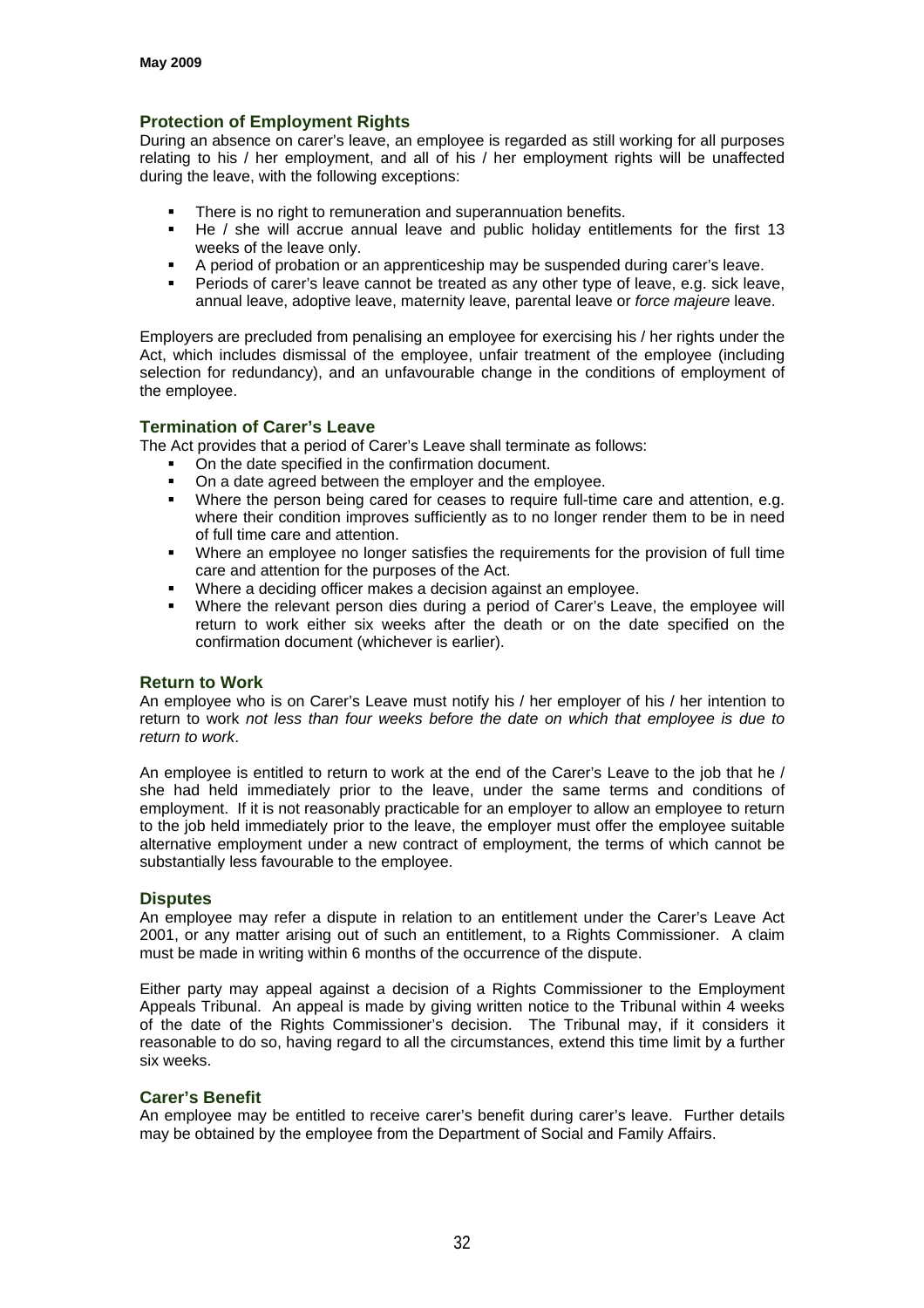### *Special Leave with Pay on Marriage*

All employees may be allowed up to a maximum of five days' special leave with pay when they marry, provided the amount of special leave granted for this purpose together with the annual leave allowance in respect of the leave year in which the marriage takes place does not exceed a total of 24 days or hourly equivalent, (or where appropriate a pro-rata entitlement) excluding any annual leave carried over from the previous year.

*c.f. [Department of Health Circular No. S116/48](http://www.hseea.ie//Circulars/83.08.26.DOH.August.Special Leave on the occasion of Marriage.pdf) & [Department of Health and Children Circular dated 11 July 1997](http://www.hseea.ie//Circulars/97.07.11.Application of Special Leave with Pay on Marriage to Non-Officer Grades.pdf)*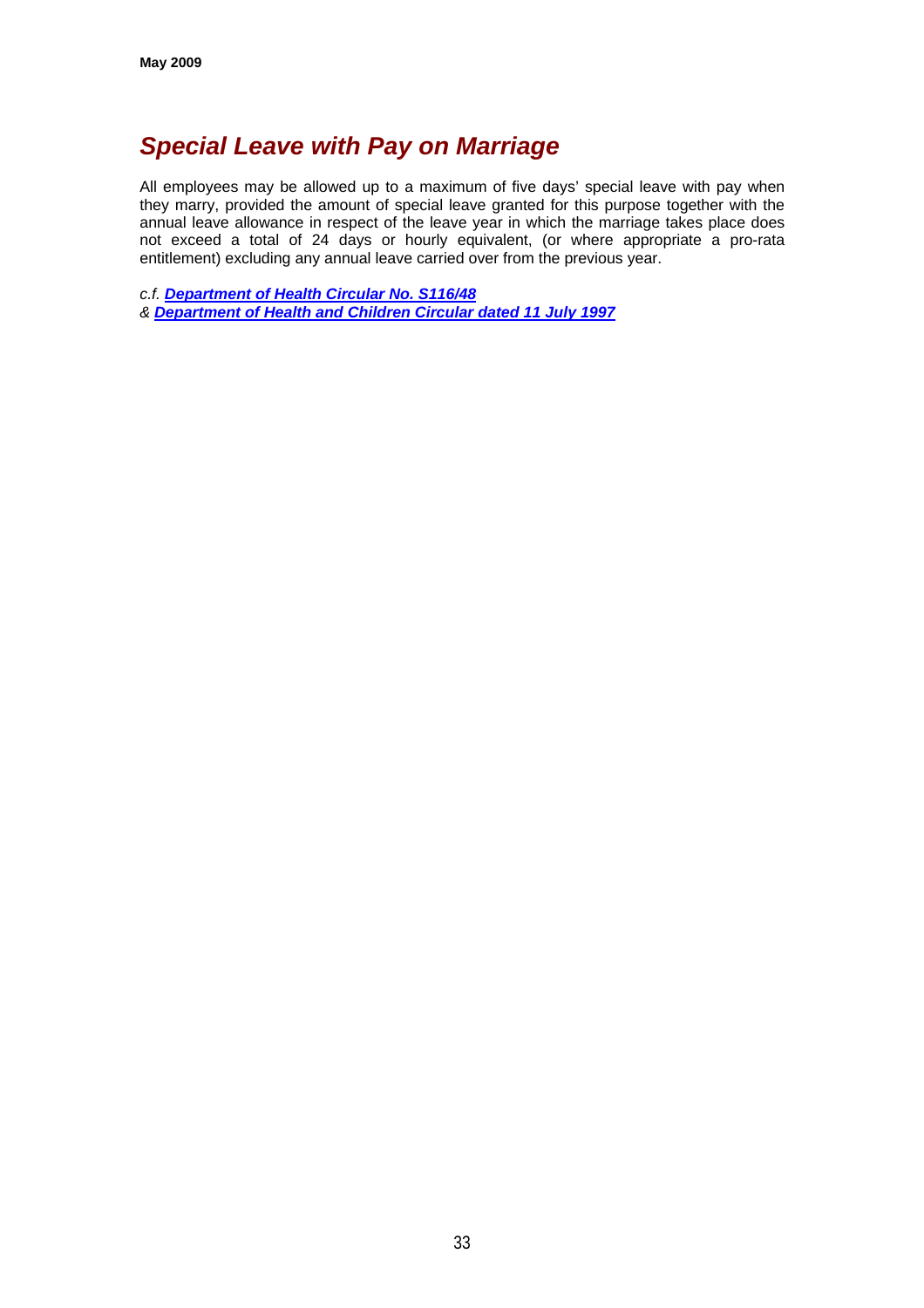### *Compassionate Leave*

Compassionate Leave may be granted to employees as follows:

- Up to a maximum of **three working days** may be granted on the death of an immediate relative, or, in exceptional circumstances, on the death of a more distant relative (e.g., where the employee has to take charge of funeral arrangements or has lived in the same house as the deceased).
- An immediate relative means a father, mother, brother, sister, father-in-law, motherin-law, child or spouse
- On the death of a spouse or child, the maximum number of days may be increased to five.
- Extra days may also be allowed where an immediate relative dies abroad and the employee has to go abroad to take charge of the funeral arrangements.

Where an employee has exhausted his/her annual leave allowance and is confronted with a serious or sudden illness of an immediate relative (or, in exceptional circumstances, a distant relative), special leave with pay up to a maximum of 3 days may be granted. In the case of a spouse or child, the maximum number of days may be increased to five.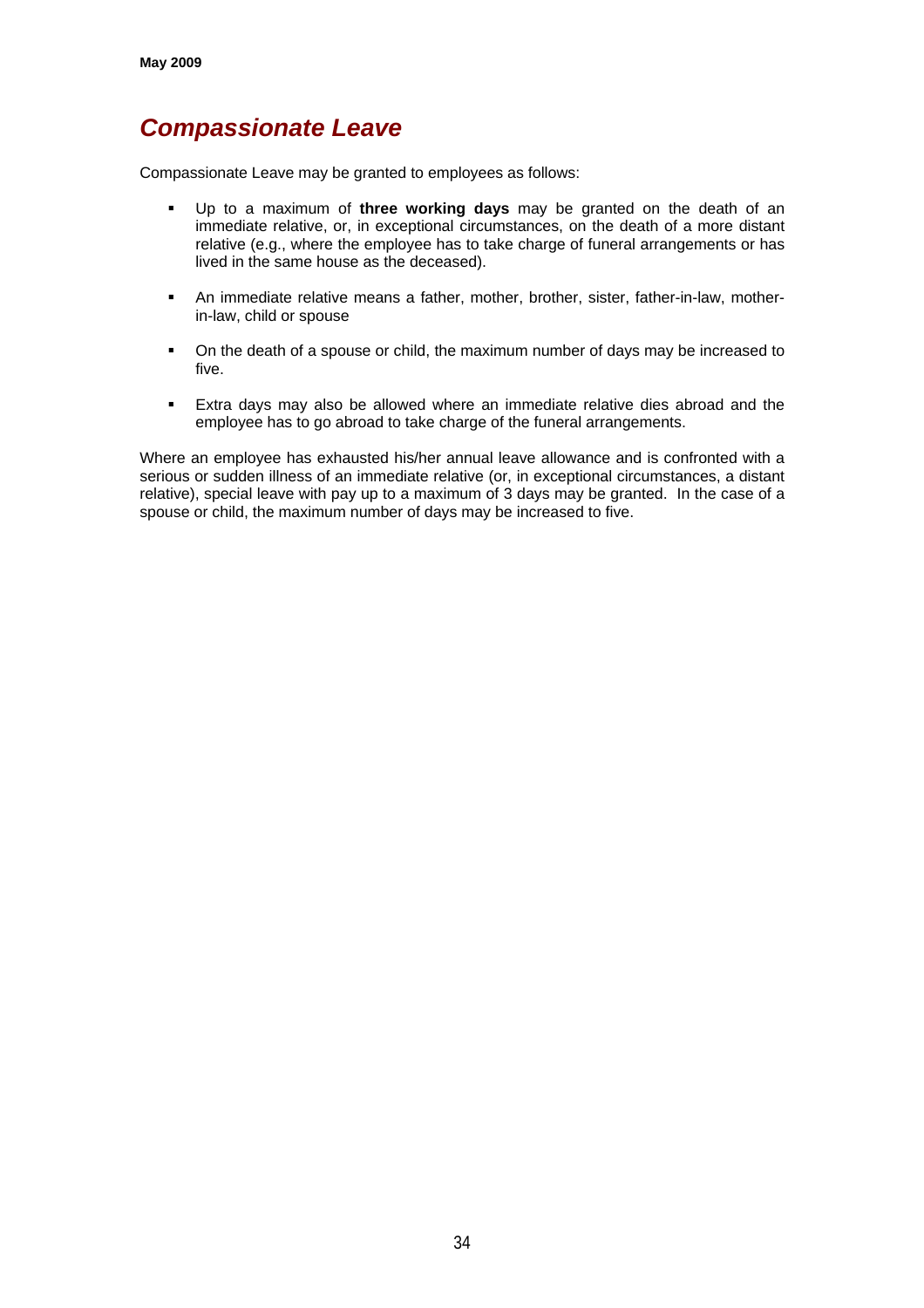### *Jury Service*

The Juries Act, 1976 provides that every citizen aged between 18 and 70 years who is entered in the Dail Electoral Register may be called for jury service, with the following exceptions:

Certain professional categories are excused as of right, including:

- Nurses;
- **-** Dentists;
- Pharmacists; and
- Medical Practitioners

An employee who has served (or attended to serve) on a jury in the previous three years may be excused by the county registrar. A judge may also excuse a juror from service for a period of time.

Employers have a duty to allow employees to attend for jury service. However, if it is not possible due to service requirements to allow the employee to attend, s/he may be granted a certificate from the appropriate manager, stating that it would be contrary to the public interest for him/her to serve as a juror because s/he performs essential and urgent services of public importance that cannot reasonably be performed by another or postponed.

An employee is treated as employed during any period s/he is complying with a jury summons. Thus, an employee is entitled to pay (basic plus any regular allowances e.g. longterm acting up and continuous location allowances) and continues to accrue entitlements to annual leave, incremental credit, etc, while on jury service.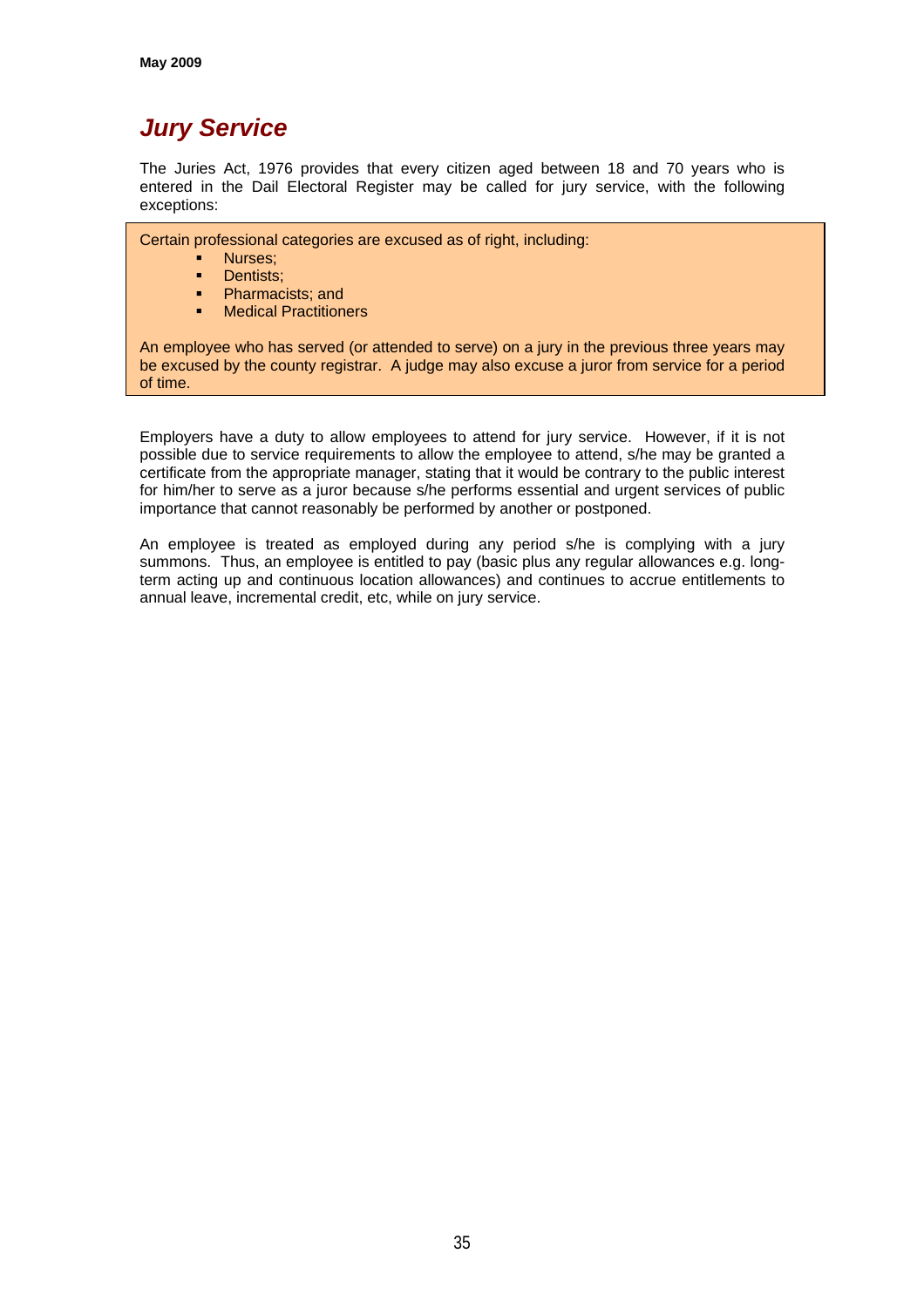### *Career Breaks*

An employee can be granted a career break for any of the following reasons:

- domestic reasons, e.g. child-rearing;
- educational purposes, e.g. to attain a post-graduate qualification;<br>
strian travel
- foreign travel.

All employees who have completed their probation period are eligible to apply for a career break. Employees who are still on probation may be granted a career break in exceptional circumstances, e.g. to cope with unusual domestic difficulties, however their period of probation is extended by the length of the career break.

An employee's application may be refused where it is considered that the granting of a career break would have a detrimental effect on the service.

### **General Conditions**

The minimum period for a career break is one year (except where leave is required to cope with unusual domestic difficulties) and the maximum period is five years. An employee may take a career break immediately following a period of special leave with nominal pay provided the combined leave does not exceed five years.

### **Replacement of Employees on Career Break**

Vacancies arising from the granting of a career break may be filled on a temporary basis and are subject to NEMU approval.

### **Granting a Career Break**

Following a request to avail of the Career Break Scheme, an employee should be given a copy of the terms and conditions governing the Scheme. Following a decision to grant the career break, the employee should be advised in writing that approval is conditional on the employee complying with the terms and conditions governing the Scheme. This letter should highlight the following conditions:

- **During the career break an employee is not permitted to work for another employer** within the Irish state. An employee who breaches this provision may have his or her employment terminated.
- The employee must apply in writing to return to work at least 3 months before his/her proposed date of return
- The employee's right to return to work is conditional on compliance with this 3-month notification requirement. Failure to comply with this requirement may result in the termination of the employee's contract of employment upon the expiry of the term of the career break
- There may be a waiting period of up to one year (unpaid) before the employee is permitted to return to work.
- **The employee is not guaranteed a return to his or her previous job/location.**

The employee should be required to acknowledge in writing that they have received this correspondence and a copy of the Career Break scheme.

### **Return to Work**

An employee is obliged to give at least three months' notice of his/her intention to return to work.

The employee's right to return to work is subject to compliance with this 3-month notification requirement. Failure to comply with this requirement may result in the termination of the employee's contract of employment upon the expiry of the career break.

If, on return to duty, a vacancy does not exist in the grade formerly held by the employee, he/she could be offered a lower graded post (with appropriate lower pay) pending the occurrence of a vacancy in the grade formerly held. If a suitable vacancy does not exist at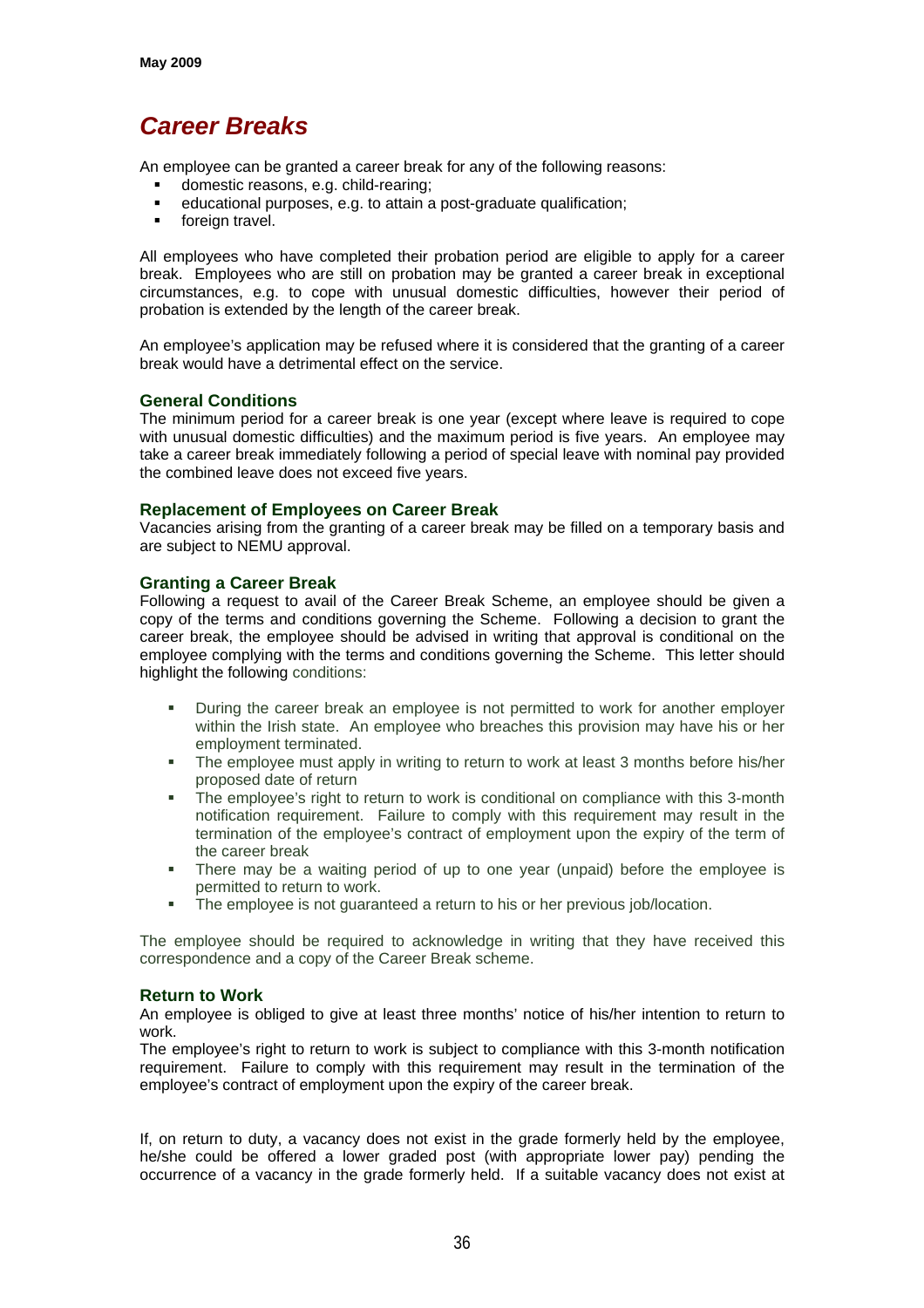the date of the termination of the career break an employee is guaranteed re-employment in the same grade within twelve months, i.e. a unpaid period of up to 12 months could ensue upon termination of the date of the career break.

An employee may be assigned to a different location upon his / her return to work.

*Following receipt of the employee's notification of intention to return to work, the employee should be advised as soon as possible if there will be a delay in permitting his/her return to work and the reason for the delay.* 

Every reasonable effort should be made to find a suitable vacancy in the employee's substantive grade and to minimise the delay in facilitating the employee's return to work, notwithstanding the requirement that only essential vacancies can be filled.

If a vacancy does not exist in the grade formerly held by the employee, he/she could be offered a lower graded post (with appropriate lower pay) pending the occurrence of a vacancy in the grade formerly held. If a suitable vacancy does not exist at the date of the termination of the career break an employee is guaranteed re-employment in the same grade within twelve months, i.e. a unpaid period of up to 12 months could ensue upon termination of the date of the career break.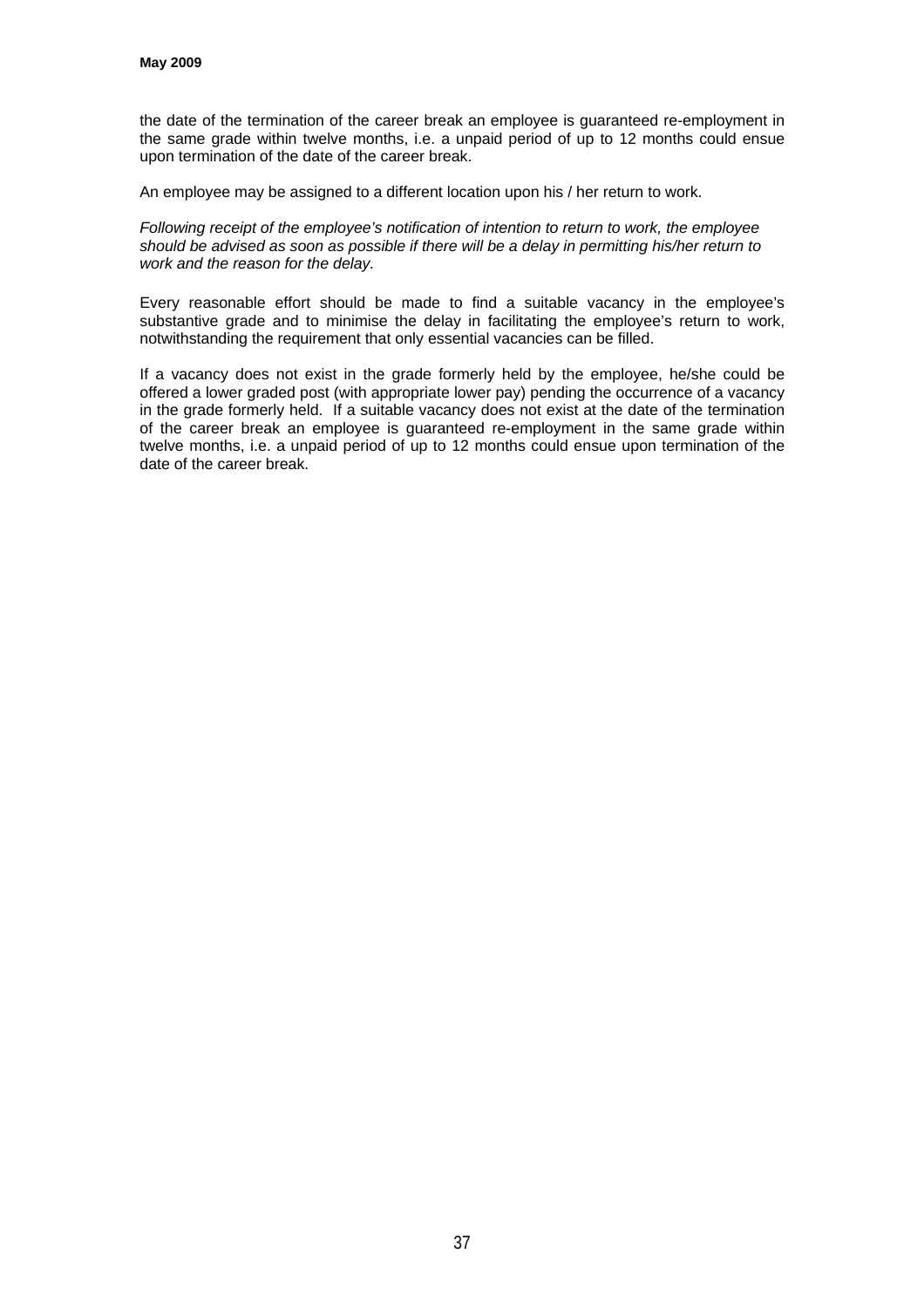### *Special Leave with Nominal Pay*

Employees with professional qualifications are entitled to apply for special leave to work with a recognised agency in any of the following:

- a recognised underdeveloped country:
- a disaster/emergency region; and
- a developing country where the public health service is underdeveloped.

Short-term absences may be considered in the case of disaster relief. Approval may be granted to absences of one-year duration. Leave may be extended for a maximum period of three years under this scheme. No approvals should be made without the express prior approval of the Area Director of Human Resources.

An employee may extend the duration of his/her stay, up to a maximum of five years, by applying for additional leave under the Career Break scheme.

On completion of service abroad, individuals will be entitled to return to an equivalent post with the employing authority.

### **Superannuation**

During special leave, employees are paid a nominal amount per week to protect their superannuation rights.

Employees continue to be liable for contributions under the Local Government Superannuation Code and the Spouse's and Children's Pension Scheme. Contributions are based on pensionable remuneration immediately prior to the commencement of special leave and are adjusted in line with general pay increases.

### **Incremental Credit**

Incremental credit will be allowed where the duties of the foreign assignment are, broadly similar in nature to the usual duties in this country. One increment will be allowed in respect of each year covered by the period of special leave, subject to a maximum of three increments.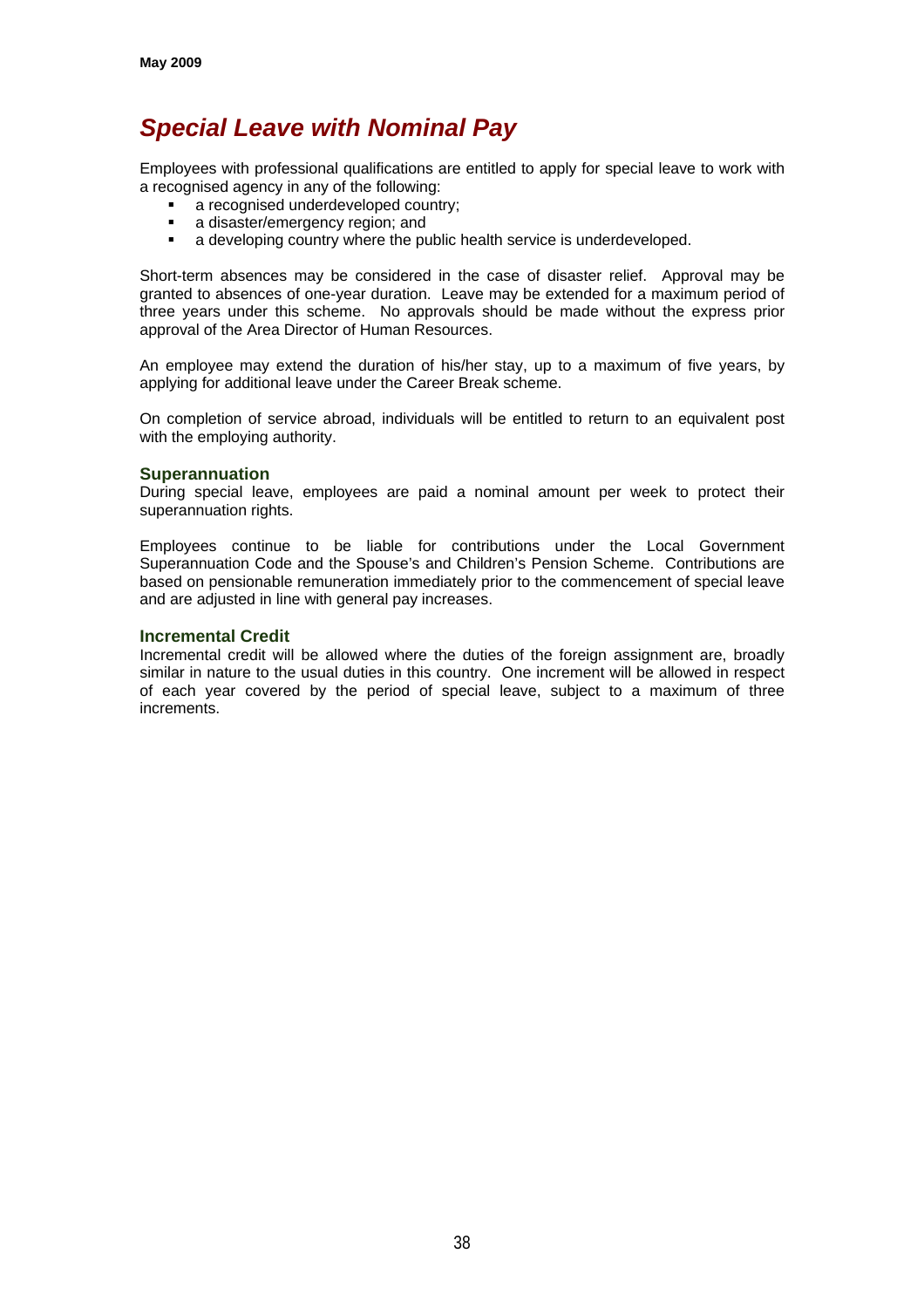### *Leave for Deployment with the Rapid Response Corps (RCC)*

Employees who are members of Irish Aid's Rapid Response Corps may be granted special leave with pay for deployment to humanitarian emergencies.

The Rapid Response Corps is a roster of skilled and experienced volunteers who have been selected and trained by Irish Aid directorate of the Department of Foreign Affairs, and who are available at short notice for deployment to humanitarian emergencies.

Health service employees who wish to join the Rapid Response Corps must first seek approval from their employer to be available at short notice and for periods of up to 3 months for, to support Irish Aid's emergency relief operations.

Employees must seek approval from their employer to be released from their work before they can be deployed. If approval is granted employees may be released for a maximum of 3 months on full basic pay plus normal fixed allowances. This does not include additional amounts due to nightwork, overtime, shifwork, working unsociable hours, standby or on call allowances. These payments will be fully reimbursed to the HSE from the Rapid Response Initiative budget, Department of Foreign Affairs, as an element of overseas development aid.

*c.f. [HSE HR Circular No. 17/2008](http://www.hseea.ie//Circulars/HSE HR Circular 17-2008 re Deployment with the RRC.pdf)*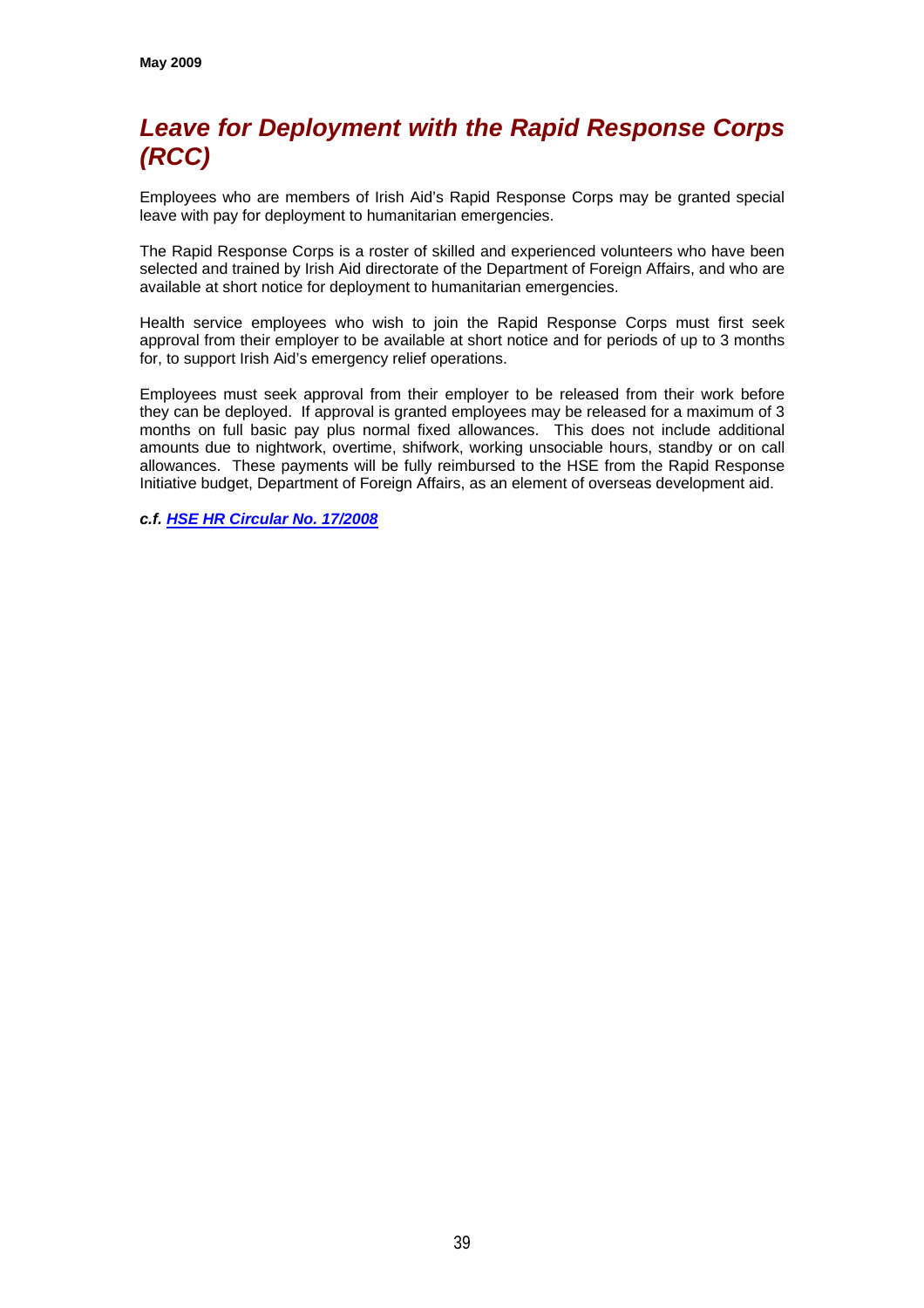$\overline{a}$ 

### *Leave for Trade Union Representatives*

### **Time off During Work**

Employee representatives may be granted time off with basic pay to undertake routine duties arising from their position.

Time off to attend union duties is at the discretion of the relevant line manager and is contingent upon service needs being met. Requests for such leave will not be unreasonably withheld. The Labour Relations Commission's Code of Practice should be used for guidance.

### **Special Leave with Pay**

Special leave with pay may be granted to non full-time representatives to attend conferences/meetings who are duly authorised to attend such meetings.

The following time limits apply:

### **Association / Union Meetings**

Annual delegate conferences 2 days per annum Special delegate conferences 1 day per annum <sup>12</sup>Executive meetings 20 days per annum

### **Conference of the Irish Congress of Trade Unions**

Annual conferences and special delegate conferences No Limit

The grant of time off during work and special leave as outlined above should be extended to time necessarily spent travelling to and from the meeting in question. The granting of such leave is also subject to the representative's Department / Office's ability to release the representative, having regard, to the exigencies of official work.

In relation to special leave with pay, a representative will have to submit a written application for the leave to the appropriate manager, giving details of the purpose for which the leave is sought and other relevant information at least **two weeks** (except in exceptional circumstances) before the date on which the leave is due to commence.

*c.f. [Department of Health & Children Circular No. S146/11](http://www.hseea.ie//Circulars/84.02.14.DOH.Facilities available to Mon Full Time Representatives of Unions.pdf)*

<span id="page-39-0"></span><sup>12</sup> This excludes Branch Executive / Committee Meetings, and it also excludes meetings of sub-committees etc of the National Executive.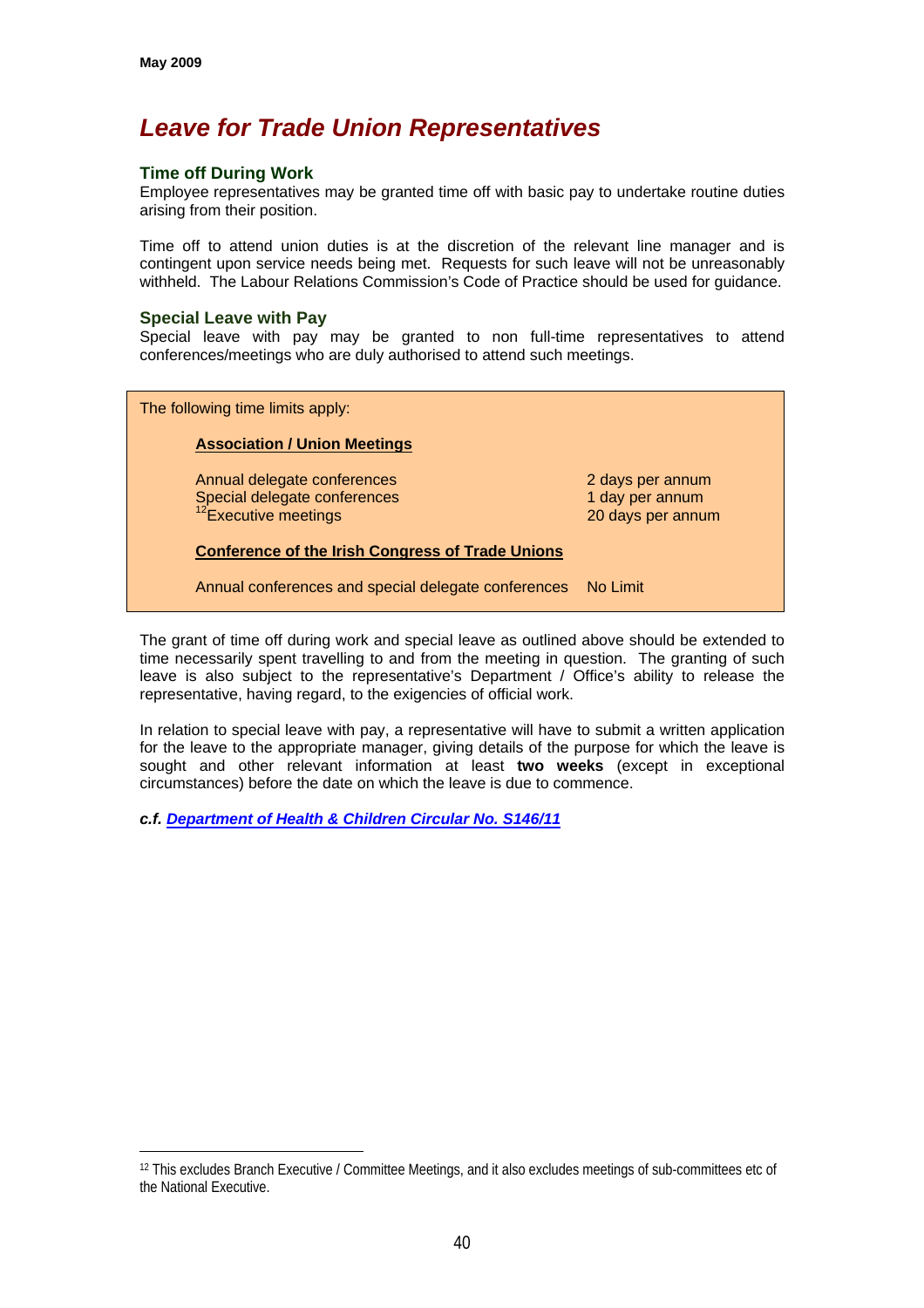### *Other Types of Leave*

### *Candidate for Interview*

An employee is granted a maximum of six days pay in any one year, to enable him/her to appear before selection boards for posts advertised by Public Appointments Service, a government department, the Health Service Executive, or a local authority.

### *c.f. [Department of Health & Children Circular No. 10/71](http://www.hseea.ie//Circulars/71_03_29_DOH_10_Appointment and Conditions of Service of Officers and Servants under HBs1.pdf)*

| <b>Candidate for Interview</b> |                         |                          |
|--------------------------------|-------------------------|--------------------------|
|                                | Candidate for Interview | Paid                     |
|                                |                         | <b>Maximum of 6 days</b> |
|                                |                         | per vear                 |

### *Ministerial Appointment*

When appointed by a Minister to be a member of any commission, committee or statutory board or a director of a company, an employee will be granted special leave with pay to enable him / her to attend meetings of the body in question.

### *c.f. [Department of Health & Children Circular No. 10/71](http://www.hseea.ie//Circulars/71_03_29_DOH_10_Appointment and Conditions of Service of Officers and Servants under HBs1.pdf)*

| <b>Ministerial Appointment</b> |                                   |      |  |
|--------------------------------|-----------------------------------|------|--|
|                                | Commission / Committee / Director | Paid |  |

### *Selection Board*

When invited by the Public Appointments Commission, a government department, the Health Service Executive or a local authority, to act on a selection board, an employee will be granted special leave with pay to enable him to service on the board.

### *c.f. [Department of Health & Children Circular No. 10/71](http://www.hseea.ie//Circulars/71_03_29_DOH_10_Appointment and Conditions of Service of Officers and Servants under HBs1.pdf)*

### *Selection Board*

|  | Panel of Assessors | Paid |  |
|--|--------------------|------|--|
|  |                    |      |  |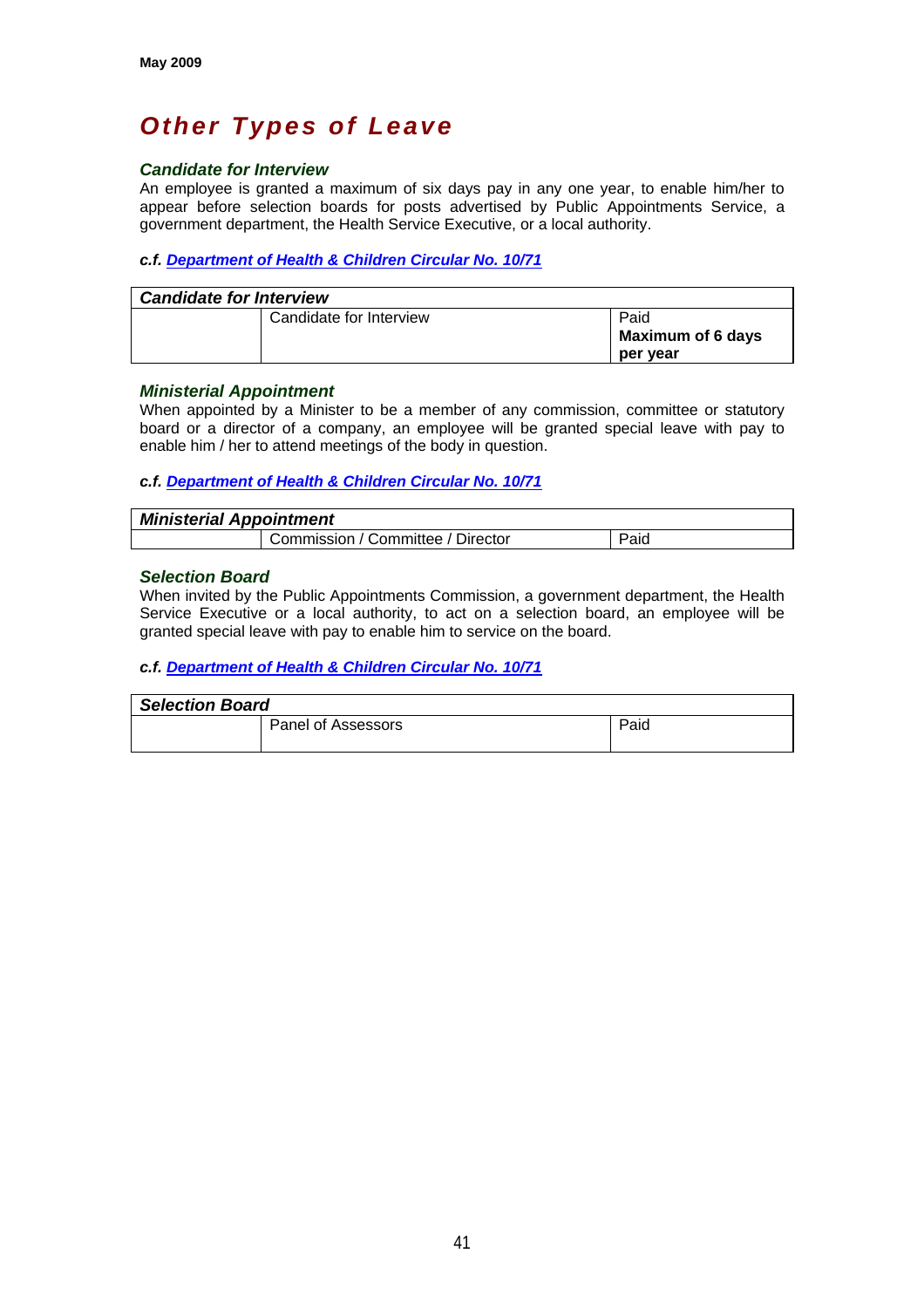### *Study Leave*

Paid study leave may be allowed to employees in respect of third level course examinations, subject to the directions regarding the grant of leave generally and provided the costs can be accommodated within your approved financial allocation:

- (a) Employees pursuing, in their own time, primary degree courses may be allowed ten days study leave with pay for entire period of course.
- (b) Employees should be given as much freedom as possible as regards spreading the leave over the various course examinations subject to the condition that a maximum limit of five days study leave with pay will apply to each academic year.
- ( c) The arrangement at ( a) and ( b) will also apply to other third-level courses of education which last for three years or longer. For shorter third-level courses, three days study leave with pay may be allowed for each year of the course, repeat years being excluded.
- ( d) Employees pursuing the following courses will be recognised as eligible or study leave:
	- (i) University course leading to the degrees of Bachelor or Masters of Arts or Commerce.
	- (ii) The course leading to the Diploma in Administrative Science and the one year course in Public Administration provided by the Institute of Public Administration.
	- (iii) Courses in the following subjects **Accountancy**  Business Administration Business Studies Computer Science **Economics**  General Management Hospital Administration Industrial Engineering (for Engineers) Law (for BCL, BL, or Diploma in European Law Only) Personnel Management Public Administration Secretaryship (Institute of Chartered Secretaries) **Sociology Statistics** Systems Analysis

### *c.f. [DoHC Circular No. 146/72](http://www.hseea.ie//Circulars/80.10.10.DOH.Paid Study Leave for Third Level Examinations.pdf)*

### **NCHDs**

NCHDs are entitled to a total of two weeks leave per six months prior to an examination or repeat examination for approved higher degrees or diplomas. The Hospital requires evidence both prior to and subsequent to sitting of the examinations In certain circumstances where the NCHD can demonstrate a benefit to the Health Service to his /her clinical supervisor and the appropriate hospital manager, other courses will be considered on an individual basis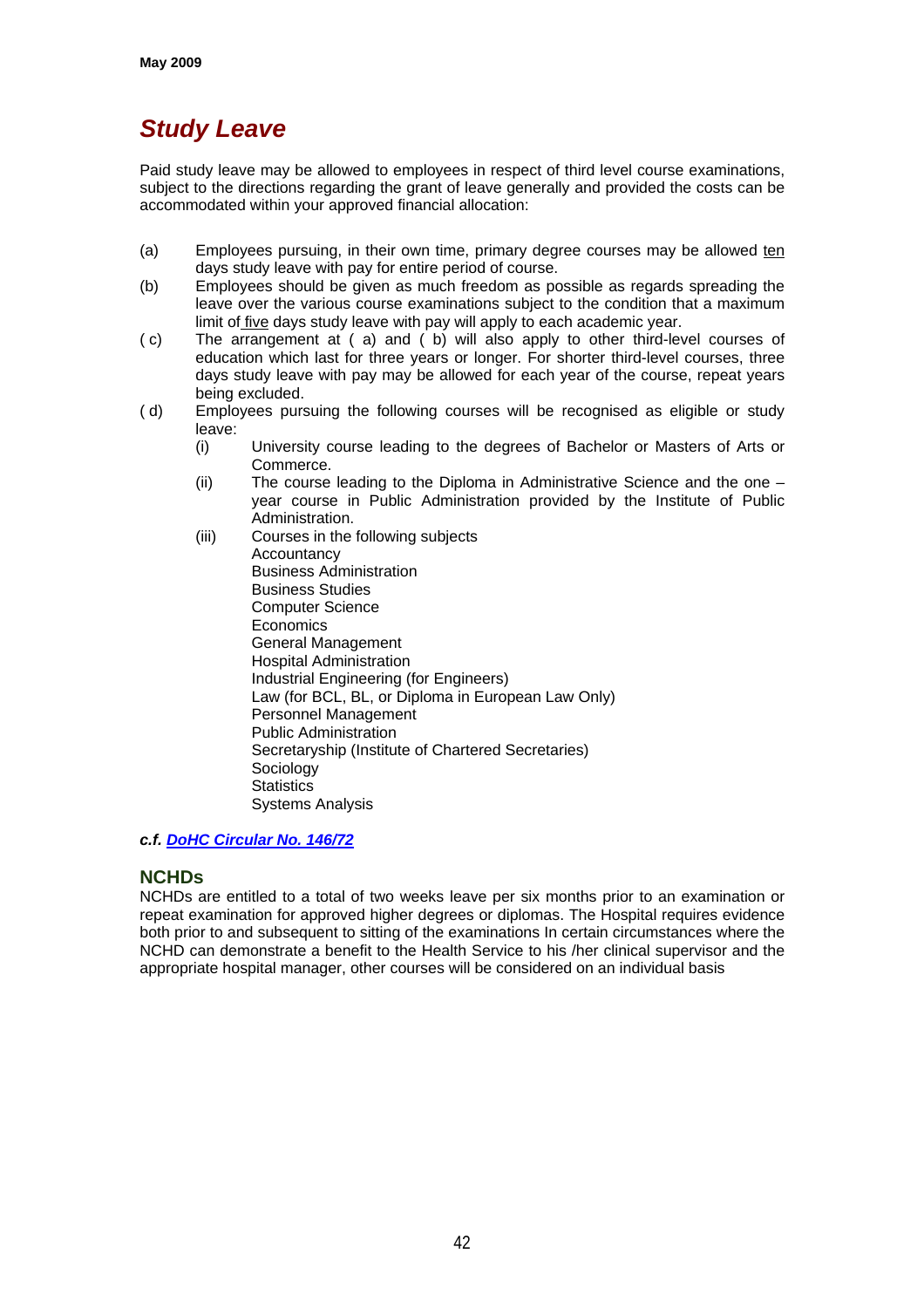### *Reserve Defence Forces*

For annual training with the Reserve Defence Forces, an employee will be granted special leave with pay in the following manner:

Attending annual or basic training: For a course of annual training lasting 7 days – 3 working days For a course of annual training lasting 14 days – 7 working days For a course of annual training lasting 21 days – 10 working days For a course of basic training lasting 14 to 30 days – special leave with pay for 5 working days

Attending special training (in addition to the above): For a course of special training lasting 7 days – 3 working days For a course of special training lasting 14 days – 6 working days For a course of special training lasting 21 days – 9 working days

Special leave with pay in addition to the above may also be granted in respect of any time necessarily spent in travelling to and from a course of training.

If further leave is required to complete the training the employee may avail of special leave without pay or annual leave.

These provisions apply to all HSE employees, except those employed on short-term basis i.e. fixed term/temporary employees who are expected to have their employment terminated before the end of six months.

### *c.f. Department of Health & Children Circular No. S146/44*

### *Reserve Defence Forces*

|  | Training Reserve Defence Forces - with pay | Paid   |  |
|--|--------------------------------------------|--------|--|
|  | Training Reserve Defence Forces - unpaid   | Unpaid |  |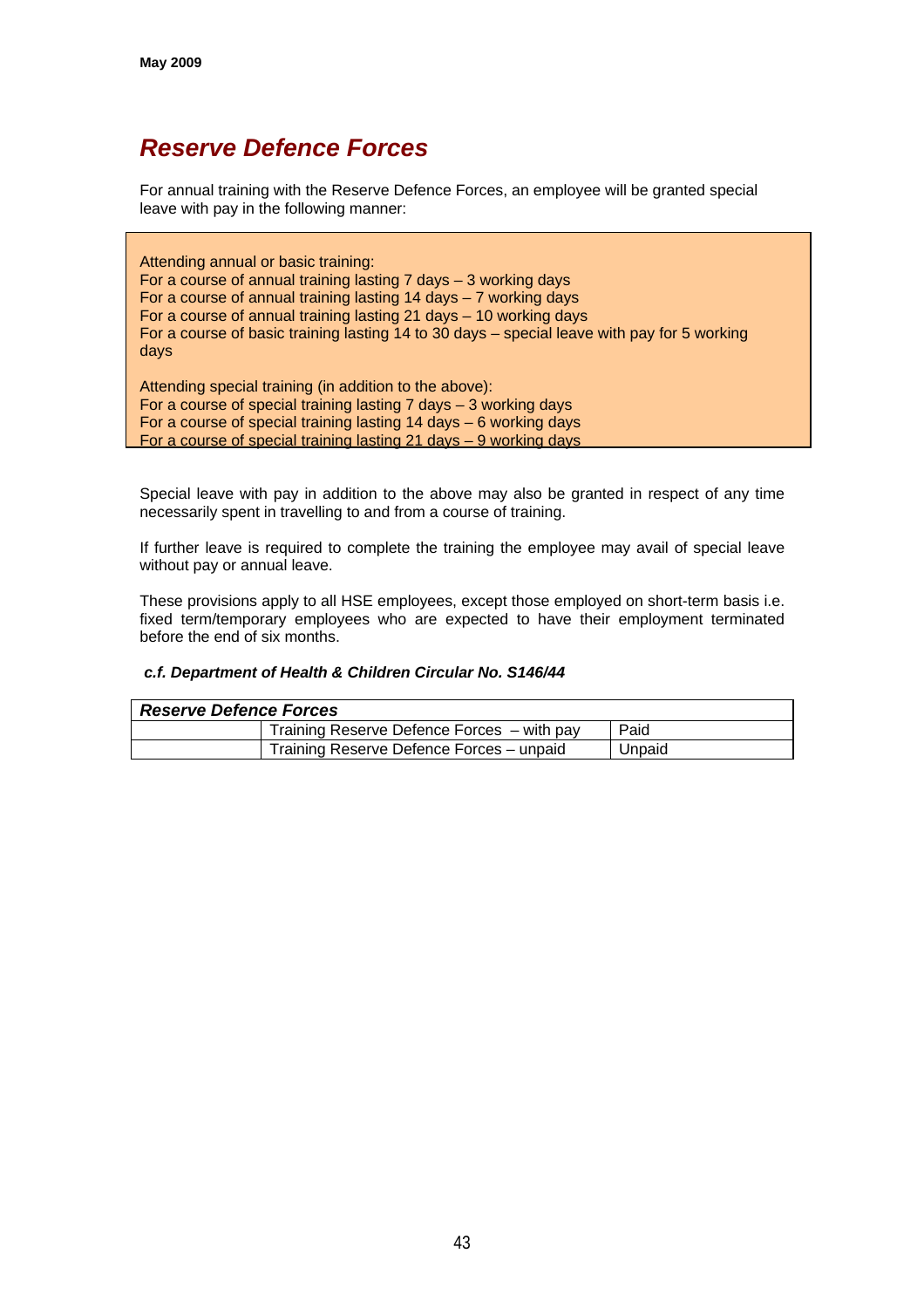# **SECTION 2 - Atypical Working Arrangements**

### **The Flexible Working Scheme**

A scheme of flexible working which allows employees to work less than wholetime hours and receive entitlements on a pro-rata basis applies in the health service.

The scheme is subject to the over-riding requirement that there should be no adverse impact on service delivery. When considering applications for working reduced hours, managers must assess whether the applicant can be facilitated having regard to patterns of work within the organization and an assessment of the capacity of the unit/service to maintain required operational levels having regard to overall service requirements.

Where employees currently employed on a whole-time basis are granted reduced working hours they may apply to return to whole-time working. The right to return to whole-time hours is subject to service requirements and the availability of such hours in their grade.

A guide on the flexible working scheme is available from HSE Employee Relations Services (HR).

### **Term Time Leave**

Term Time leave allows working parents or primary carers to match their working arrangements to the main summer holidays of their children, or to provide care for a person with a disability who resides with them during the term time leave and who requires care on a continuous or frequent basis.

Under the terms of the scheme, the periods of special leave available are as follows:

- A continuous period of thirteen weeks commencing first week of June.
- A continuous period of ten weeks commencing fourth week of June.

The period of Term Time leave is unpaid special leave.

### **Eligibility**

To be eligible to participate in the scheme the employee must:

- Have one-year continuous service with the employer on the date of commencement of term time working.
- Have one or more dependent children aged eighteen or younger (on the date they commence Term Time Leave). The dependant child must be of pre-school age or attending primary, post-primary, second level vocational education or a school for children with special needs.

*Or* 

• Be the primary carer for the period of the Term Time leave of a person who resides with them and who has a disability which gives rise to the need for care on a continuing or frequent basis.

Each application must be supported by birth or medical certificates as appropriate.

Participation in the Term Time Leave scheme is for the purposes outlined above only and may be terminated by the employer at any time during the period of special leave if a person engages in any other employment whilst on such leave.

### **Applications**

The operation of the scheme is subject to the operating requirements of the Hospital/Board not being adversely affected. In this regard it may be necessary to refuse applicants based on the exigencies of the service. It is necessary to ensure that a balance is struck between the rights of those availing of the scheme and those not availing of the scheme. Applicants who are granted participation in the scheme this year may not be granted participation in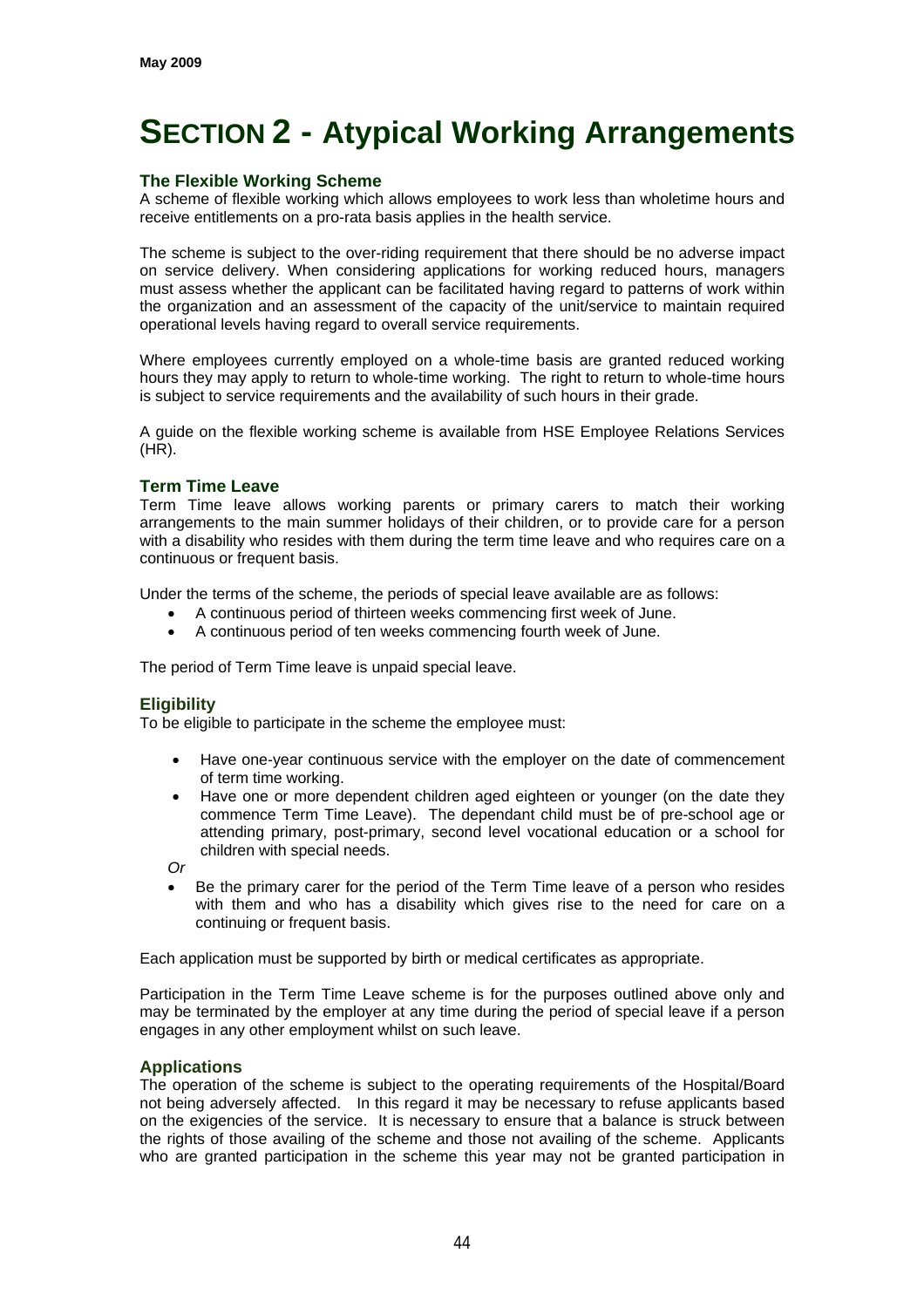following years. The approval of applications will also be determined by the ability of a Unit to obtain temporary replacement employees where this is deemed necessary.

### **Annual Leave and Public Holidays**

The annual leave allocation of a participant will be reduced proportionally to take account of the period of unpaid special leave, subject to the provisions of the Organisation of Working Time Act 1997.

The public holiday entitlement of participants is governed by the provisions of the Organisation of Working Time Act which provides that an employee who has not been absent for more than 13 weeks prior to the public holiday is entitled to benefit from the public holiday. Employees are therefore entitled to be credited with any public holidays that occur during the term time period in accordance with the provisions of the Act.

### **Restriction on Taking Leave**

The starting date for Term Time leave will be considered by Head of Department/Line Manager in the light of the need to train replacement employees. Participants will not be granted leave (paid or unpaid e.g. annual leave) in the four weeks immediately prior to and following the period of Term Time leave. This restriction will not apply to any form of statutory leave or paternity leave. However, in certain circumstances a manager may approve leave immediately before or after term time leave where the granting of such leave does not result in additional costs, negatively impact on the running of the Department or on other employees seeking to take leave.

### **Salary Arrangements**

Those participating in the scheme may apply for special administrative

arrangements for the payment of salary averaged over the year, to include the period of unpaid term time leave. Under P.R.S.I. rules a person availing of Term Time leave is not earning during the period of leave and is not therefore making P.R.S.I. contributions. Each participant is required to give an undertaking that any overpayment that may arise from their participation in the scheme will be repaid to the Hospital/Board not later than the last day of the tax year, 31 December, unless otherwise agreed.

It is the responsibility of the person availing of the Term Time leave scheme to make arrangements to ensure that all additional voluntary deductions are kept up to date (e.g. health insurance, savings plans, etc.).

### **Reckonable Service**

The period of Term Time leave will reckon for the purposes of increments. The period of Term Time leave will not reckon for pension purposes.

### **Sick Leave**

Participants may not avail of the sick pay scheme during the period of Term Time leave.

### **Restriction on Career Breaks**

A person participating in the Term Time Scheme, who avails of administrative arrangements for the payment of salary over twelve months, may not normally take a career break in the same tax year. If, however, in exceptional circumstances, a career break is approved in the same year as Term Time Leave, any overpayment arising from their participation in the Term Time Scheme must be repaid to the Hospital/Board prior to the career break commencing.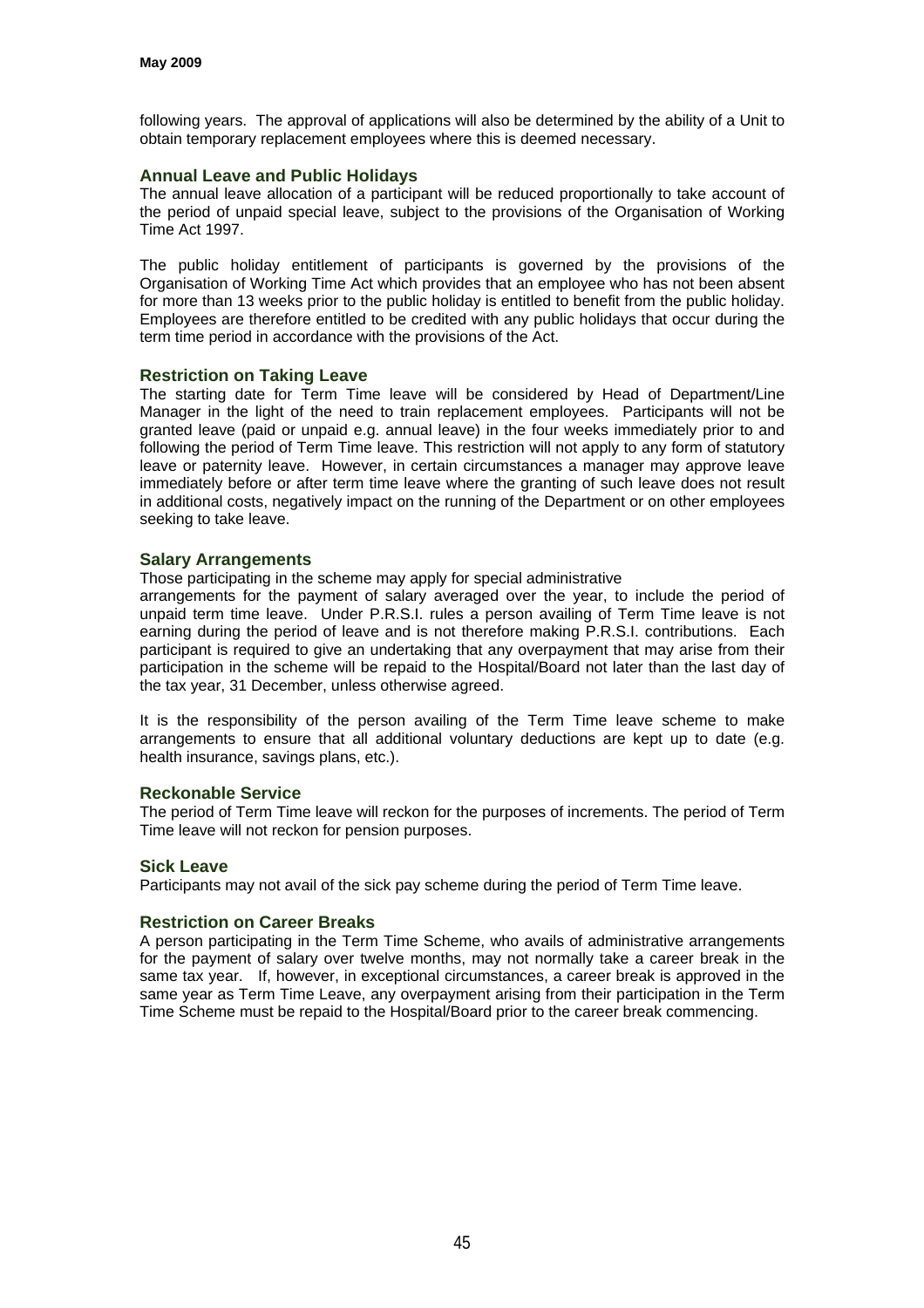# **Section 3 - After Hours Attendance**

This chapter deals with the after hours attendance arrangements and payments for such which generally apply in the public health service. The after hours attendance regimes have been categorised as follows:

| <b>Additional Hours</b>           | <b>Unsocial Hours</b> |
|-----------------------------------|-----------------------|
| Overtime                          | Saturday Work         |
| On-Call / Stand-by                | Sunday Work           |
| <b>Planned Essential Services</b> | Public Holiday        |
| Home Births                       | Night Work            |
| Sleep-over                        | <b>Shift Work</b>     |
|                                   | <b>Twilight Work</b>  |

Each of the sections listed above will detail the arrangements for the following employee categories where appropriate:

- Medical
- Dental
- Nursing
- Clerical
- Paramedical
- Ambulance
- Support Staff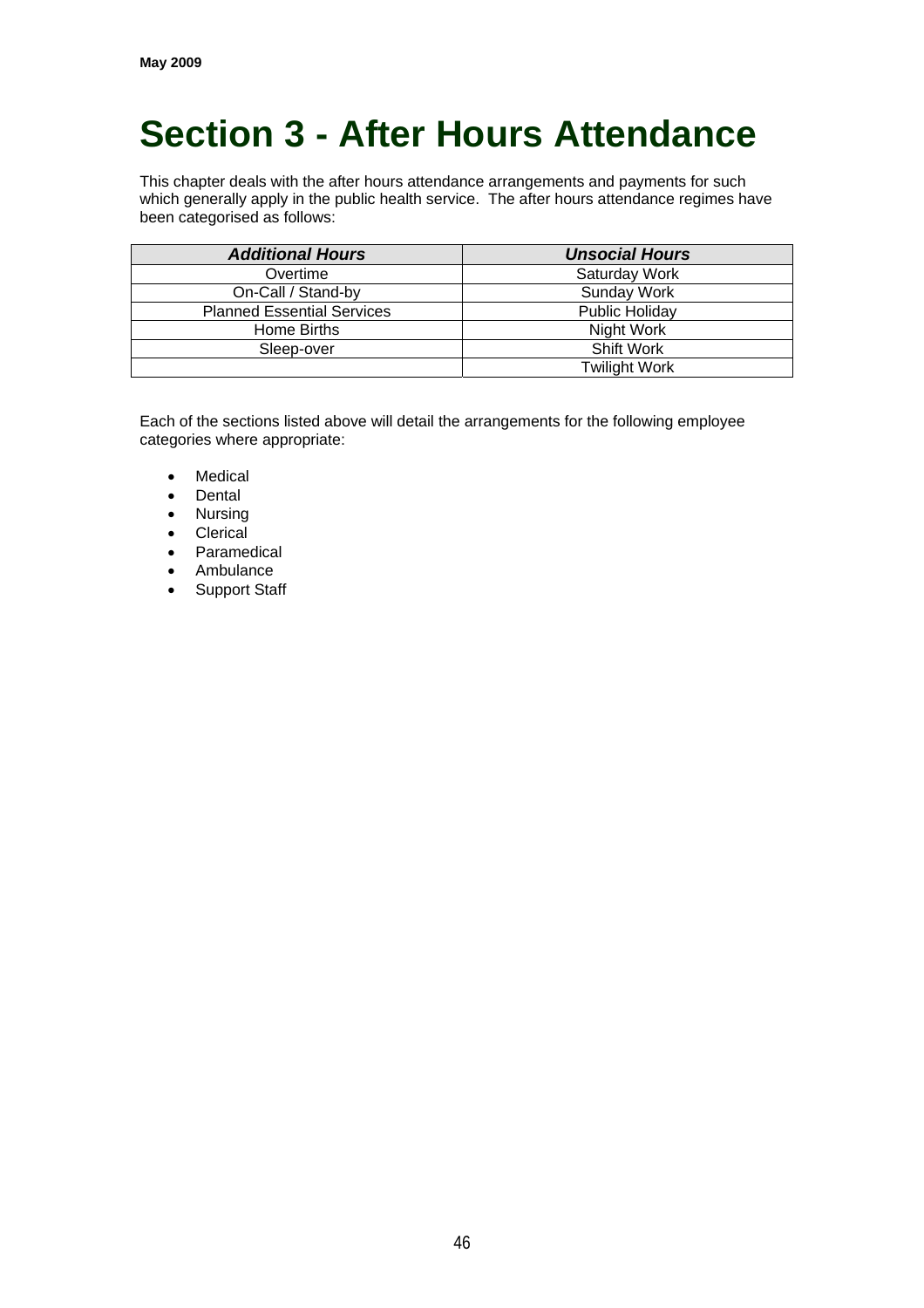### *Overtime*

### **General Principle governing overtime arrangements**

The following general principle governs the grant of overtime: *Employees may be paid overtime rates for hours worked in excess of the whole time hours for the category / grade.* 

*With the exception of ambulance personnel overtime is paid on basic pay only.*

### **Overtime for Part-time Employees**

Participants in the Flexible Working Scheme / Part-time employees are entitled to earn overtime payments when they have worked the standard weekly working hours of the whole time equivalent in the given week.

In certain circumstances where an employee works beyond the span of his / her shift in emergency and unforeseen circumstances they may earn overtime payments, even if they have not worked the hours of the whole time equivalents in their grade, i.e. they cannot be rostered for this overtime.

Part-time employees who work additional hours, i.e. hours over and above their contracted hours on a pre-arranged basis will be paid at the normal rates.

### **Overtime Rates**

Overtime rates may vary depending on the category or grade of employee involved.

### *Nursing*

The following are the normal overtime rates applying to nursing:

### **Monday to Friday**

Time  $+$   $\frac{1}{2}$  for additional hours worked between finish of normal day duty and midnight.

Double time for additional hours worked between midnight and the start of normal day duty.

### **Saturday**

Time + ½ for the first four additional hours worked and double time for the remainder.

### **Sunday & Public Holidays**

Double time for all additional hours worked.

### *Support Staff*

The following are the overtime rates applying to support staff:

### **Monday to Friday**

Time  $+$   $\frac{1}{2}$  for additional hours worked between finish of normal day duty and midnight.

Double time for additional hours worked between midnight and the start of normal day duty.

### **Saturday**

Time  $+$   $\frac{1}{2}$  from normal starting time to 12 midday and double time for the remainder.

### **Sunday & Public Holidays**

Double time for all additional hours worked.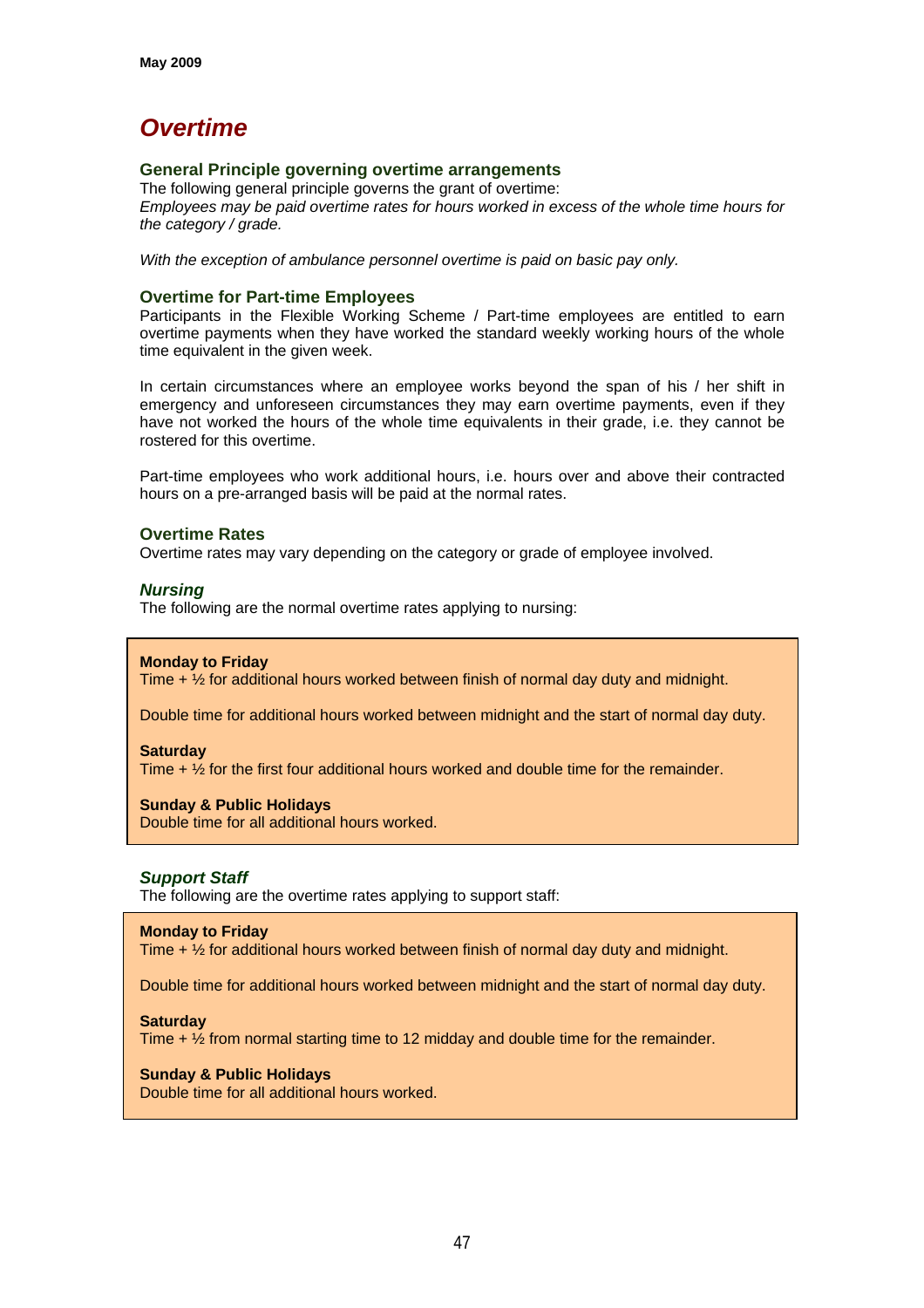### *Ambulance Personnel*

The general overtime payment arrangements as set out above apply to Emergency Medical Technicians and Emergency Medical Controllers however the hourly rate is calculated as follows:

### *Basic + Cardiac allowance + Shift allowance*

Any Ambulance Personnel who are required to work on their rostered days off will receive double time for all hours worked.

### *Non-Consultant Hospital Doctors*

The following overtime rates apply to NCHDs:

| <b>On-Site</b>                                                                        | <b>Hours Worked</b>              | Rate                                     |
|---------------------------------------------------------------------------------------|----------------------------------|------------------------------------------|
| $Mon - Sat$                                                                           | $1st$ 15 Hours<br><b>Balance</b> | <b>Time &amp; Quarter</b><br>Time & Half |
| Sunday                                                                                | <b>All Hours</b>                 | Double Time                              |
| <b>Public Holidays</b>                                                                | <b>All Hours</b>                 | Double Time                              |
| On-call on-site is deemed to be overtime, and should be paid at the appropriate rate. |                                  |                                          |

Sunday work is any hours worked between midnight on Saturday and midnight on Sunday. Therefore NCHDs will receive double time for all hours worked between midnight on Saturday and midnight on Sunday.

### *Clerical/Administrative Grades*

The following overtime payment arrangements apply to clerical / administrative and analogous grades:

Grades whose maximum salary does not exceed that of Grade V (including Environmental Health Officers)

### *Monday to Friday Attendance*

First 3 hours in week Time plus ¼<br>Next 5 hours Time plus ½ Next 5 hours Time plus ½<br>Thereafter Thereafter Thereafter

Double time

### *Saturday attendance:*

Rate payable when aggregate of hours worked in excess of the normal working week and hours worked on Saturday of the same week is less than 10 hours *Time plus 1/<sub>2</sub>* 

Rate payable when aggregate of hours worked in excess of the normal working week and hours worked on Saturday of the same week is more than 10 hours *Double time*

*Sunday and public holiday attendance: Double time*

**N.B.** The hourly rate for Grade V and analogous grades is calculated by reference to the employee's actual salary on the basis of a 38 hour week.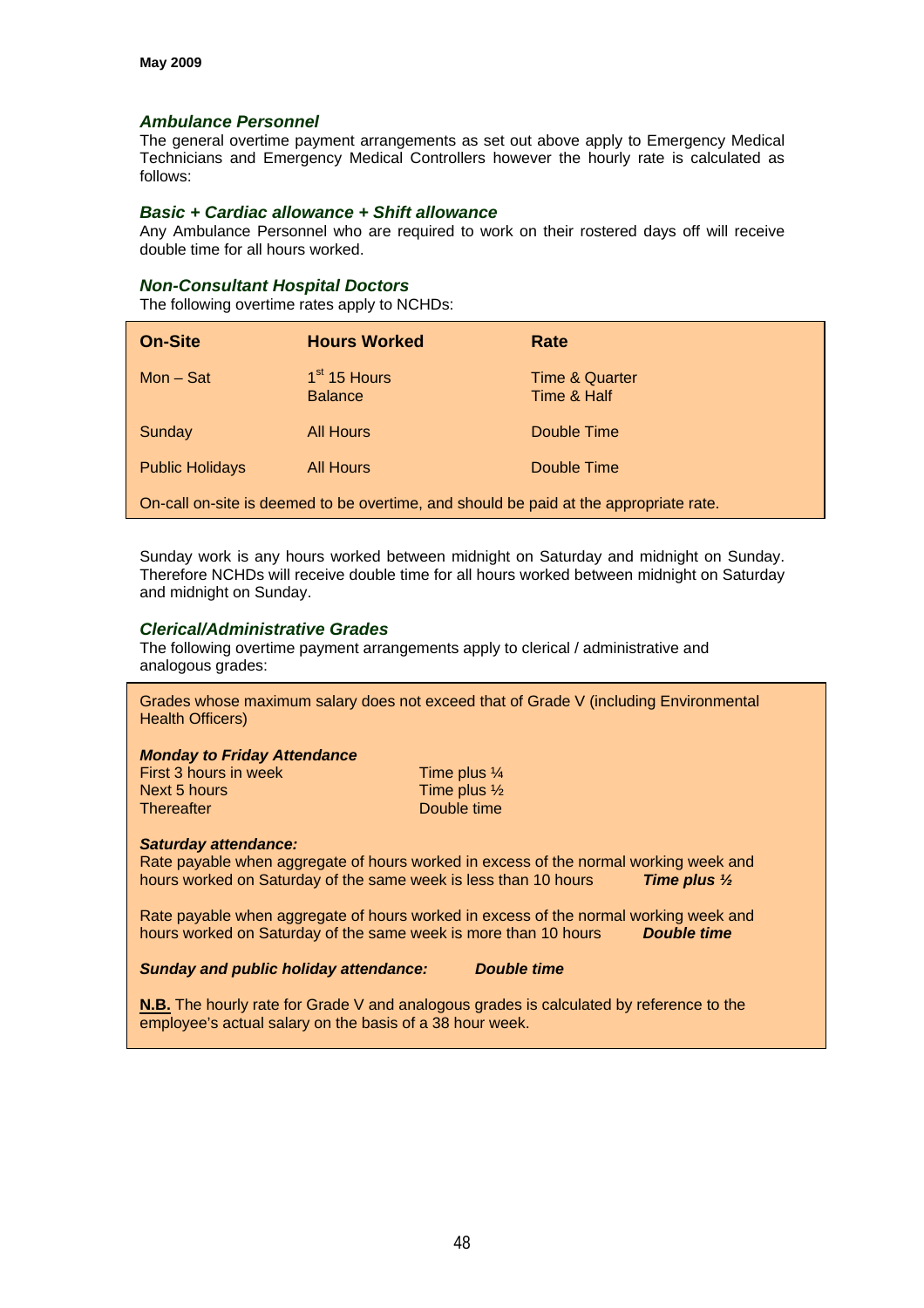### **Grades whose maximum salary does not exceed that of Grade VII**

| <b>Monday to Friday Attendance</b>                  |                         |
|-----------------------------------------------------|-------------------------|
| First hour of week in excess of gross working hours | <b>Free</b>             |
| Next 2 hours                                        | Time plus $\frac{1}{4}$ |
| Next 5 hours                                        | Time plus $\frac{1}{2}$ |
| <b>Thereafter</b>                                   | Double time             |
|                                                     |                         |

### *Saturday attendance*

Rate payable when aggregate of hours worked in any continuous period of two weeks and hours worked on Saturday is less than 20 hours **Time plus**  $\frac{1}{2}$ .

Rate payable when aggregate of hours worked in any continuous period of two weeks and hours worked on Saturday is more than 20 hours *Double time*

*Sunday and public holiday attendance Double time*

Calculating hourly overtime rates:

- (i) The hourly rate for grades III, IV and analogous grades should be calculated by reference to the employee's actual salary.
- (ii) The hourly rate for grade V and analogous grades should be calculated by reference to the employee's actual salary;
- (iii) In the case of employees whose salary equals or exceeds the second long service increment of the grade V scale, the hourly rate should be calculated by reference to
- the second long service increment of the grade V scale; The hourly rate for grades VI, VII and analogous grades should be calculated by reference to whichever is the lesser of individual's salary or the second long service increment of the grade V salary scale.

### *Craftworkers and Craftsmen's Mates*

The following overtime payments apply to craft-workers and craftmen's mates as per the 1997 Productivity Agreement:

### **Monday to Friday**

Time and ½ for additional hours worked between finish of normal day duty and midnight. Double time for additional hours worked between midnight and the start of normal day duty.

### **Saturday**

Time  $+ \frac{1}{2}$  for normal starting time to 12 o'clock midday and double time for the remainder.

### **Sunday and Public Holidays**

Double time from 12 o'clock noon Saturday to 12 o'clock midnight on Sunday and on public holidays (midnight to midnight)

### *Health and Social Professional Grades*

There is no national rule on overtime for Health and Social Professional Grades.

### *Environmental Health Officers*

EHOs may express an option for overtime payments or time in lieu of relevant tobacco control work outside 9am to 5pm, Monday to Friday. The overtime scheme and rates will correspond to those of the clerical/administrative Grade 5 details as follows: *[\(Department of](http://www.hseea.ie//Circulars/04.04.22.DOHC.Tobacco Control Smoke Free Workplace Inititative.pdf) Health and [Children Circular No. 20/2004\)](http://www.hseea.ie//Circulars/04.04.22.DOHC.Tobacco Control Smoke Free Workplace Inititative.pdf)* 

| First 3 hrs in the week                   | Time plus $\frac{1}{4}$ |
|-------------------------------------------|-------------------------|
| Next 5 hrs                                | Time plus 1/2           |
| Thereafter                                | Double Time             |
| Saturday (less than 10 hours)             | Time plus 1/2           |
| Saturday (more than 10 hours) Double Time |                         |
| Sunday/Public Holiday                     | Double Time             |

### **Time off in Lieu**

Time off in lieu is at standard time, i.e. hour for hour.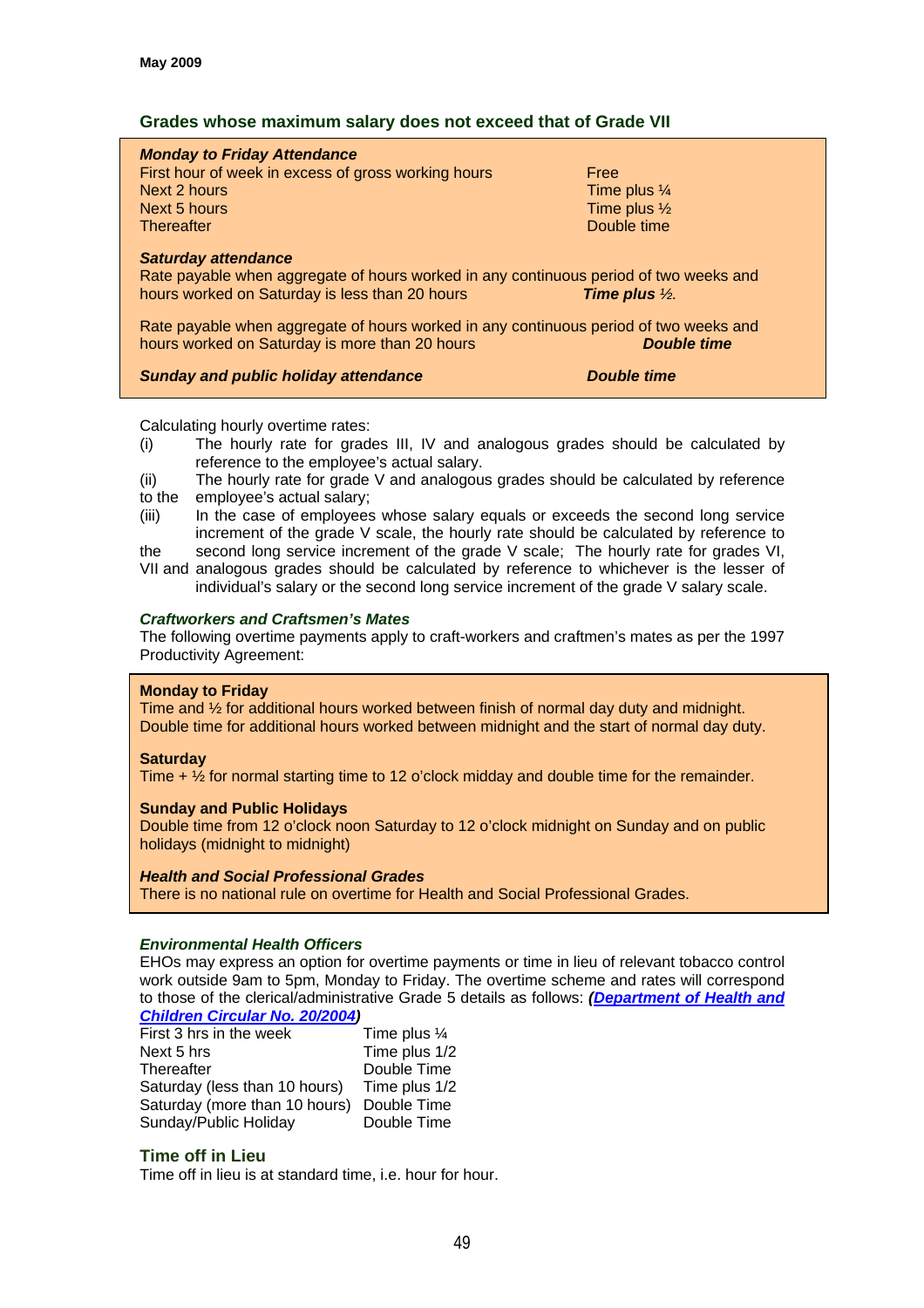### *On-Call / Standby Allowance and Call-Out Payments*

On-call / Stand-by is defined as a period when an employee is scheduled for a designated period to be available for emergency work. An employee on stand-by makes a specific commitment to be available immediately to return to work if requested.

### **On-Call Stand-By Payment**

A fixed payment is made for the designated period(s) for which the employees make themselves available, e.g. a weekly standby payment.

Call-out arises when employees return to work after their normal working hours. It is designed to cover emergency situations.

### **NCHDs**

| <b>Description</b>                                                                                              | <b>On-call Payment</b><br><b>Off Site</b>                                                                                                                                                                                                                                                                                                                                                                                                    | <b>On-Call</b><br><b>Payment On</b><br><b>Site</b>                                | <b>Call-out Payment</b><br><b>Without Standby</b> |
|-----------------------------------------------------------------------------------------------------------------|----------------------------------------------------------------------------------------------------------------------------------------------------------------------------------------------------------------------------------------------------------------------------------------------------------------------------------------------------------------------------------------------------------------------------------------------|-----------------------------------------------------------------------------------|---------------------------------------------------|
| NCHDs provide<br>on-call on a<br>rostered basis<br>both off site (at<br>home) and on site<br>(in the hospital). | From Monday to Saturday<br>half of on-call off-site up to a<br>maximum of 10 hours are<br>paid at $T+1/4$ , and the balance<br>is paid at $\frac{1}{2}$ T<br>Additional payments will be<br>made for the first eight<br>hours worked between the<br>hours midnight on Saturday<br>and midnight on Sunday as<br>follows:<br>On-call and frequently<br>٠<br>called upon $\frac{3}{4}$ T,<br>On-call and infrequently<br>٠<br>called upon 0.6 T | Paid at the<br>appropriate<br>overtime rate<br>when providing<br>on-call on-site. | N/A                                               |

### **Theatre Nurse**

| <b>Description</b>                                                                                                                 | <b>On-call Payment</b>                                                                                                                                                                                                                                                                                                                                                                                           | <b>On-Call Payment</b>                                                                                                                                                                       | <b>Call-out Payment</b>                                                           |
|------------------------------------------------------------------------------------------------------------------------------------|------------------------------------------------------------------------------------------------------------------------------------------------------------------------------------------------------------------------------------------------------------------------------------------------------------------------------------------------------------------------------------------------------------------|----------------------------------------------------------------------------------------------------------------------------------------------------------------------------------------------|-----------------------------------------------------------------------------------|
|                                                                                                                                    | <b>Off Site</b>                                                                                                                                                                                                                                                                                                                                                                                                  | <b>On Site</b>                                                                                                                                                                               | <b>Without Standby</b>                                                            |
| After hours service<br>provided as follows:<br>Monday to Friday<br>Saturday Standby<br>Sunday and Public<br><b>Holiday Standby</b> | Standby fee - fixed<br>standby fee from Monday<br>to Friday.<br>Enhanced standby fee for<br>Saturday, Sunday and<br>Public Holidays, c/f<br><b>Consolidated Salary</b><br><b>Scales</b><br>On-call over weekend -<br>where no roster duty<br>available appropriate rate<br>is divided by 12 then<br>multiplied by the number<br>of hours available (in this<br>scenario time will not be<br>given back in lieu). | Fee per operation<br>$17.00 - 22.00 - rate$<br>payable dependant<br>on length of<br>operation.<br>Enhanced fee for<br>operations after<br>22.00.<br>c/f Consolidated<br><b>Salary Scales</b> | Enhanced fee per<br>operation, c/f<br><b>Consolidated Salary</b><br><b>Scales</b> |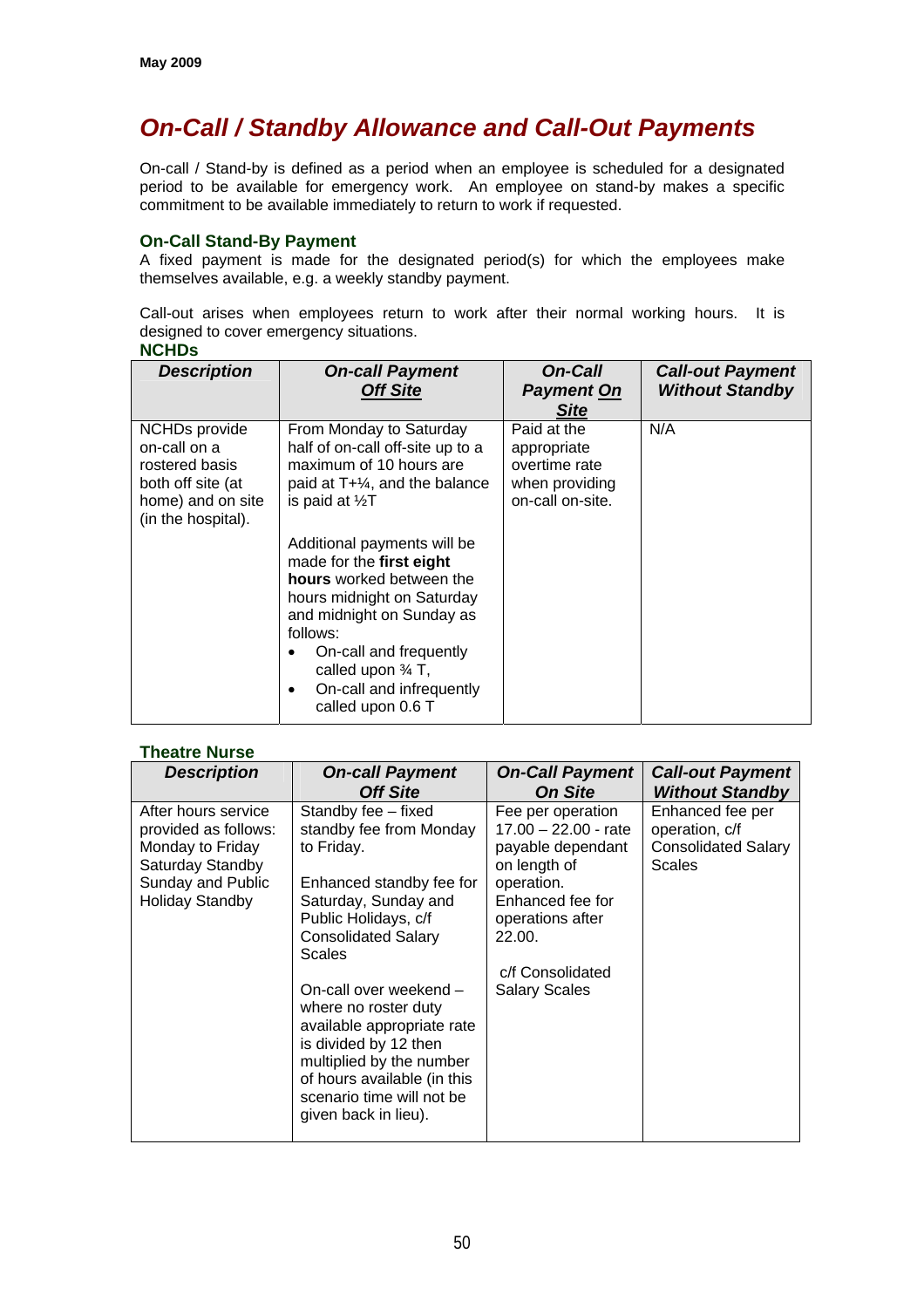### **IT Employees**

| <b>Description</b>                            | <b>On-call Standby</b><br><b>Payment</b> | <b>Call-out Payment</b><br><b>With Standby</b> | <b>Call-out Payment</b><br><b>Without Standby</b> |
|-----------------------------------------------|------------------------------------------|------------------------------------------------|---------------------------------------------------|
|                                               |                                          |                                                |                                                   |
| -After hours service                          | Weekly on-call                           | <b>Overtime Payment</b>                        | N/A                                               |
| provided as follows:                          | allowance, i.e. the                      | or time off in lieu                            |                                                   |
| Monday to Friday                              | Beaumont Rate,                           |                                                |                                                   |
| Saturday Standby                              | C/f Consolidated                         |                                                |                                                   |
| Sunday and Public<br>$\overline{\phantom{a}}$ | <b>Salary Scales</b>                     |                                                |                                                   |
| Holidays                                      |                                          |                                                |                                                   |
|                                               |                                          |                                                |                                                   |

\*No national standard

### **Physiotherapists**

| <b>Description</b>                                                                                                            | *On-call Standby                                                                                                                                                              | <b>Call-out Payment</b>                                                    | <b>Call-out Payment</b>                                                           |
|-------------------------------------------------------------------------------------------------------------------------------|-------------------------------------------------------------------------------------------------------------------------------------------------------------------------------|----------------------------------------------------------------------------|-----------------------------------------------------------------------------------|
|                                                                                                                               | <b>Payment</b>                                                                                                                                                                | <b>With Standby</b>                                                        | <b>Without Standby</b>                                                            |
| -After hours service<br>provided as follows:<br>Monday to Friday<br>Saturday Standby<br>-Sunday and<br><b>Public Holidays</b> | Standby fee - fixed<br>standby fee from<br>Monday to Friday.<br>Enhanced standby<br>fee for Saturday,<br>Sundays and<br>Public Holidays, c/f<br>Consolidated salary<br>scales | Fee per call (paid<br>per half hour), c/f<br>Consolidated salary<br>scales | Enhanced fee per<br>call (paid per<br>hour), c/f<br>Consolidated<br>salary scales |

\*A ceiling applies to the total amount on-call that a hospital should pay per week.

### **Radiographers**

| <b>Description</b>                                                                                                                                                                                                         | <b>On-call Standby</b><br><b>Payment</b>                                                                                        | <b>Call-out Payment</b><br><b>With Standby</b>     | <b>Call-out Payment</b><br><b>Without Standby</b>                              |
|----------------------------------------------------------------------------------------------------------------------------------------------------------------------------------------------------------------------------|---------------------------------------------------------------------------------------------------------------------------------|----------------------------------------------------|--------------------------------------------------------------------------------|
| *Sessional Hospitals -<br><b>Emergency On-call Duty</b><br>applies from<br>- 10.00p.m. to 9.00a.m.<br>Monday to Friday<br>- Per hour on Saturday<br>- Per Hour on Sundays<br>and Public Holidays<br>- Fee per call/patient | Standby fee - fixed<br>payment which<br>varies according to<br>day Standby is<br>provided, c/f<br>Consolidated salary<br>scales | Fee per call, c/f<br>Consolidated salary<br>scales | N/A                                                                            |
| <b>Non Sessional Hospitals</b><br>- 10.00p.m. to 9.00a.m.<br>Monday to Friday<br>- Per hour on Saturday<br>- Per Hour on Sundays<br>and Public Holidays                                                                    | Standby fee - fixed<br>payment which<br>varies according to<br>day Standby is<br>provided, c/f<br>Consolidated salary<br>scales | Fee per call, c/f<br>Consolidated salary<br>scales | Enhanced fee per<br>call (paid per call),<br>c/f Consolidated<br>salary scales |
|                                                                                                                                                                                                                            | N/A                                                                                                                             | N/A                                                | <b>Fixed Sessional</b><br>Fee applies, c/f<br>Consolidated salary<br>scales    |

\* A ceiling applies to the total amount on-call that a hospital should pay per week.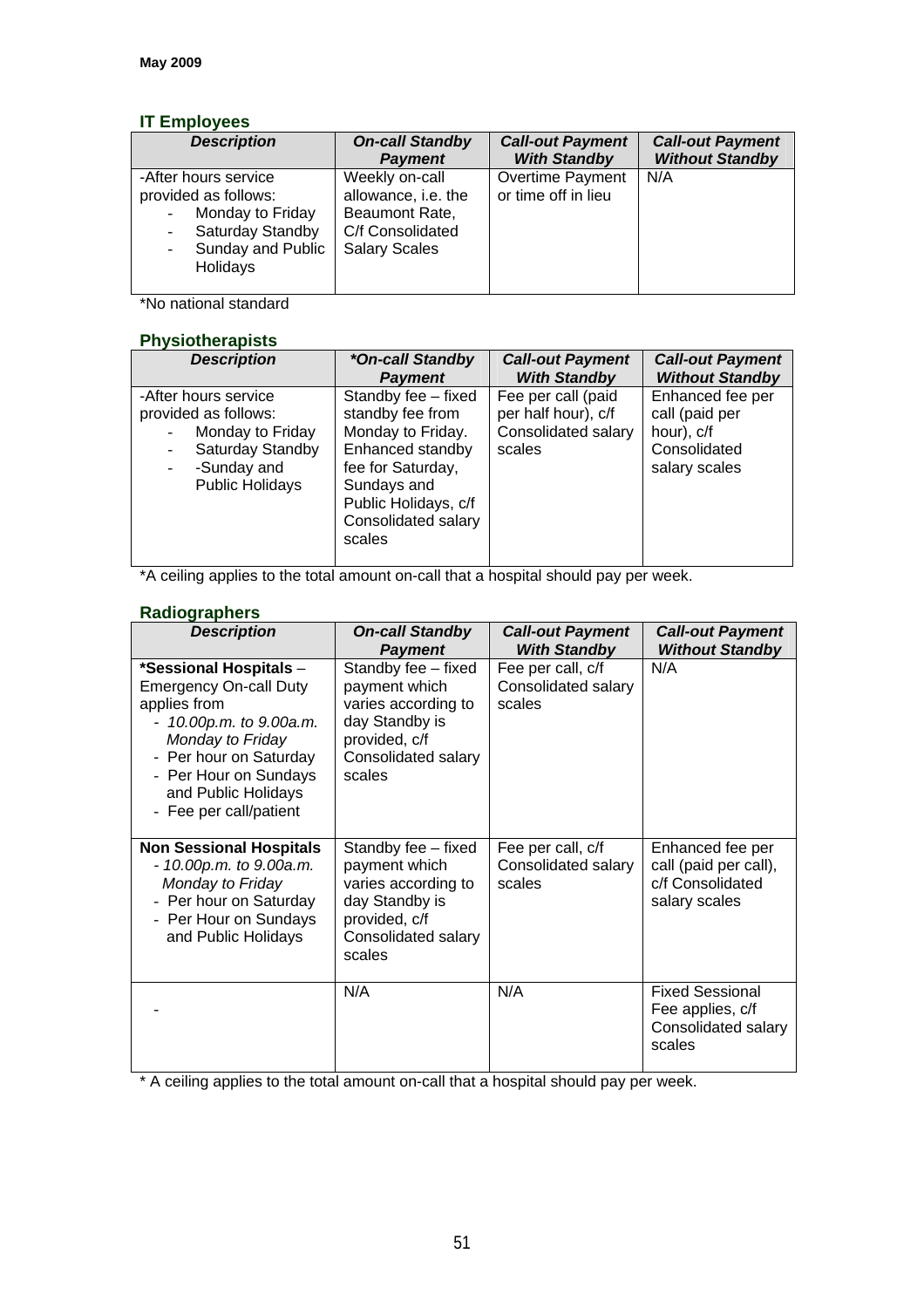### **Medical Laboratory Scientists**

| <b>Description</b>                                                                                                                                                                                                                                                                                                | <b>On-call Standby</b><br><b>Payment</b>                                                                                       | <b>Call-out</b><br><b>Payment</b><br><b>With Standby</b>                                                                                                  | <b>Call-out</b><br><b>Payment</b><br><b>Without Standby</b>               |
|-------------------------------------------------------------------------------------------------------------------------------------------------------------------------------------------------------------------------------------------------------------------------------------------------------------------|--------------------------------------------------------------------------------------------------------------------------------|-----------------------------------------------------------------------------------------------------------------------------------------------------------|---------------------------------------------------------------------------|
| Sessional Hospitals -<br>Standby provided:<br>Midnight to 9.00 a.m.<br>Monday to Friday<br>Saturday Standby<br>Sunday and Public<br><b>Holiday Standby</b>                                                                                                                                                        | Standby fee - fixed<br>payment which varies<br>according to day<br>Standby is provided, c/f<br>Consolidated salary<br>scales   | Fee per call, c/f<br>Consolidated salary<br>scales                                                                                                        | N/A                                                                       |
| <b>Non-Sessional</b><br>Hospitals – up to $5$<br><b>Calls per week</b><br>After hours service<br>Monday to Friday<br>Saturdays<br><b>Sundays and Public</b><br>Holidays                                                                                                                                           | N/A                                                                                                                            | N/A                                                                                                                                                       | Fee per call in<br>Hospitals, c/f<br>Consolidated<br><b>Salary Scales</b> |
| <b>Non-Sessional</b><br>Hospitals-<br>Up to 5 calls per week<br>Per call without standby<br>Over 5 Calls per week<br>Payment for up to 60<br>calls per wk per hospital<br>Payment for over 60 calls<br>per week per hospital<br>Standby<br>Monday to Friday<br>Saturdays<br><b>Sundays and Public</b><br>Holidays | Standby fee - fixed<br>payment which varies<br>according to day.<br>Standby is provided, c/f<br>Consolidated salary<br>scales. | Payment for up to<br>60 calls per week<br>per hospital and<br>Payment for over<br>60 calls per week<br>per hospital, c/f<br>Consolidated salary<br>scales |                                                                           |

### **Ambulance**

| <b>Description</b>  | <b>On-call Standby</b><br><b>Payment</b>                    | <b>Call-out</b><br><b>Payment</b><br><b>With Standby</b> | <b>Call-out</b><br><b>Payment</b><br><b>Without Standby</b> |
|---------------------|-------------------------------------------------------------|----------------------------------------------------------|-------------------------------------------------------------|
| After hours service | Standby fee (1/6 of flat<br>rate for each hour on-<br>call) | Paid at appropriate<br>overtime rate                     | N/A                                                         |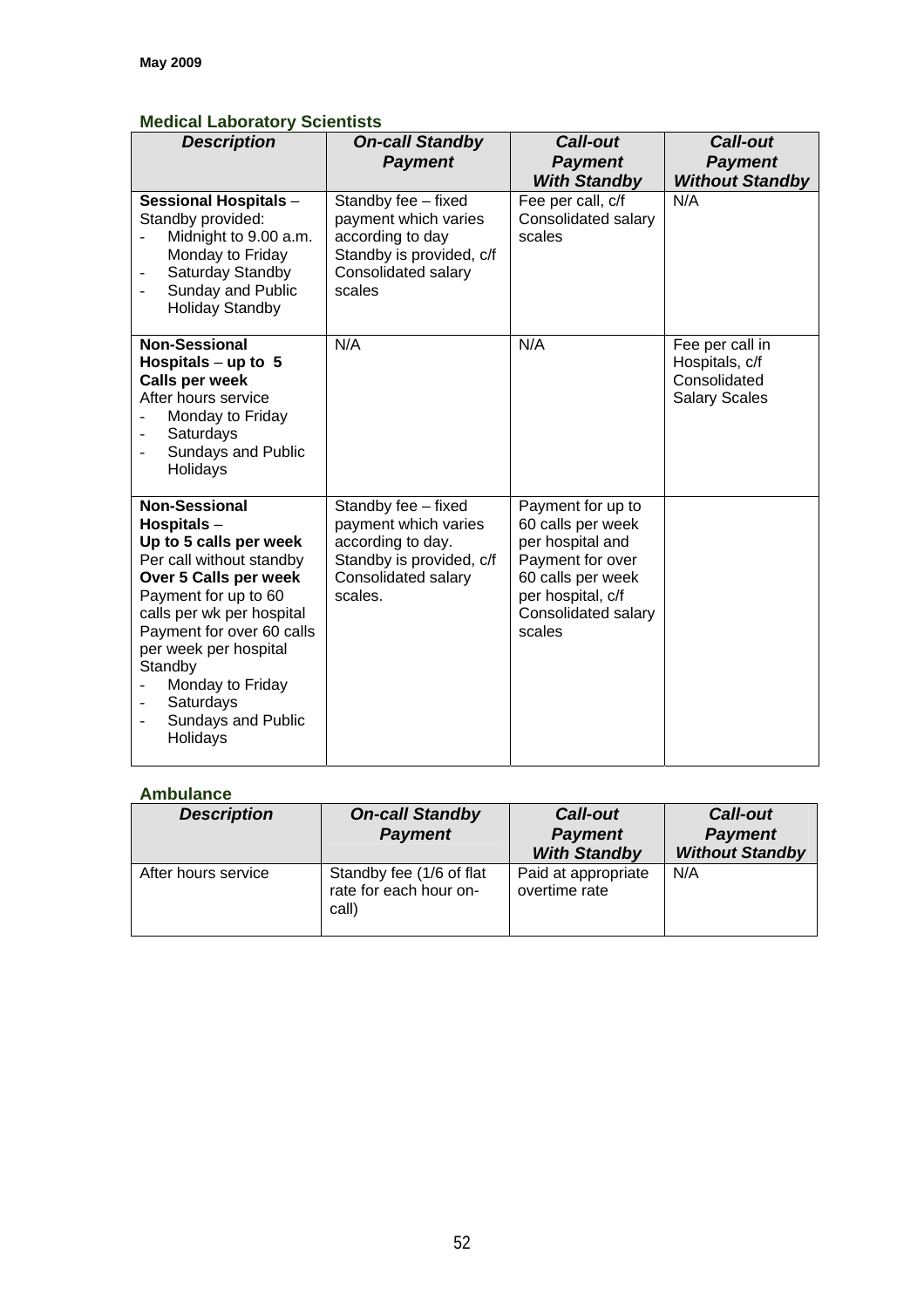### *Planned Essential Services*

### **Public Health Nurse**

| <b>Description</b>                              | <b>Payment</b> |
|-------------------------------------------------|----------------|
| Essential weekend / Public Holiday Service      | Fee per case   |
| First call on Saturday and first call on Sunday | Fixed payment  |
| Payment in lieu of time off for emergency work  | Fixed payment  |
| Each subsequent call on Saturday and Sunday     | Fixed payment  |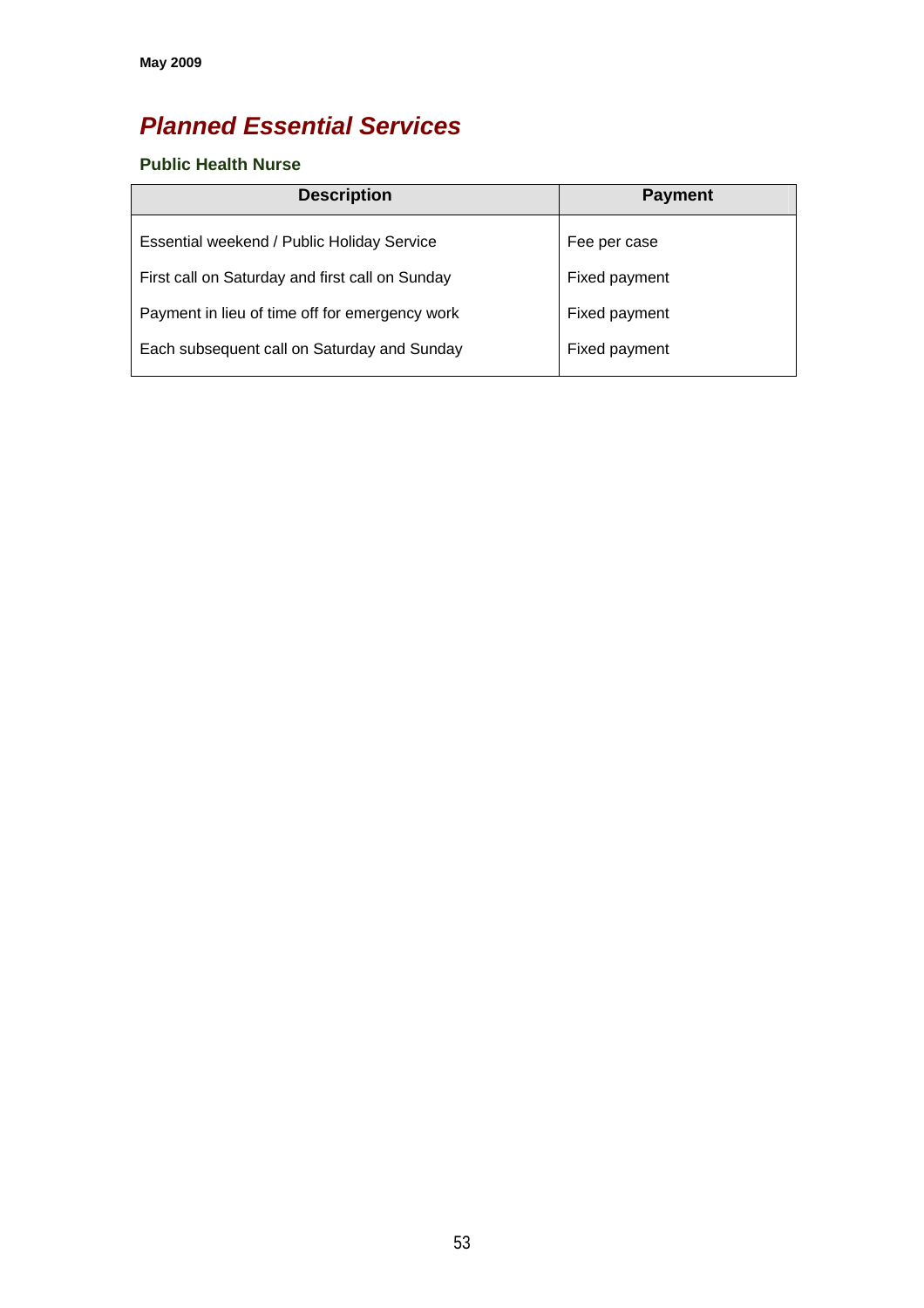### *'Sleep-over'*

### **Definition of Sleepover / Sleep in**

'Sleep over' / 'Sleep in' applies where the provision of care occurs in a residential setting on a 24 hour, 7 day per week basis. Employees are required to sleep over at their work location. Sleep over refers to a continuous period of 8 hours or more between the hours of 8pm and 8am, and is in addition to the normal contracted weekly working hours for the grade.

### **Payment System**

A fixed monetary amount is payable to employees specifically requested to provide a sleep over service.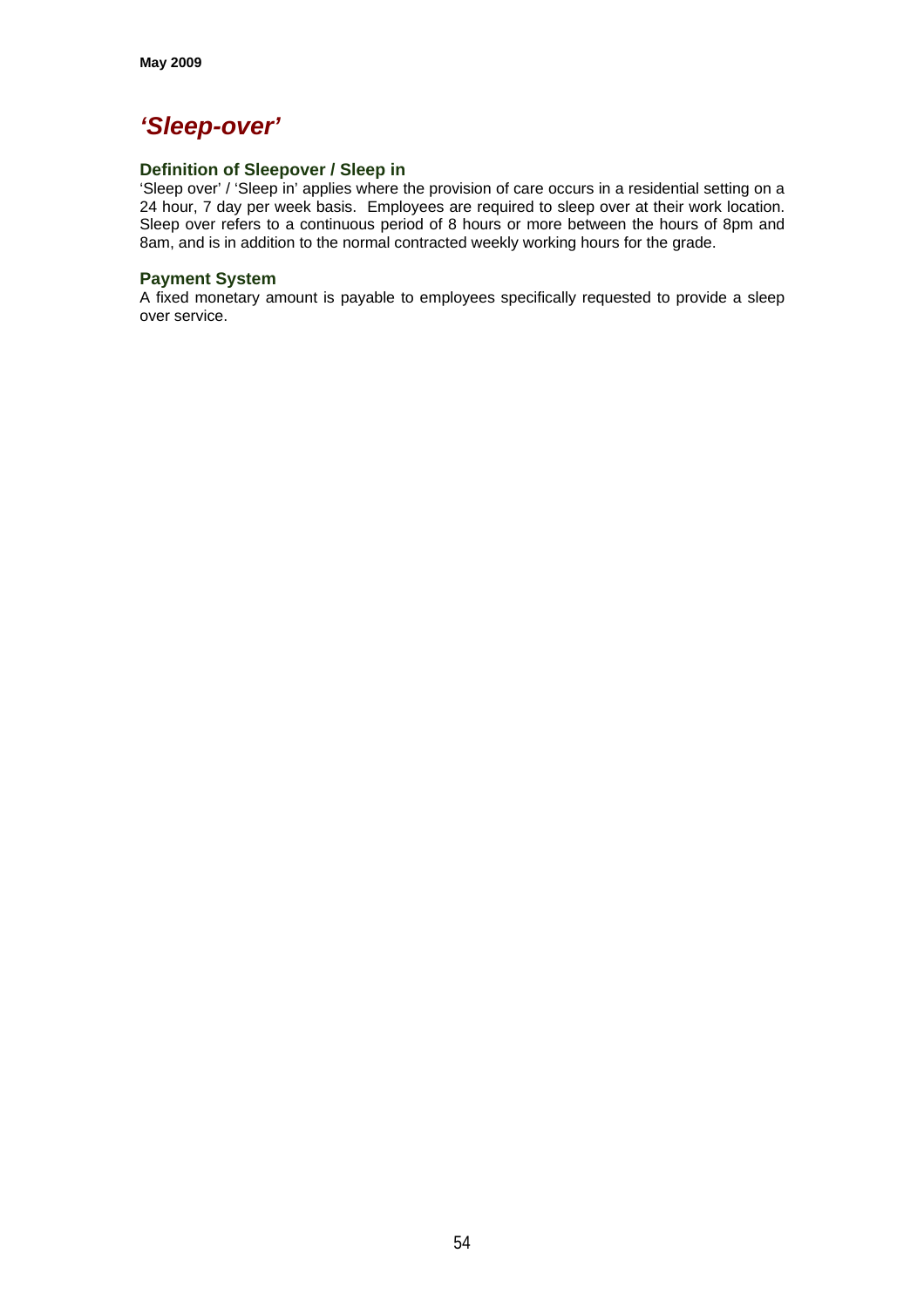### *Unsocial Hours*

As the health service operates seven days a week on a twenty-four hour basis, many categories of employees are required to work hours outside of the standard working hours, i.e. 9.00 a.m. – 5.00 p.m. Monday to Friday. These hours are worked as part of the contracted weekly working hours (e.g. 39 hours for nursing employees) and are described as "unsocial hours" and attract premium rates of pay. Set out below are the periods of time which usually attract premium payments:

- **Saturday work**
- Sunday work
- **•** Public Holidays
- **Night Work**
- Shift Work
- Twilight Hours

In determining the appropriate premium payment, the rule normally applied in the health service is that the starting time of the roster determines the premium payment applicable to the hours worked *c.f. Labour Court Recommendation 7254.* 

Premium payments attach to basic hours only, they do not attach to hours worked on an overtime basis.

### **Saturday Work**

Saturday work is normally defined as any roster commencing between midnight on Friday and midnight on Saturday. An employee who works **a '5 over 7' roster** and is scheduled to work on Saturday is entitled to a Saturday allowance. This is a fixed amount and is payable irrespective of the number of hours worked.

Home helps who work less than 4 hours on a Saturday receive 50% of the support staff Saturday allowance and those who work more than 4 hours receive the full allowance.

### **Sunday Work**

Sunday work is normally defined as any roster which commences between midnight on Saturday and midnight on Sunday. An employee who works **a '5 over 7' roster** and is scheduled to work on Sunday is entitled to single time extra for each hour worked.

There is an exception for NCHDs, for whom Sunday work is any hours worked between midnight on Saturday and midnight on Sunday.

### **Public Holiday**

Public holiday work is normally defined as any roster which commences between midnight on the eve of the public holiday and midnight on the public holiday.

An employee who works **a '5 over 7' roster** and is scheduled to work on a public holiday is entitled to single time extra for each hour worked.

Where the public holiday falls on a Saturday, the Saturday allowance is not payable

For NCHDs Public holiday work is any hours worked between midnight on the eve of the public holiday and midnight on the public holiday.

### **Night Duty**

Night duty, which is normally defined as hours worked between 8.00 p.m. and 8.00am, attracts a premium payment of T¼. This premium is only payable to employees rostered for duty through the night, i.e. work at least 3 hours between midnight and 7.00 a.m. It does not include twilight shifts that extend into night duty hours (e.g. a roster from 4pm – midnight would not attract night duty premium).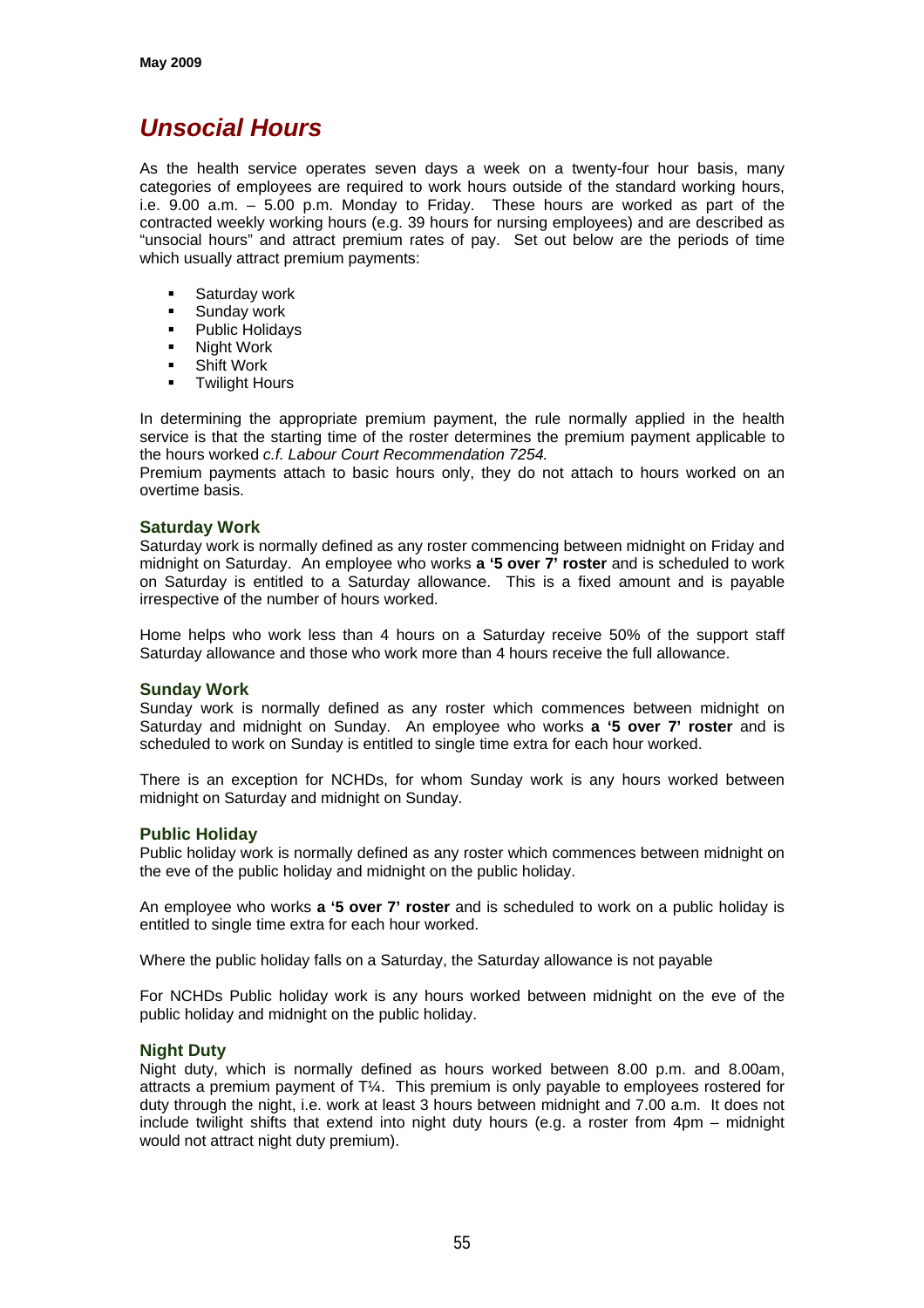### **Shift Work**

Shift work occurs if employees or groups of employees work in rotation so that a function can operate beyond normal daily or weekly hours. The Labour Court (LRC 7001) recommended that workers who a starting time variation of at least four hours and a difference of at least twelve hours between the earliest and the latest finish should be paid a shift allowance. It should be noted that where a shift premium is paid, Sunday Allowance is applied but Night Duty allowance and Twilight allowance do not apply.

### **Twilight Hours/Evening Hours**

Twilight hours are those hours between 6.00 p.m. and 8.00 p.m. or to the end of the day roster. Nursing, non-nursing and child care employees are paid time and 1/6<sup>th</sup> for hours worked between 6pm and 8pm or until the end of the roster. **[HSE HR Circular No. 14/2007](http://www.hseea.ie//Circulars/07.07.16.HSE HR Circular 014-2007 Removal of 8 hr threshold to acces the twilight hours unsocial hrs premium.pdf)**<br>removed the eight-hour threshold to access the twilight hours unsocial hours premium. In removed the eight-hour threshold to access the twilight hours unsocial hours premium. the event of an employee working on a Sunday or Public Holiday, the above premium is paid on the basis of the basic salary of the employee and not on the basic plus unsocial hours allowance for that day.

### *c.f. Department [of Health and Children Circular 115/99,](http://www.hseea.ie//Circulars/99.11.30.DoHC Circular No. 115-99 - Unsocial Hours Premium for Nursing Grades.pdf) [HSE HR Circular No. 14/2007](http://www.hseea.ie//Circulars/07.07.16.HSE HR Circular 014-2007 Removal of 8 hr threshold to acces the twilight hours unsocial hrs premium.pdf)*

### **Payment System**

| Day                   | <b>Additional Payment</b>                                     |
|-----------------------|---------------------------------------------------------------|
| Saturday              | Cash allowance                                                |
| Sunday                | Single time extra for each hour worked                        |
| Public Holiday        | Single time extra for each hour worked                        |
| Night Work            | 1/4 hours pay for each hour worked between 8pm and 8am        |
| Shift Work            | 1/6 hours pay for each hour worked                            |
| <b>Twilight Hours</b> | 1/6 hours pay for each hour worked between 6pm and 8pm (or to |
|                       | the end of the roster)                                        |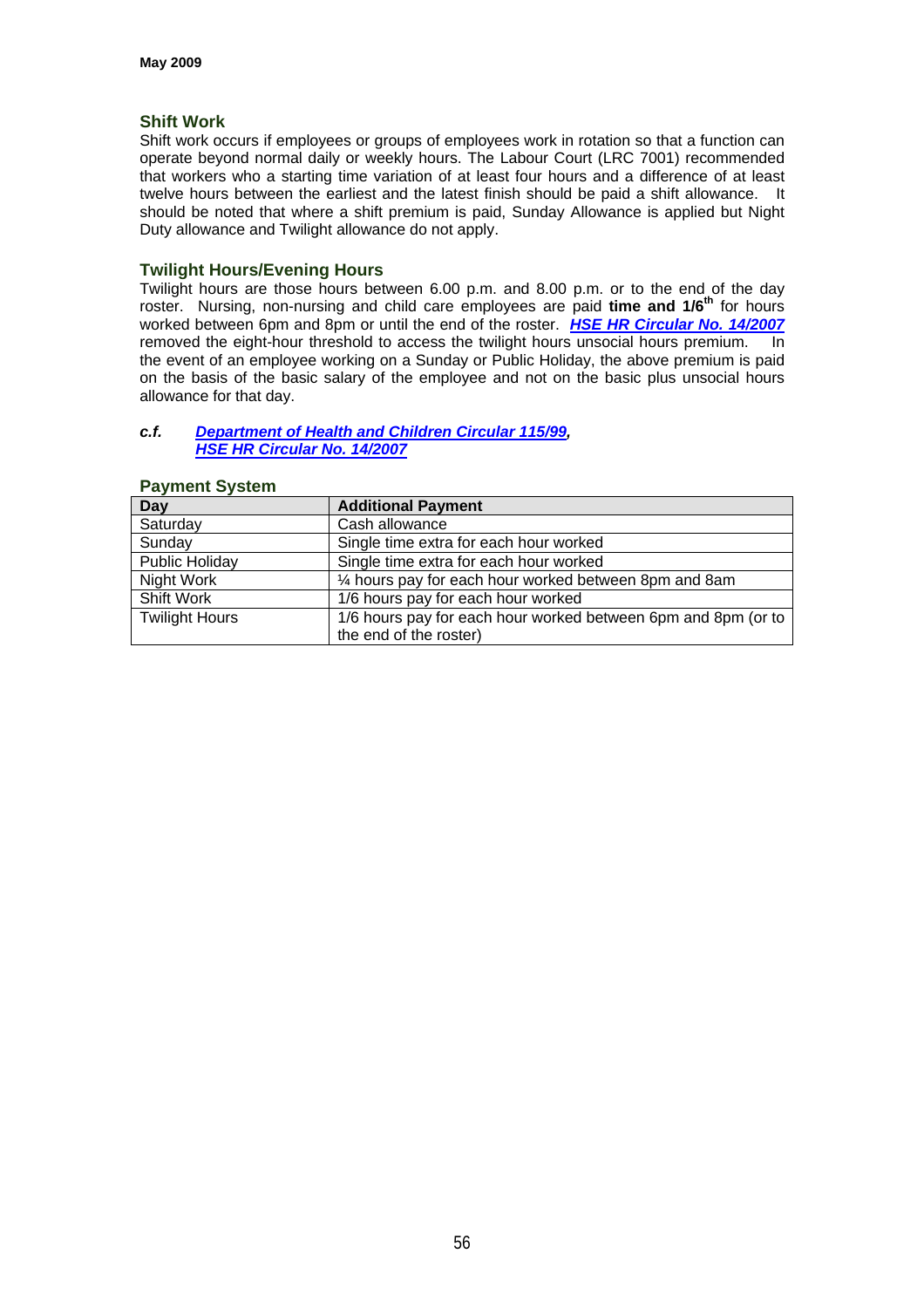# **Section 4 - Acting Up**

# *Acting-Up*

### **General Rules**

Acting up / substitute is defined as follows:

A "substitute" means an employee appointed to act whole-time as substitute for another employee in a higher grade when that employee is on annual leave or special leave or, through sickness, absence or suspension or through being seconded for other duties is unable to perform the duties of his/her office. It also means an employee appointed to act in a higher grade pending the appointment thereto of a permanent holder."

The general rules for remunerating employee grades who are acting in a higher post are as follows:

- The minimum of the scale for the higher post, **or**,
- If little or no financial benefit would thereby ensue to the employees, they should be paid at the Acting-up allowance as laid out in the Consolidated Salary Scales for Employee Grades.
- The rate of remuneration of a substitute should in no case exceed the maximum of the higher office.
- Calculation of premium payment during periods of acting up should be calculated on the basis of basic pay plus the acting up allowance.

In general, employees must 'act-up' for **one continuous calendar month** before they become eligible for payment of the acting-up allowance. Once the employee has 'acted-up' for a calendar month, he / she should be paid for the whole period during which he / she has acted as substitute.

### **Exceptions to the general rules**

### *General Nurses*

In the case of nurses up to and including the grade of CNM 2 the time period for 'acting-up' before becoming eligible for payment of the 'acting-up' allowance is **one week**. All other nursing grades, i.e. those grades above the CNM 2 grades, qualify after one continuous calendar month in line with other employee grades.

### *Psychiatric Nurses*

The above rule does not apply to psychiatric nurses, however a fixed annual allowances is paid to psychiatric nurses who 'act-up' in the following capacities:

- Psychiatric Staff Nurse acting-up at CNM2
- CNM1 and 2 acting-up as Assistant Director of Nursing
- Psychiatric Staff Nurse acting-up at CNM1
- CNM1 acting up at CNM2

The value of this at any given time is outlined in the Consolidated Salary Scales.

### *Various Health Professions (Therapy Professions – Dietitians, Occupational Therapists, Physiotherapists, Speech and Language Therapists, Orthoptists, Chiropodists)*

Employees in the above listed grades who are required to act in a higher capacity in the grade immediately above their substantive grade are entitled to receive an annual fixed allowance.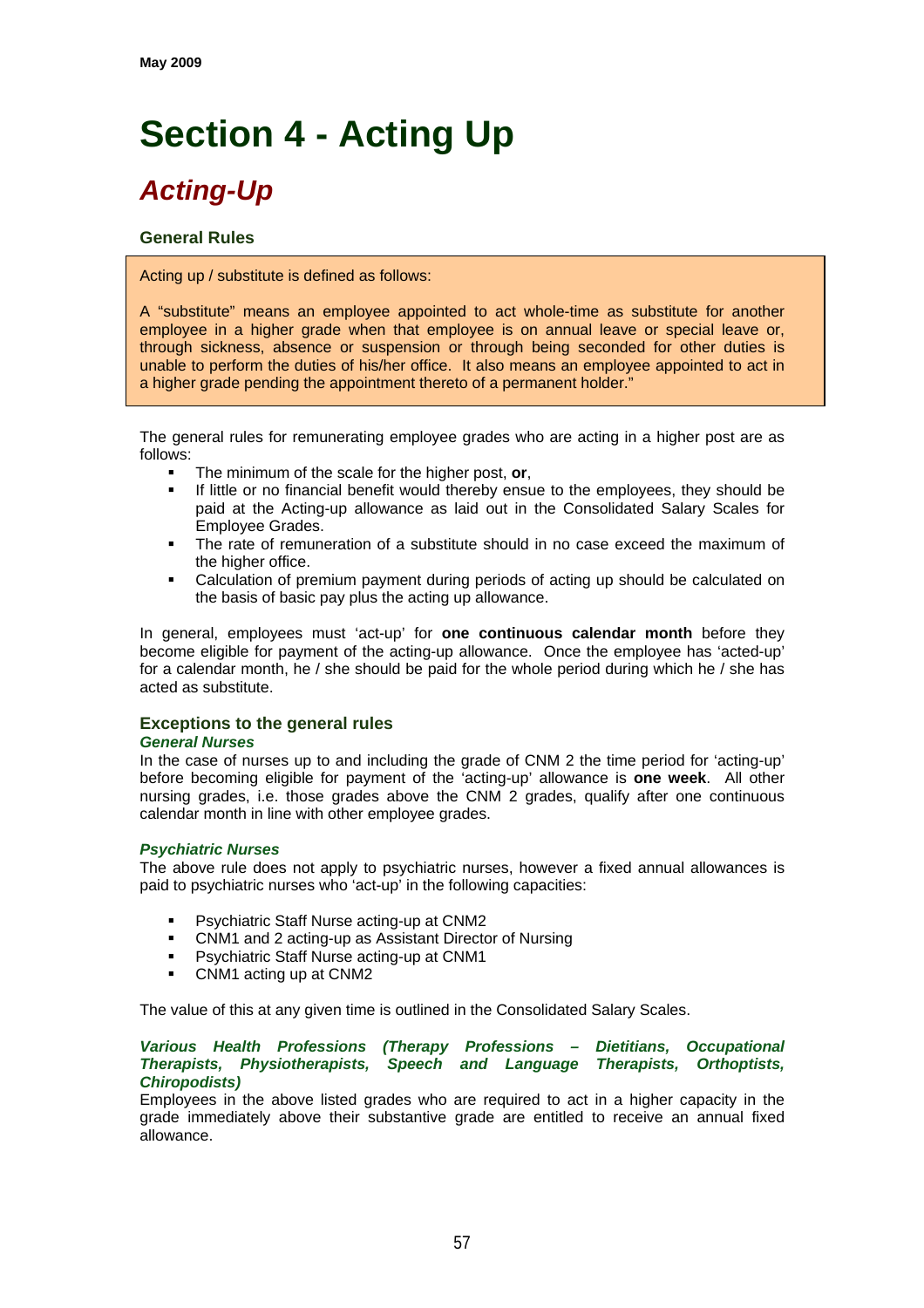#### *Craft Grades*

Craft-workers required to act up temporarily in the next higher grade may move to the corresponding point on the new scale. There is **no minimum time frame** in which they must 'act-up' before becoming eligible for payment of the acting up allowance.

If a craft-worker acts up temporarily in a grade two or more grades higher than his / her existing grade, he / she will receive either:

The minimum point of the scale attaching to the grade in which he / she is 'acting-up, or 50% of the full differential rounded up to the nearest scale point whichever is the more favourable.

#### *Other Support Staff Grades*

An employee assigned on a temporary basis to the duties of a category with a higher rate of pay will be paid that rate of **pay for the day** in which he / she performs the higher category duties.

Employees required to act up in a category in a post which carries a higher pay scale will be paid on the corresponding point of the higher scale.

The exception to these arrangements is where employees on Band 4 act up to Band 1. In these circumstances the employees involved will receive an annual allowance of  $E$ , 500 rather than the point for point arrangement.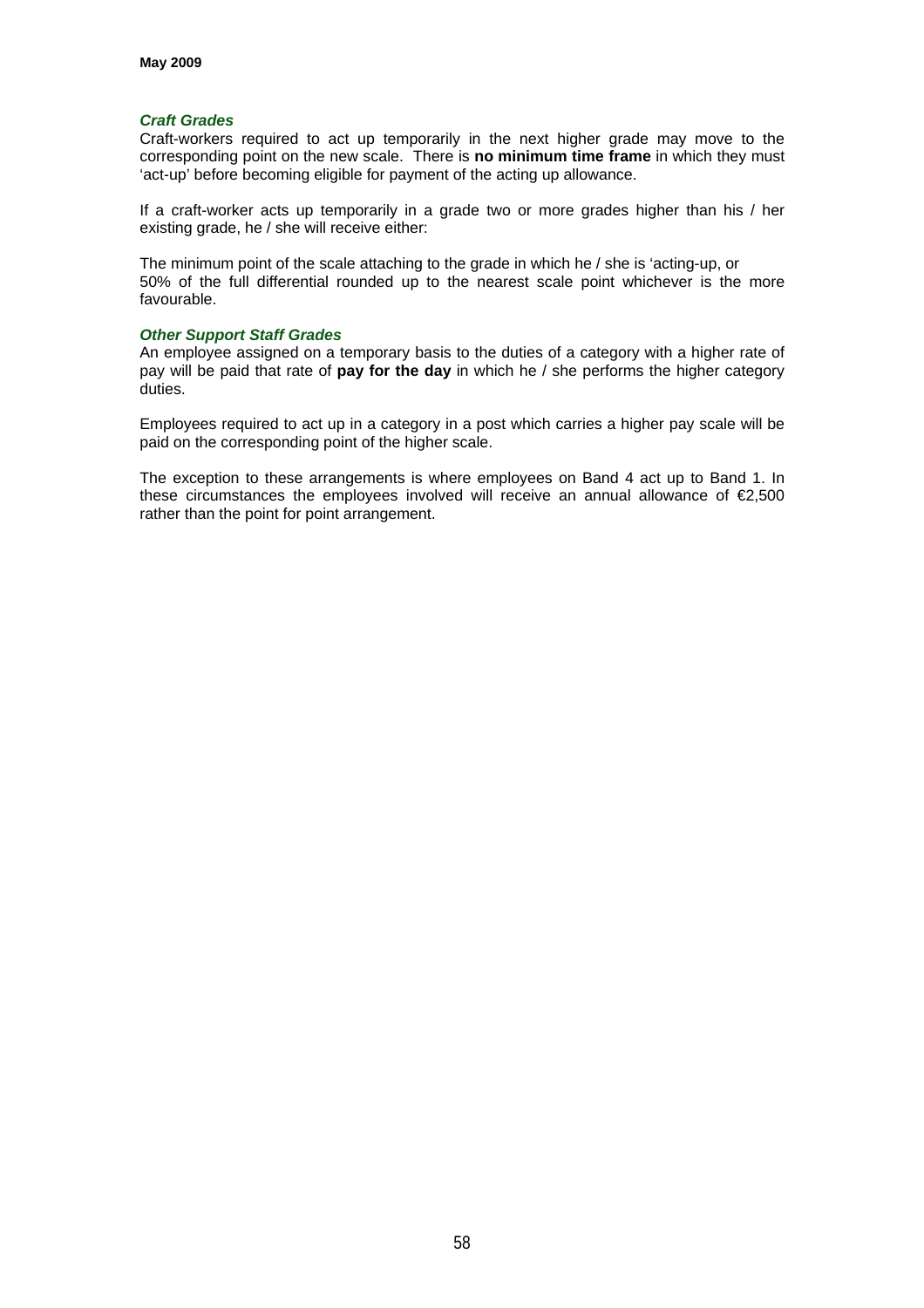# **SECTION 5 - INCREMENTAL CREDIT AND STARTING PAY ON PROMOTION**

### *Incremental Credit*

### **Introduction**

The first section deals with the general principles governing incremental credit for all employees. The second section outlines the special provisions which apply to particular categories of employees.

### *Section A - General Principles*

- Incremental credit is normally granted on appointment, in respect of previous experience in the Civil Service, local authorities, health service and other public service bodies and statutory agencies. This provision is not affected by a break in service.
- Annual increments are normally granted to employees, subject to satisfactory service.
- Increments are normally postponed in respect of leave without pay for a period exceeding 28 days (e.g. during special leave without pay for domestic reasons or during unpaid sick leave) or for the period a person is on a career break. However increments are not deferred during periods of unpaid parental leave, unpaid maternity leave and unpaid adoptive leave.
- Employees who have availed of the scheme relating to special leave with nominal pay in order to work in under-developed countries are entitled to incremental credit in respect of this period, provided the duties performed overseas are broadly similar to present duties. One increment is granted in respect of each year worked, up to a maximum of three increments (S146/30, 31-08-76).
- Starting pay on promotion is governed by *[Department of Health & Children Circular No.](http://www.hseea.ie//Circulars/71_03_29_DOH_10_Appointment and Conditions of Service of Officers and Servants under HBs1.pdf) [10/71](http://www.hseea.ie//Circulars/71_03_29_DOH_10_Appointment and Conditions of Service of Officers and Servants under HBs1.pdf),* which is generally by way of nearest point on the new scale, but not below existing pay, plus one increment. However the circular provides for a departure from this provision in certain circumstances.
- Temporary employees now enjoy the same incremental credit arrangements as their permanent counterparts.

### **Long Service Increments**

The first LSI is payable to employees after three years at the maximum of the scale. The second LSI (if applicable) is payable after a further three years and the third LSI (if applicable) is payable after a further three years.

*The rule governing access to LSIs in respect of experience gained outside the Irish public health service is as follows:* 

All of an employee's aggregate recognised service is reckonable for the purposes of entitlement to LSIs i.e. s/he will acquire an entitlement to an LSI after the same number of years service as his/her equivalent in the Irish public health service e.g. a newly appointed non-national staff nurse who has 12 or more years' recognised service will be entitled to be placed on the LSI.

*[\(HSE HR Circular No. 004/2009\)](http://www.hseea.ie//Circulars/09.02.04.HSE HR Circular 004-2009 Recognition of Long Service Increment (LSI).pdf)* 

### **Relief and Part-time Employees**

Relief and part-time employees may also progress along the incremental salary scale on the same basis as outlined above upon completion of satisfactory service. One year's service for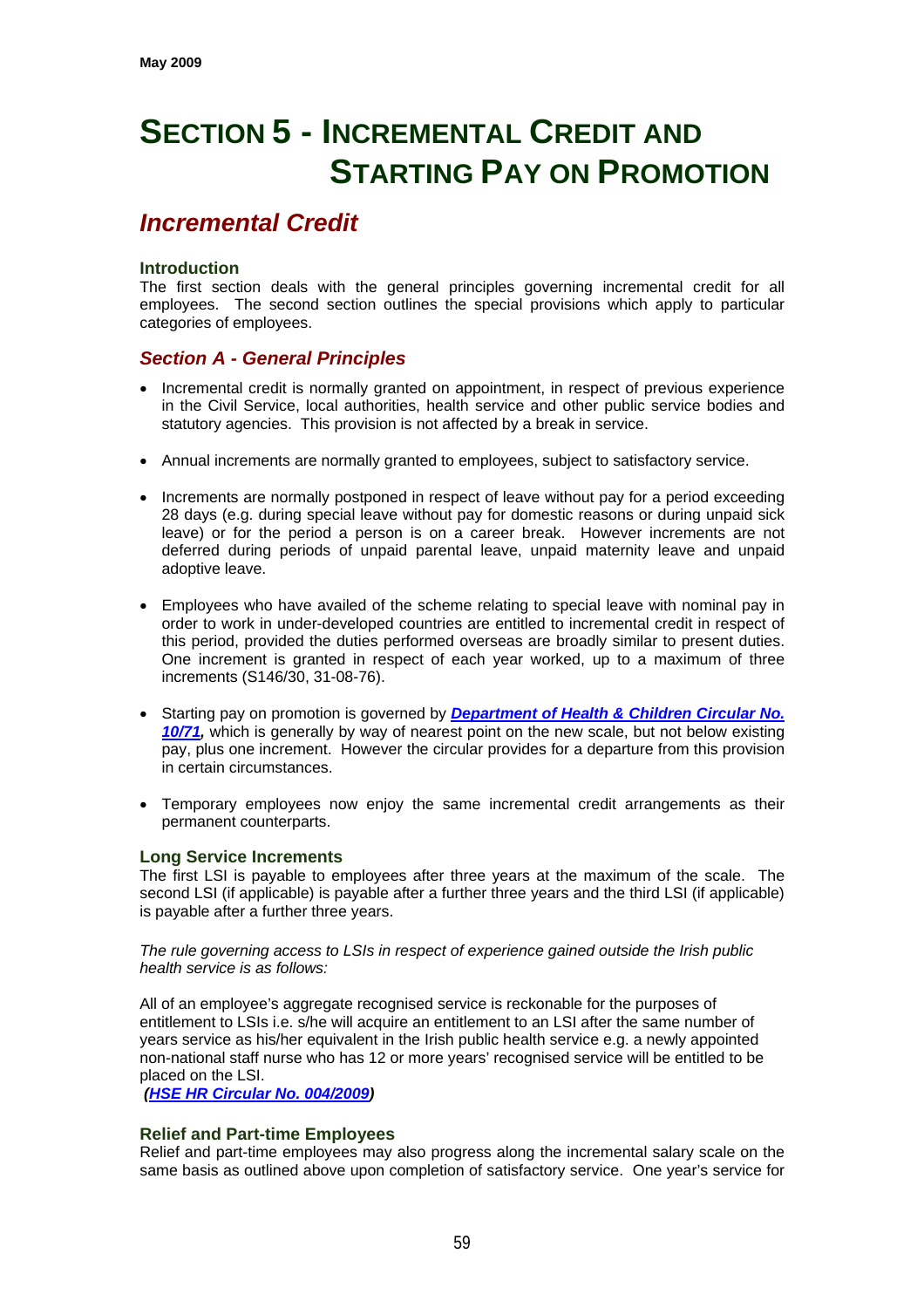relief and part-time employees equals 52 weeks' reckonable service. A reckonable week is defined as any week in which the employee has worked. These 52 weeks do not necessarily have to be consecutive weeks.

### **Participants in the Flexible Working Scheme**

In general participants in the flexible working scheme may now progress along the incremental salary scale (and achieve the LSI) on the same basis as permanent whole-time equivalent employees upon completion of satisfactory service. As outlined above one year's service for a part-time worker will be calculated as completion of 52 weeks' reckonable service. A reckonable week is defined as any week in which 8 hours or more are worked. These 52 weeks do not necessarily have to be consecutive weeks.

#### **Note**

**Participants in the Flexible Working Scheme may be placed on the LSI on completion of the required years service.** 

### *Section B – Special Arrangements*

#### **Nurses**

### *Incremental Credit on Appointment*

Full incremental credit may be granted on appointment in respect of all previous genuine<sup>[13](#page-59-0)</sup> nursing experience in Ireland and abroad.

*This provision was agreed with the Nursing Alliance on 3rd November 1998 and took effect from that date. Prior to this agreement, incremental credit on appointment could only be granted in respect of previous nursing experience in the public health service and designated private hospitals.* 

Nurses will be required to satisfy the following validation criteria:

- 1. Letter from previous Irish employer confirming service and relevant salary point.
- 2. Statement of employment details from foreign employers.
- 3. Up to date C.V.

Incremental credit will be given to nurses who completed the twelve-month rostered clinical placement as part the degree programme. On successful completion of the degree programme and registration with An Bord Altranais and on commencement of employment in the public health service he/she will be paid at the second point of the staff nurse scale.

Incremental credit for experience as a State Enrolled Nurse in the U.K. should be granted on appointment as a staff nurse on the basis of one increment for every three years service as a State Enrolled Nurse with the seventh incremental point being given for 20 years service *[\(HSE HR Circular No. 18/2006\)](http://www.hseea.ie/Circulars/Forms/AllItems.htm?Paged=TRUE&p_Year=2007&p_FileRef=Circ%2003%2d2007%20Appt%20of%20ADoNs%2epdf&p_ID=666&SortField=Year&SortDir=Desc&PageFirstRow=101).* 

Health service employees who sponsored to undergo the nursing degree programme will, upon appointment as a staff nurse, be assimilated on the nearest monetary point of the staff nurse scale to their existing salary *([HSE HR Circular No. 11/2008](http://www.hseea.ie/Circulars/Forms/AllItems.htm?Paged=TRUE&p_Year=2007&p_FileRef=Circ%2003%2d2007%20Appt%20of%20ADoNs%2epdf&p_ID=666&SortField=Year&SortDir=Desc&PageFirstRow=101)*).

### *Post Registration Courses*

Incremental credit may be granted to nurses undertaking approved courses (since 1989) on a full-time basis, up to a maximum of *two* increments, provided the employee obtains the qualification within a reasonable period of time.

### **Note**

 $\overline{a}$ 

*This provision only applies once during a nurse's career, irrespective of the number of full-time courses s/he undertakes.* 

<span id="page-59-0"></span><sup>13</sup> *Weeks in which 8 hours or more are worked*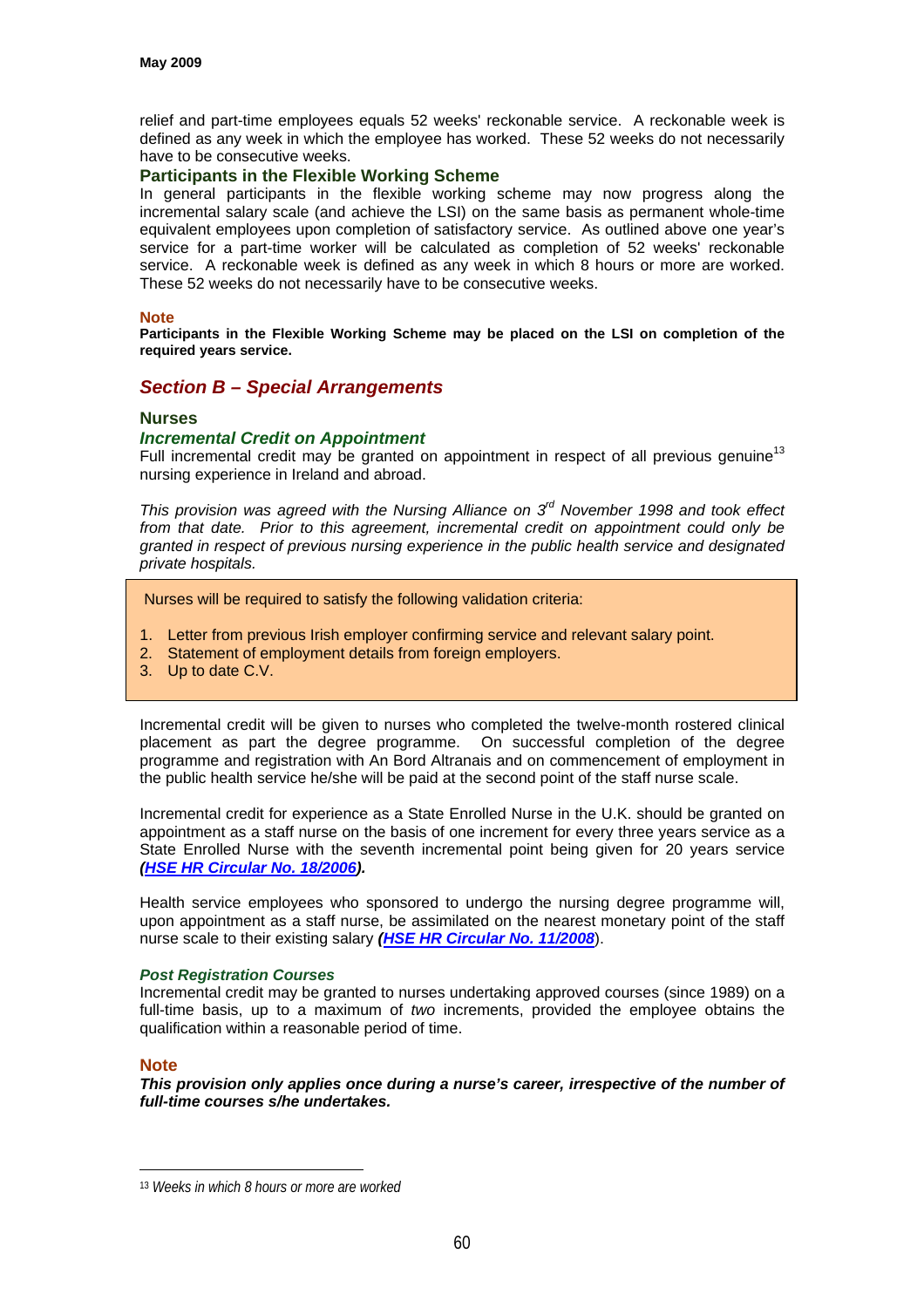### *Changing Disciplines*

An employee is entitled to incremental credit in respect of previous service in another nursing discipline. For example, a psychiatric nurse who transfers to general nursing is entitled to incremental credit in respect of service as a psychiatric nurse.

### **Clerical/Administrative Grades**

Clerical and administrative grades are entitled to incremental credit on the same basis as set out above under "General Principles". In this context, 'previous relevant experience' refers to previous service in a similar grade in the Civil Service, Local Authority Service, Health Service and other public service bodies and statutory agencies, in Ireland or abroad.

### **Non-Consultant Hospital Doctors**

Incremental credit is granted in respect of previous experience in Irish hospitals.

Incremental credit is not granted in respect of:

- ∗ service as a locum general practitioner
- ∗ service with the Blood Transfusion Board

### *Third Level*

Incremental credit is granted in respect of time spent:

- ∗ gaining a B.Sc. degree in Pathology, Anatomy or Physiology
- ∗ gaining a post-graduate qualification while actively engaged in hospital work
- ∗ working as a junior lecturer in anatomy
- ∗ working as a University Demonstrator on completion of internship

### *House Officer Salary Scale*

A non-consultant hospital doctor who takes up appointment as a House Officer, having previously held a Registrar post, is placed on the equivalent point of the House Officer scale, e.g. the  $1<sup>st</sup>$  point on the Registrar scale is equivalent to the  $5<sup>th</sup>$  point on the House Officer scale.

### *Service Abroad*

Incremental credit is granted in respect of previous experience obtained in recognised foreign hospitals.

### *Vocational Training Schemes*

Periods spent in vocational training schemes for general practice are reckonable for the purpose of incremental credit.

### *Locums*

Incremental credit is granted in respect of previous recognised hospital experience.

### **Therapy Grades**

Full incremental credit is granted to therapy grades for previous professional experience (both in the private and public sector), at home and subject to certification, abroad. This arises from the recommendations of the *Report of the Expert Group on Various Health Professions* (2000).

### **Dentists**

Full incremental credit is granted in respect of all post-graduate experience both in the public and the private sectors on appointment.

As part of the 1999 agreement on the restructuring of health board dental services to enhance service it was agreed that General Dental Surgeons would be permitted entry to the salary scale from the fourth point upwards in order to address recruitment and retention issues.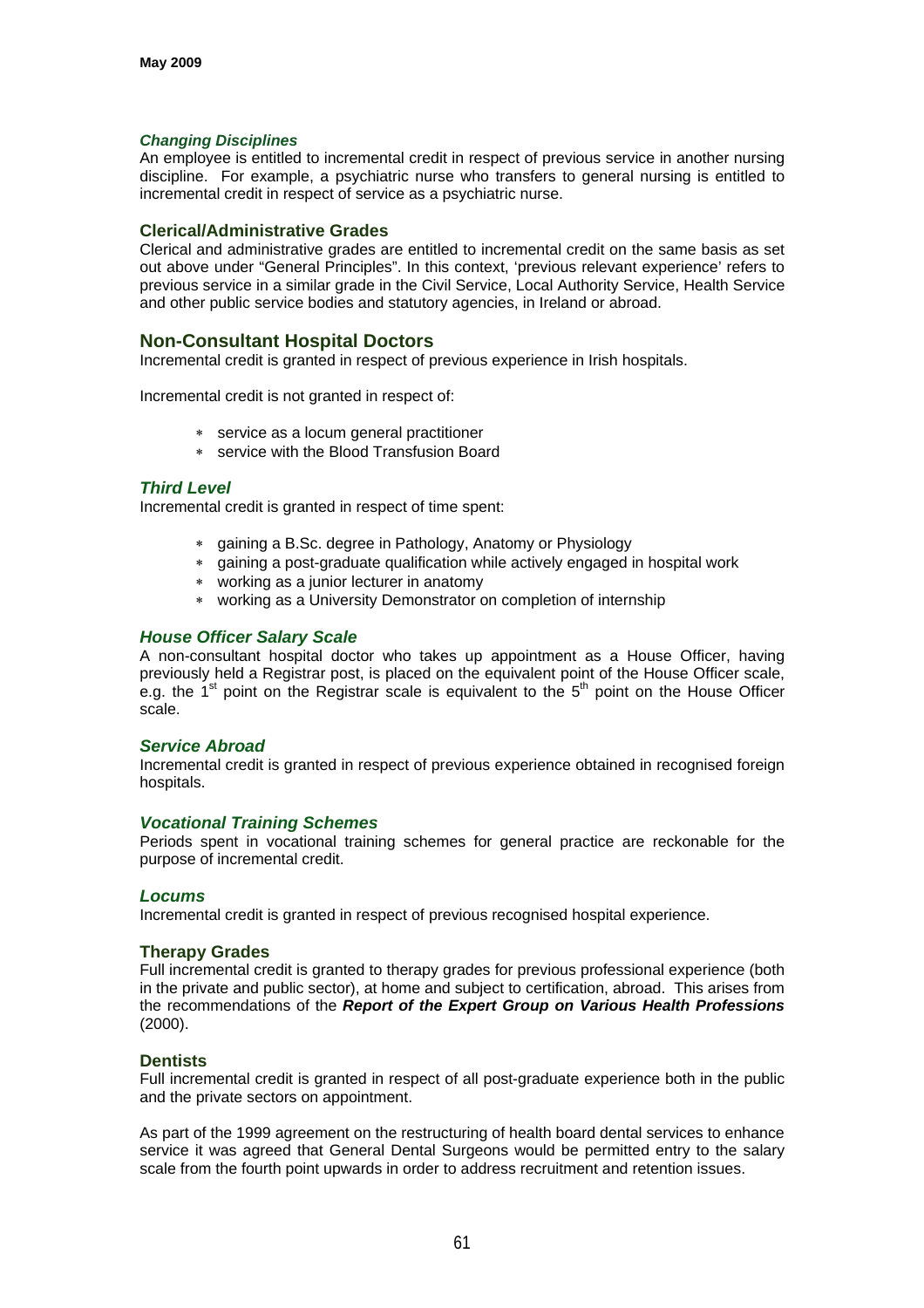### **Dental Nurses**

Full incremental credit is granted to Dental Surgery Assistants for appropriate experience in the private sector from 1/9/98. Such credit can only be accrued from the date the national certificate for dental surgery assistants (UK) or equivalent is awarded.

### **Childcare Workers**

A Childcare Worker may not proceed beyond the ninth point of the salary scale until s/he has obtained the appropriate childcare qualification.

### **Assistant House Parents (Intellectual Disability Services)**

An Assistant House Parent in the Intellectual Disability Service may not proceed beyond the seventh point of the salary scale until s/he has obtained the appropriate professional qualification.

### **Pharmacists**

On permanent appointment, an employee is entitled to full incremental credit in respect of previous recognised service.

In light of current recruitment difficulties in recruiting pharmacists, entry from the sixth point on the salary scale is permissible.

### **Pharmaceutical Technicians**

Incremental credit may be granted in respect of previous service in both the public and private experience

### **Assistant Technical Services Officer**

Incremental credit is granted in respect of relevant post-graduate experience as follows:

- ∗ to qualify, an employee must have in excess of five years' experience on the date of his/her appointment
- ∗ the qualifying period is not recognised for the purpose of awarding increments; an additional increment is awarded for each year worked thereafter.
- The Technical Services Officer must confirm, in writing, that the employee's post-graduate experience is relevant to the current post
- The above arrangement *does not apply* where:
	- ∗ an employee is in receipt of a substitution allowance;
	- ∗ an existing permanent officer is appointed to the post.

### **Senior Assistant Technical Services Officer**

Incremental credit is granted in respect of relevant post-graduate experience as follows:

- ∗ to qualify, an employee must have in excess of eight years experience on the date of his/her appointment
- ∗ the qualifying period is not recognised for the purpose of awarding increments; an additional increment is awarded for each year worked thereafter.
- The Technical Services Officer must confirm, in writing, that the employee's post-graduate experience is relevant to the current post.

The above arrangement *does not apply* where:

- ∗ the employee is in receipt of a substitution allowance;
- ∗ an existing permanent officer is appointed to the post.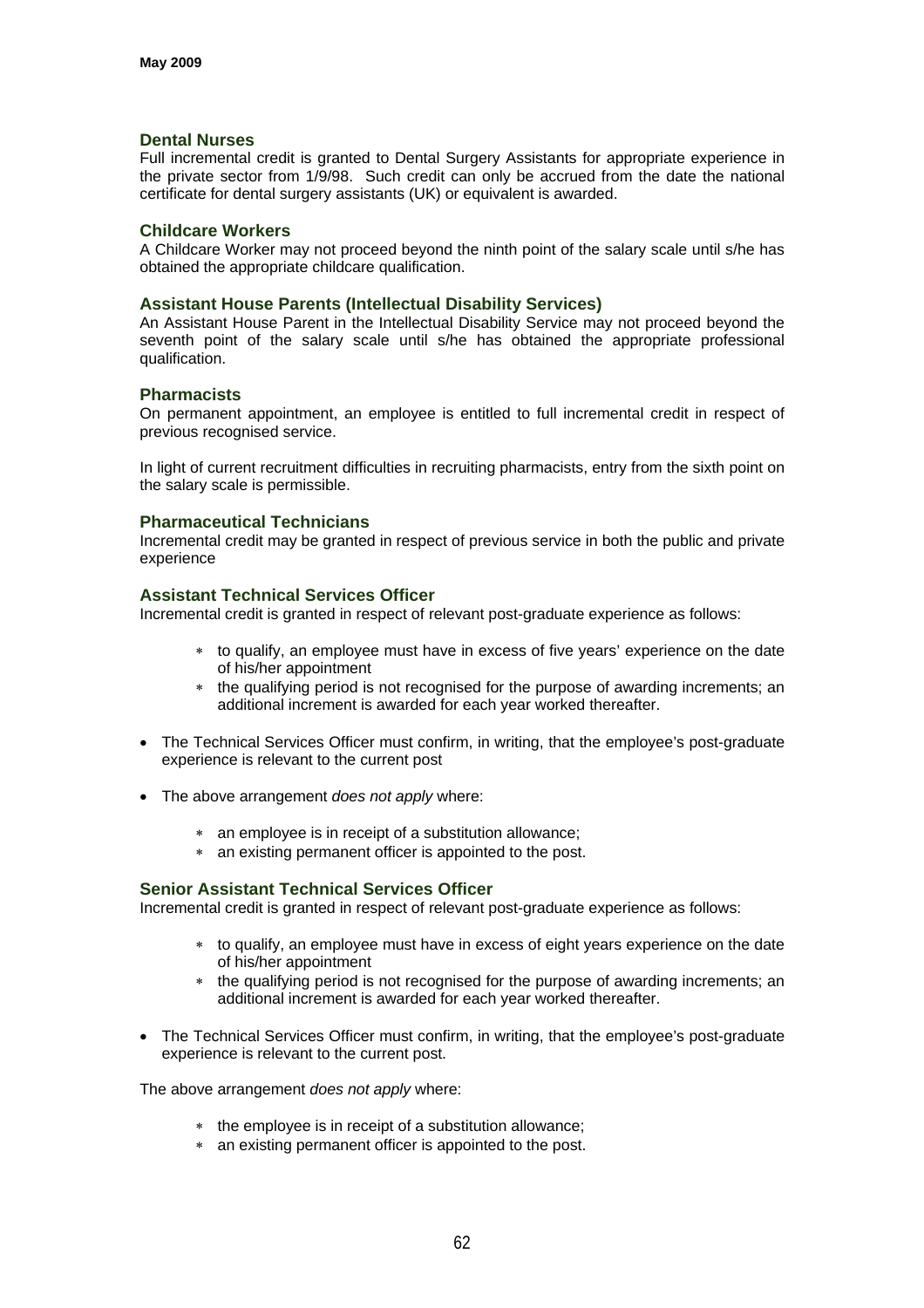### *Starting Pay on Promotion*

Starting Pay and Promotion Rules are governed by the following provisions:

- (i) Where the same salary scale applies to the employee's existing office and the office to which he is being newly appointed, he/she shall remain on the same point of the scale and may retain his/her incremental date.
- (ii) Where the minimum of the new salary scale is greater than existing pay by an amount greater than one increment on the new scale, the employee shall enter the new scale at the minimum – the date of promotion to be the new incremental date.
- (iii) Where the minimum of the new salary scale is greater than existing pay by an amount equal to one increment on the new scale, the employee shall enter the new scale at the minimum – he/she may retain his/her incremental date if may.
- (iv) Where the minimum of the new salary scale is greater than existing pay by an amount less than one increment on the new scale, the employee may enter the new scale at the minimum plus one increment – the date of promotion shall be the new incremental date.
- (v) Subject to subparagraph (i) above, where the minimum of the new salary scale is equal to existing pay, the employee may enter the new scale at the minimum plus one increment – he/she may retain his existing incremental date, if any.
- (vi) Subject to sub-paragraph (i) above, where the minimum of the new scale is less than existing pay, the employee may enter the new scale at the point nearest but not below existing pay plus one increment, and
	- a) where the point of entry on the new scale is equal to existing pay, he/she may retain his/her incremental date, if any,
	- b) in any other case, the date of promotion shall be the new incremental date.
- (vii) Where an employee to whom sub-paragraph (ii) (in cases only where the minimum of the new scale exceeds existing pay by an amount less than two increments in the new scale), (iii), (iv), (v) or (vi) above applies, has been on a fixed salary or on the maximum of his/her existing salary for at least three years at the date of his/her promotion or new appointment, he/she may enter the new scale in accordance with the appropriate provision and with a further additional increment, but in that case, the date of promotion or new appointment or new appointment will be the employee's new incremental date.
- (viii) Where after a person has been promoted, and his/her salary has been determined in accordance with sub-paragraphs (i) to (vii) above, the salary or salary scale applicable to either the employee's former office or his new office, or both, is revised with effect from a date which is earlier than the date of the promotion, the commencing salary shall, subject to sub-paragraphs (ix) and (x) below, be re-determined in accordance with these rules and by reference to the revised salaries or salary scales.
- (ix) Where, in a case to which sub-paragraph (viii) applies, the salaries or salary scales of both the employee's former office and his new office are revised with effect from different dates not more than six months apart, but only one of the revisions is made effective from a date which is earlier than the date of the promotion or new appointment, the commencing salary shall, subject to sub-paragraph (x), be redetermined as if both revisions had been effective on the date of promotion.
- (x) Nothing in sub-paragraphs (i) to (ix) shall be applied so as to enable an employee to have a salary in excess of the maximum salary for the office to which he is promoted or newly appointed.

### **Nurses**

The normal pay on promotion rules as outlined above apply to nurses, except in circumstances where the nurse might be financially disadvantaged on promotion due to loss of their qualification or location allowance, e.g.: when promoted from CNM2 to CNM3. In these cases *[HSE HR Circular 23/2006](http://www.hseea.ie/Circulars/Forms/AllItems.htm?Paged=TRUE&p_Year=2007&p_FileRef=Circ%2003%2d2007%20Appt%20of%20ADoNs%2epdf&p_ID=666&SortField=Year&SortDir=Desc&PageFirstRow=101) as outlined below would apply.* 

Clinical Nurse Managers 2 who are in receipt of an allowance and who are promoted to Clinical Nurse Manager 3 or Assistant Director of Nursing will be assimilated on a person to holder basis in the following manner: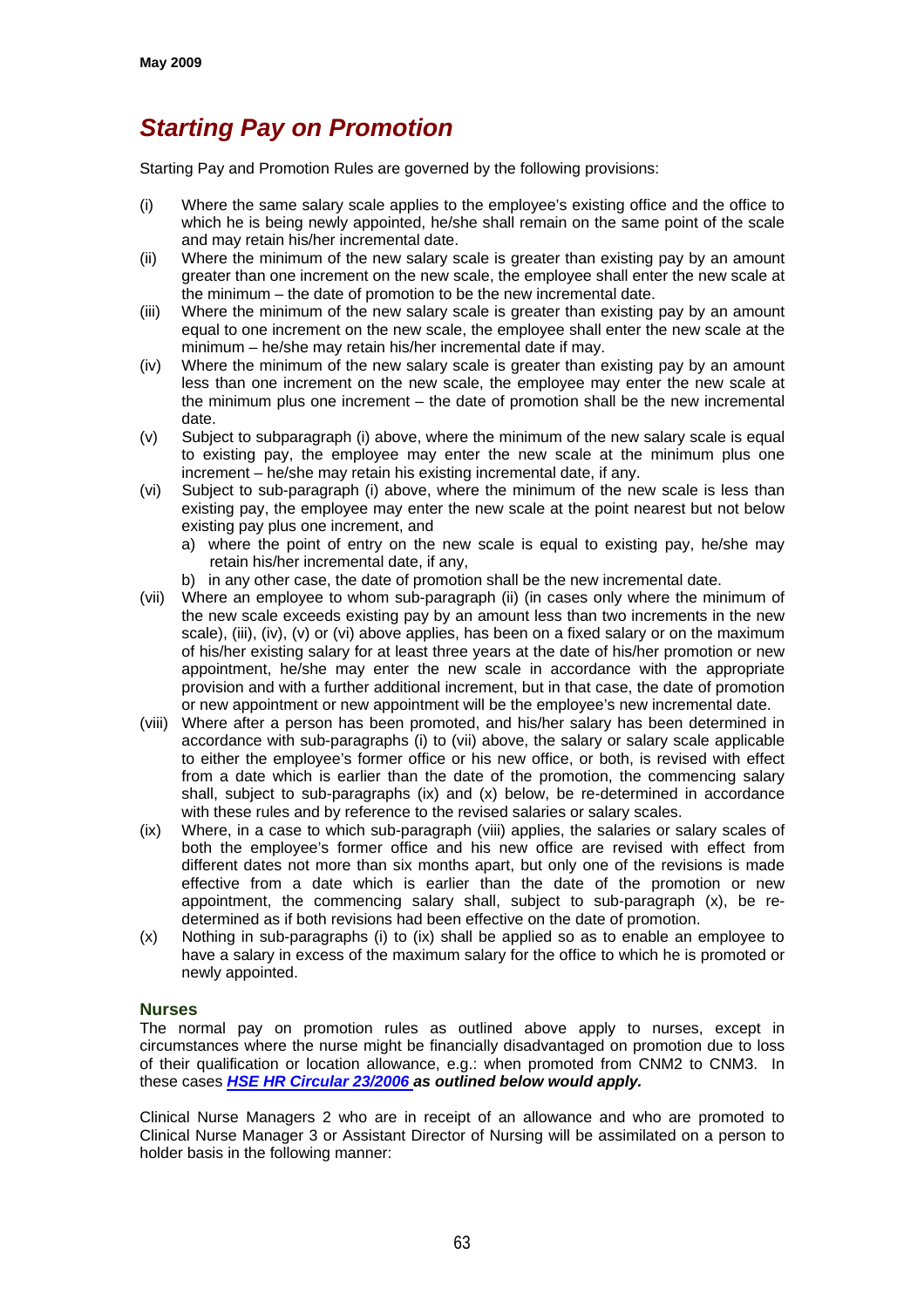*Existing substantive salary plus a sum equivalent to the Specialist Qualification or Location Allowances if they are in receipt of one or the other of these allowances*.

The normal application of *Department [of Health Circular](http://www.hseea.ie//Circulars/71_03_29_DOH_10_Appointment and Conditions of Service of Officers and Servants under HBs1.pdf) No.10/71* provisions will then apply.

In respect of individual nurses who were promoted prior to Labour Court Recommendation 18642:

*Clinical Nurse Managers 2 who are in receipt of a Specialist Qualifications / Location Allowance and who are promoted to Clinical Nurse Manager 3 or Assistant Director of nursing will be assimilated on a personal to holder basis to the higher scale in the following manner:* 

*Existing substantive salary plus a sum equivalent to the Specialist Qualification or Location Allowances if they are in receipt of one or the other of these allowances.* 

*The normal application of the [Department of Health Circular No. 10/71](http://www.hseea.ie//Circulars/71_03_29_DOH_10_Appointment and Conditions of Service of Officers and Servants under HBs1.pdf) provisions will then apply.*

c.f. *[HSE HR Circular 023/2006](http://www.hseea.ie//Circulars/06.12.31.Starting Pay on Promotion - Clinical Nurse Mangers 2 who are in receipt of Specialist Qualifications Location Allowance.pdf)*

### **Psychiatric Nurses**

Psychiatric nurses who are promoted from staff nurse to CNM I or from CNM I to CNM II have the difference between the maximum of the current scale and the scale to which the nurse is being promoted added to their existing salary before they are assimilated onto the new scale using the pay on promotion rules outlined in *[Department of Health Circular No. 10/71](http://www.hseea.ie//Circulars/71_03_29_DOH_10_Appointment and Conditions of Service of Officers and Servants under HBs1.pdf)*.

*c.f. Department of Health and Children Circular No. S100/94 issued 11 August 1969* 

### **Therapy Grades**

The Expert Group on Various Health Professions provided for a change in the rules governing starting pay on promotion for the following professions: Dieticians, Occupational Therapists, Physiotherapists and Speech and Language Therapists, Orthoptists and Chiropodists. A set differential is in place which supersedes the instructions on starting pay and promotion as outlined in *[Department of Health Circular No.10/71](http://www.hseea.ie//Circulars/71_03_29_DOH_10_Appointment and Conditions of Service of Officers and Servants under HBs1.pdf)*

*c.f. [Department of Health and Children Circular No. 152/2000](http://www.hseea.ie/subNav.aspx?pid=circulars§ion=paramedical&year=2000) issued 18 December 2000.*

### **Craft Workers**

Where an employee is promoted to any grade above his/her existing grade he/she may move to the corresponding point on the new scale provided he/she has completed at least five years service as a qualified craft worker in the health service.

In any other case he/she shall be placed on the minimum of the new scale or receive 50% of the differential between his/her point on the existing scale and the corresponding point on the new scale adjusted up thereafter to the nearest scale point, whichever is the most favourable.